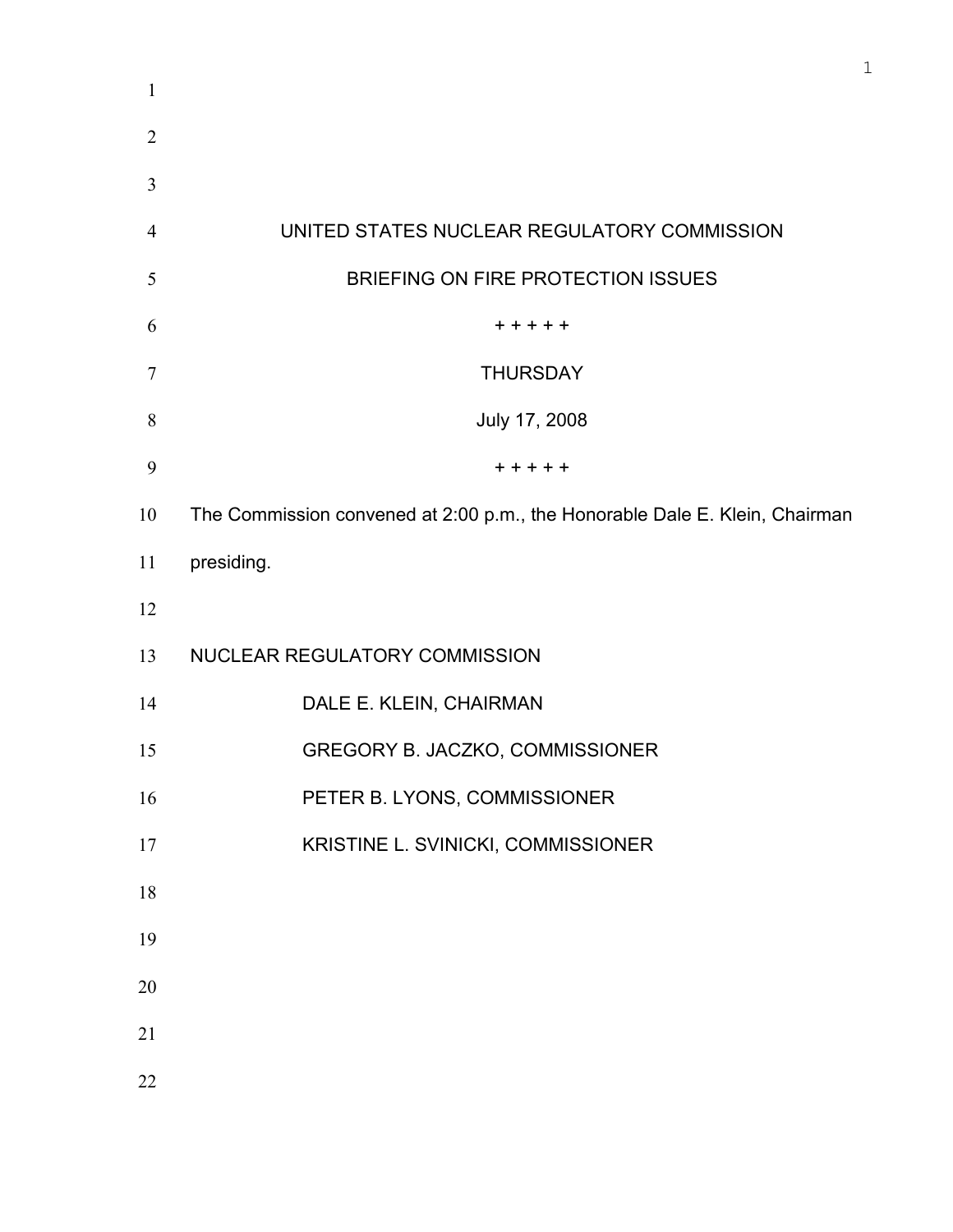| $\mathbf{1}$   | PANEL 1: STAKEHOLDERS                                           |
|----------------|-----------------------------------------------------------------|
| $\overline{2}$ | RICHARD MUENCH, President and CEO, Wolf Creek Nuclear           |
| $\overline{3}$ | <b>Operating Corporation</b>                                    |
| $\overline{4}$ | JOSEPH DONAHUE, Vice President Engineering, Shearon Harris      |
| 5              | Nuclear Plant, Progress Energy                                  |
| 6              | DAVID BAXTER, Site Vice President, Oconee Nuclear Station, Duke |
| $\tau$         | Energy                                                          |
| $8\,$          | KEN CANAVAN, Senior Program Manager, Risk and Safety            |
| 9              | Management, Electric Power Research Institute (EPRI)            |
| 10             | JIM WARREN, NCWARN                                              |
| 11             |                                                                 |
| 12             |                                                                 |
| 13             |                                                                 |
| 14             |                                                                 |
| 15             |                                                                 |
| 16             |                                                                 |
| $17\,$         |                                                                 |
| $18\,$         |                                                                 |
| 19             |                                                                 |
| $20\,$         |                                                                 |
| $21\,$         |                                                                 |
| $22\,$         |                                                                 |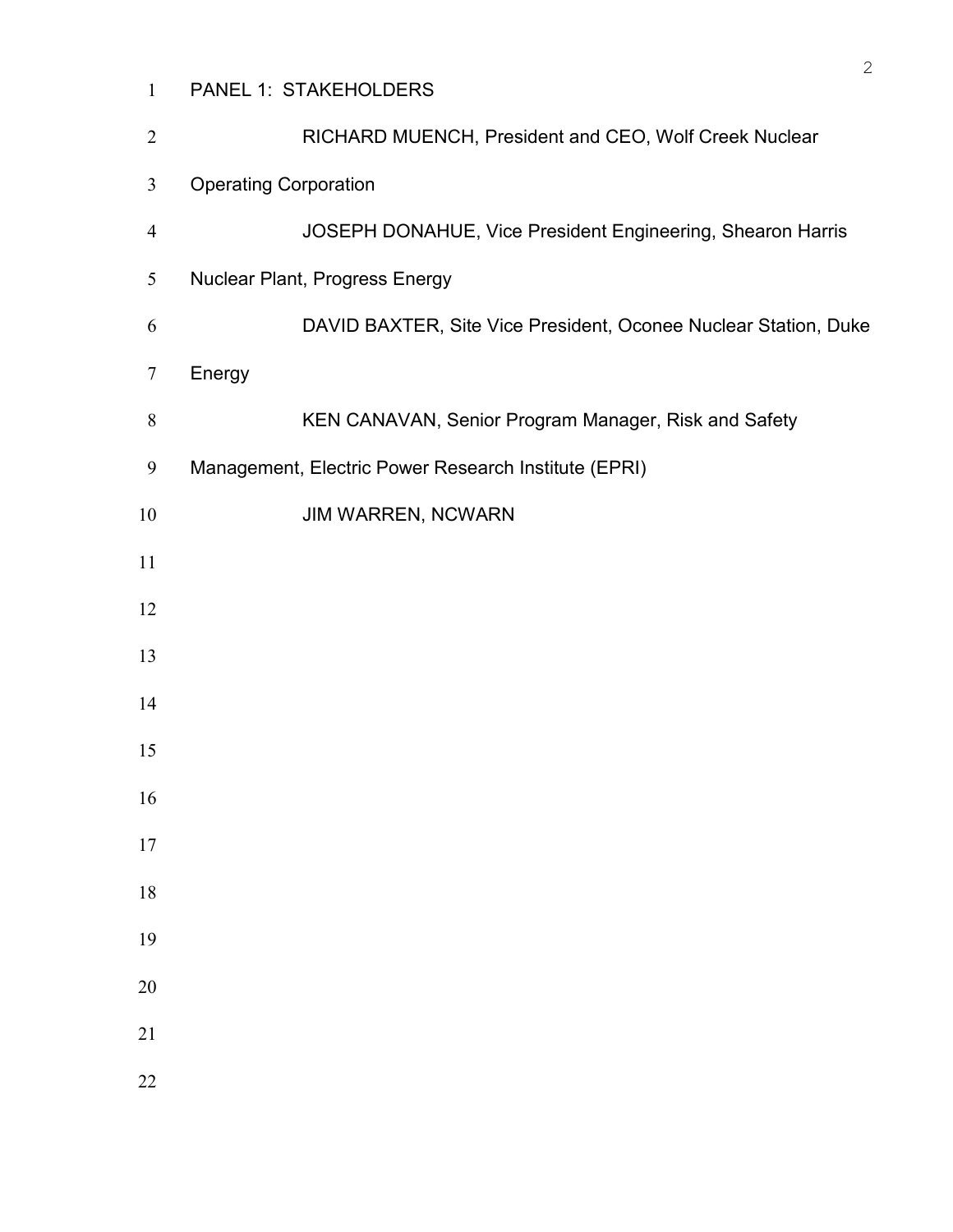## PANEL 2: NRC STAFF

| $\overline{2}$   | WILLIAM BORCHARDT, Executive Director for Operations           |
|------------------|----------------------------------------------------------------|
| $\mathfrak{Z}$   | JACK GROBE, Associate Director for Engineering and Safety      |
| $\overline{4}$   | Systems, Office of Nuclear Reactor Regulation                  |
| $\sqrt{5}$       | MARK CUNNINGHAM, Director, Division of Risk Assessment, Office |
| 6                | of Nuclear Reactor Regulation                                  |
| $\boldsymbol{7}$ |                                                                |
| $\,$ $\,$        |                                                                |
| 9                |                                                                |
| $10\,$           |                                                                |
| 11               |                                                                |
| 12               |                                                                |
| 13               |                                                                |
| 14               |                                                                |
| 15               |                                                                |
| 16               |                                                                |
| $17$             |                                                                |
| $18\,$           |                                                                |
| 19               |                                                                |
| $20\,$           |                                                                |
| $21\,$           |                                                                |
| 22               |                                                                |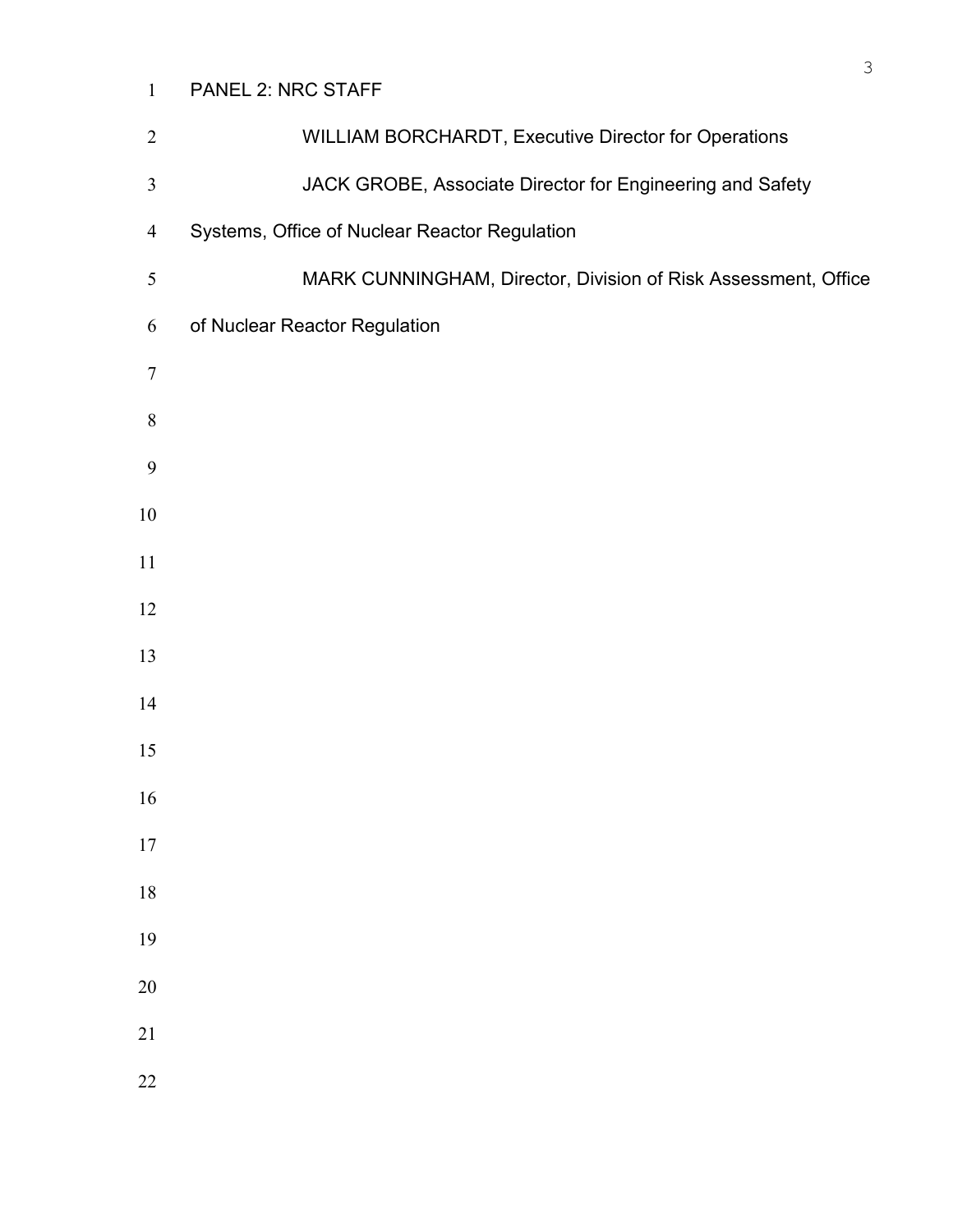| $\mathbf{1}$   | P-R-O-C-E-E-D-I-N-G-S                                                               |
|----------------|-------------------------------------------------------------------------------------|
| $\overline{2}$ | CHAIRMAN KLEIN: Good afternoon. We're meeting today to have                         |
| 3              | a briefing on fire protection issues. We're going to hear about NFPA 805 and the    |
| $\overline{4}$ | pilot programs. We're also going to talk about the fire PRA modeling. We'll hear    |
| 5              | first from a group -- from industry and then later we will hear from our staff.     |
| 6              | This is an area where it has not been a stellar performance I think either for      |
| $\tau$         | the NRC or the industry. One of the objectives I think we all hope to come out of   |
| 8              | this meeting today is a closure plan with definite milestones and deliverables. So, |
| 9              | with that in mind, any comments from my fellow Commissioners?                       |
| 10             | COMMISSIONER JACZKO: I'll just make some brief comments. I                          |
| 11             | appreciate the Chairman's comments and I agree. I think this has not been one of    |
| 12             | our most transparent and consistent regulatory initiatives and that dates back      |
| 13             | several decades, I think.                                                           |
| 14             | And I do think we need to get to the point where we put closure to this issue       |
| 15             | and we have a clear, transparent regulatory program that licensees can comply       |
| 16             | with and it is clear when they're not complying and we enforce against              |
| 17             | noncompliance.                                                                      |
| 18             | And that the public is able to understand what the level of protection is at        |
| 19             | facilities and what we're doing to ensure that that protection is established.      |
| 20             | And I don't think that either of those criteria -- any of those criteria are        |
| 21             | currently being met by our fire protection program. I think that is something that  |
| 22             | we do need to address.                                                              |
|                |                                                                                     |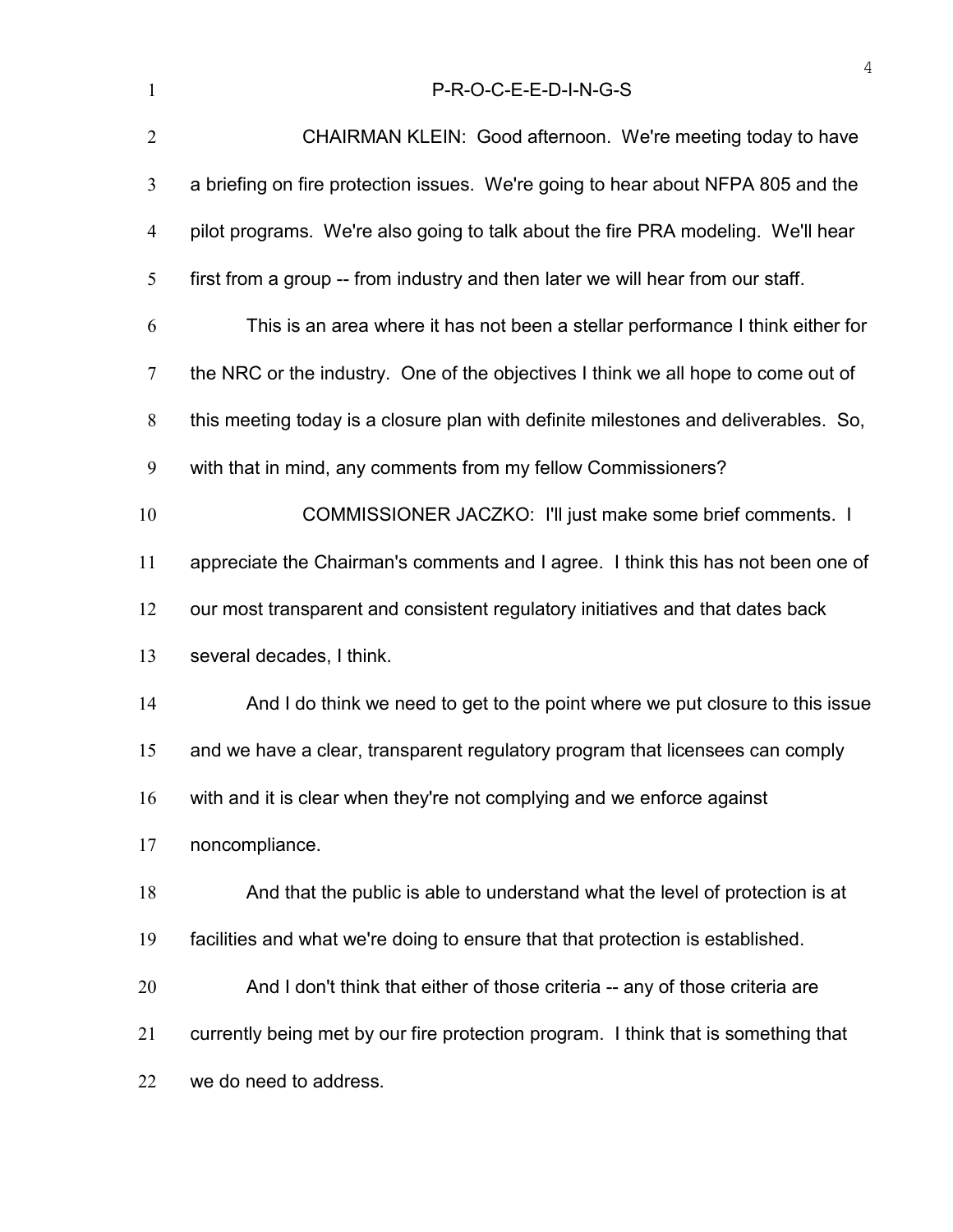| $\mathbf{1}$   | 5<br>I do continue to believe that NFPA 805 provides a path forward, but it will    |
|----------------|-------------------------------------------------------------------------------------|
| $\overline{2}$ | only provide a successful path forward if we're able to ultimately enforce whatever |
| 3              | regulatory provisions we have in place, whether they be the existing regulatory     |
| $\overline{4}$ | provisions or the new provisions for NFPA 805.                                      |
| $\mathfrak{S}$ | So, I look forward to hearing the comments today from individuals and then          |
| 6              | from the staff as well as we go forward.                                            |
| $\tau$         | <b>CHAIRMAN KLEIN: Commissioner Lyons?</b>                                          |
| 8              | COMMISSIONER LYONS: I guess I, too, would like to comment that                      |
| 9              | this area has probably raised more concerns in my mind and in my time at the        |
| 10             | NRC, more concerns than any other area.                                             |
| 11             | I was dismayed shortly after Greg and I arrived to hear that some of the            |
| 12             | Hemyc tests were still ongoing and that truly did amaze me. I agree it's an area    |
| 13             | where I think in retrospect we could have and should have been moving faster.       |
| 14             | At the same time, I have been impressed in visits now to many, many sites           |
| 15             | that we have -- that the licensees have under our oversight put in appropriate      |
| 16             | defense in depth and compensatory measures.                                         |
| 17             | Nevertheless, it's not an area that I think is, as you said, a stellar              |
| 18             | performance by the agency and one that I would look forward to changing. And I      |
| 19             | look forward to this meeting as being a step towards those changes and towards      |
| 20             | closure on the whole issue.                                                         |
| 21             | CHAIRMAN KLEIN: Well, I think you might -- as I recall you're going                 |
| 22             | to be starting with your presentation.                                              |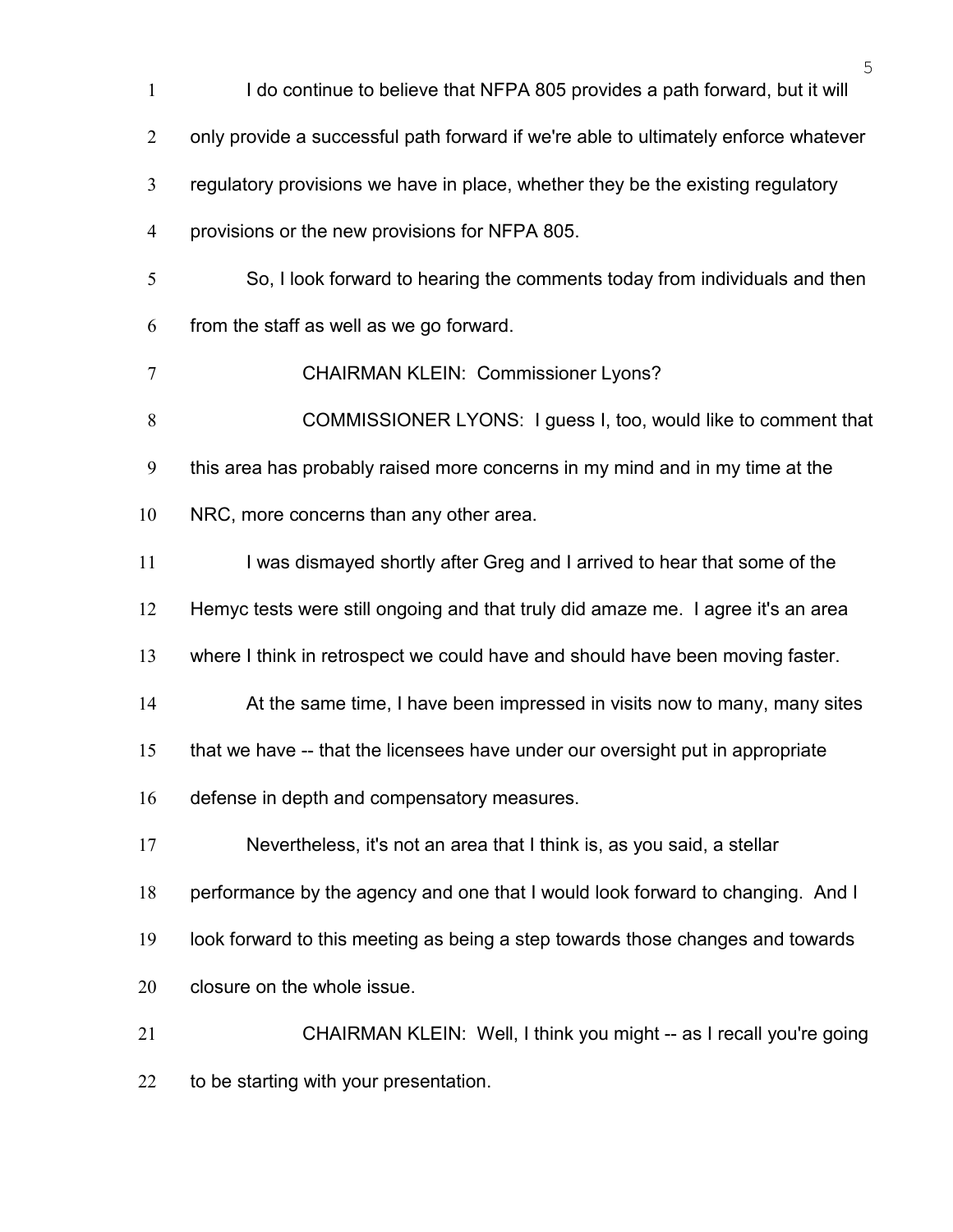MR. MUENCH: That's correct. Thank you for the introductions. I appreciate the opportunity to brief the Commission on the status of Industry activities to address the fire protection issues that you've discussed. And if we go to the next slide. As requested we'll be covering Operator manual actions, fire induced circuit failures and the implementation of NFPA 805. I'd point out on the last topic there'll be three other speakers who will touch on fire PRA and so forth. So, we'll be covering that in a fair amount of detail this morning. As far as Operator manual actions are concerned, that's the third slide. The 11 licensees are working very hard to complete their corrective actions for the inspection findings that need to be resolved before March of 2009 consistent with the enforcement discretion. We all intend to be there on or before that date. I would point out to be clear that there is an overlap between that activity and the activity to address circuit induced -- or fire induced circuit failures, multiple spurious operations because in both NFPA 805 and in the proposed alternative approach that's contained in SECY-08-0093, there are allowances for Operator manual actions under certain circumstances; credible Operator manual actions. And so, I think what you'll find is that in some cases some of the Operator manual actions that have been -- that will have been dispositioned by March of 2009 there may be a change in those as a result of the application of the methodology NEI 00-01 and SECY-08-0093; the methodology that's in SECY-08-0093.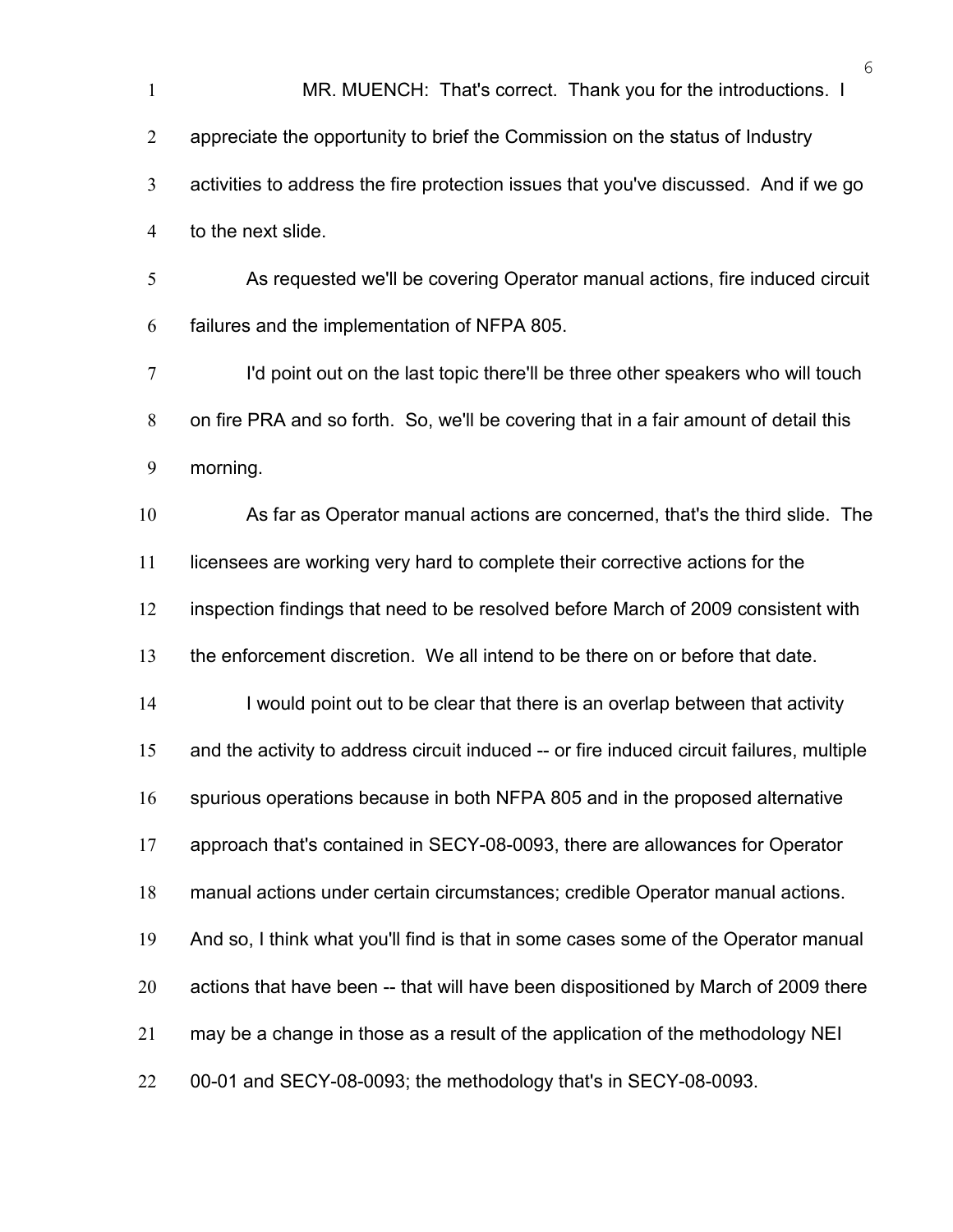In addition to that obviously you'll see more application of Operator manual action subsequent to March 2009 if we adopt that methodology. So, I just wanted to clarify that.

As far as fire induced circuit failures, we have reviewed the information that's in the SECY-08-0093. Of course, we've discussed many elements of that with the staff before the issuance of that document.

Conceptually, we believe it's a meaningful alternative to addressing fire induced circuit failures, multiple spurious operations. There are a lot of details that we need to work out and according to the schedule that the staff has proposed we need to work those out before the end of the year.

There's quite a bit to do before the end of the year and we're committed to working quickly and frequently to resolve those details.

These have to do with making sure that we draw the right line between the

required training and the associated circuits. We address issues having to do with

making sure that we can make adequate use of fire modeling and other issues

such as the application of 3G3.

We have some questions about the treatment of multiple spurious

operations when we control shut down from the ultimate shutdown panel. But as I

said, we're committed to address those issues and we're optimistic that we can

resolve those details.

21 In addition, we still believe probably one of the important points of

contention between us and the staff at this point still is some use of risk insights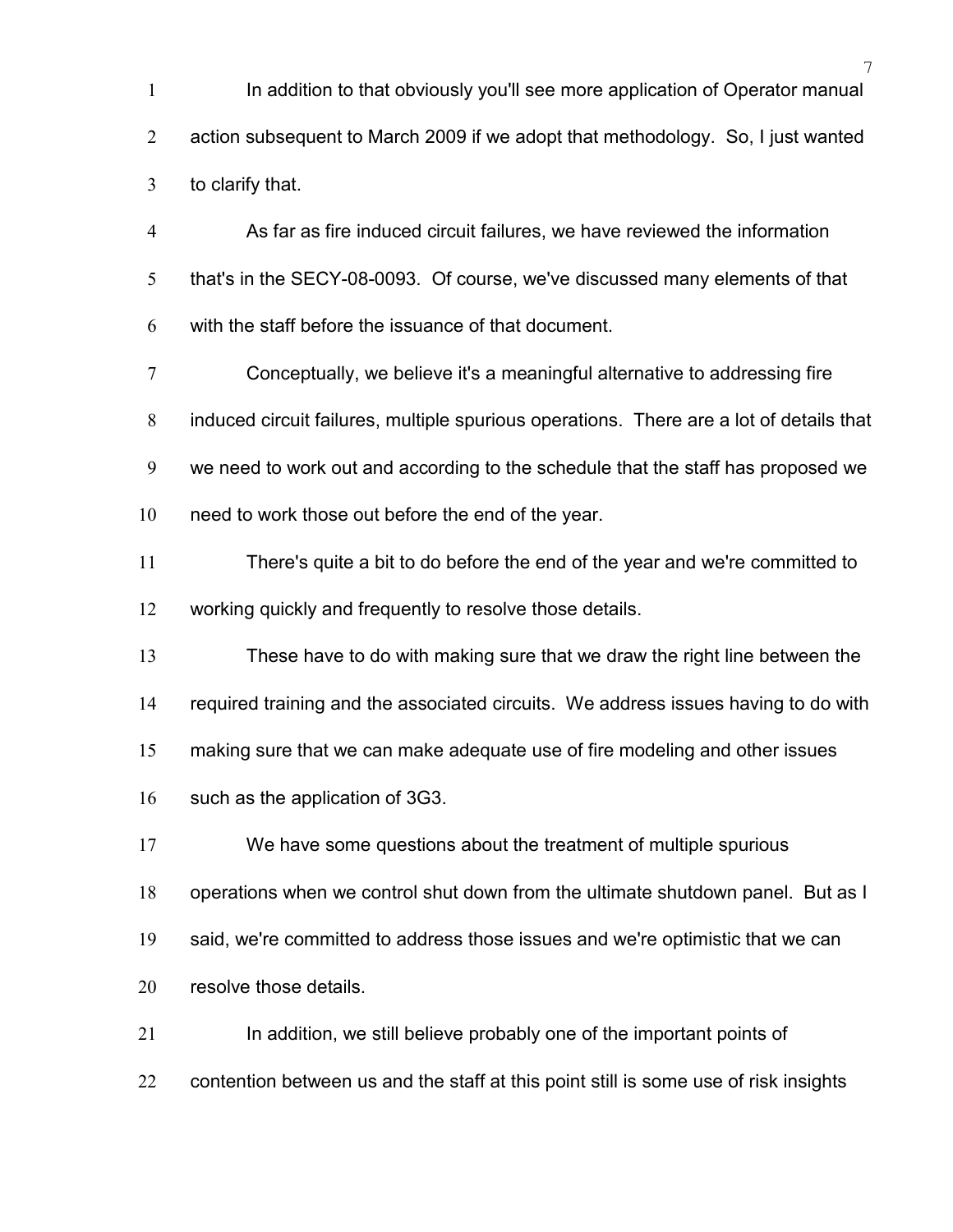and I'll talk a little bit more about that a little bit later.

| $\overline{2}$ | For the next few months, we intend to continue to meet with the NRC to               |
|----------------|--------------------------------------------------------------------------------------|
| 3              | discuss and ask the questions about the details, make sure that we understand it     |
| $\overline{4}$ | correctly and make sure that we know how to proceed in a way that we can apply       |
| 5              | that methodology consistently across all the different plants in the United States.  |
| 6              | And in parallel with that we will be developing implementation guidance for          |
| $\overline{7}$ | the use of risk insights for resolutions of some remaining issues after the          |
| 8              | application of that methodology and preparing a revision to the industry guidance    |
| 9              | in NEI-00-001.                                                                       |
| 10             | Our goal ultimately would be for the NRC to endorse that guidance.                   |
| 11             | On the next slide I talk about the use of risk to address fire induced circuit       |
| 12             | failure in associated circuits. We believe that's appropriate to a limited extent.   |
| 13             | Even for non-NFPA 805 plants we believe the regulations do not prohibit it.          |
| 14             | We believe it's consistent with the Commission's policy statement on the use of      |
| 15             | PRA and the failure to allow that could result in some potential less than optimum   |
| 16             | situations.                                                                          |
| 17             | So, the first one would be the actions -- we could decide to adopt some              |
| 18             | Operator manual actions for associated circuits, for example, that while they would  |
| 19             | be safe and they would result in a level of risk that's very acceptable they may not |
| 20             | be as -- they may raise a relative risk compared to what it would be if we did not   |
| 21             | take those actions.                                                                  |
|                |                                                                                      |

For example, if you had a spurious operation of a valve that isolated the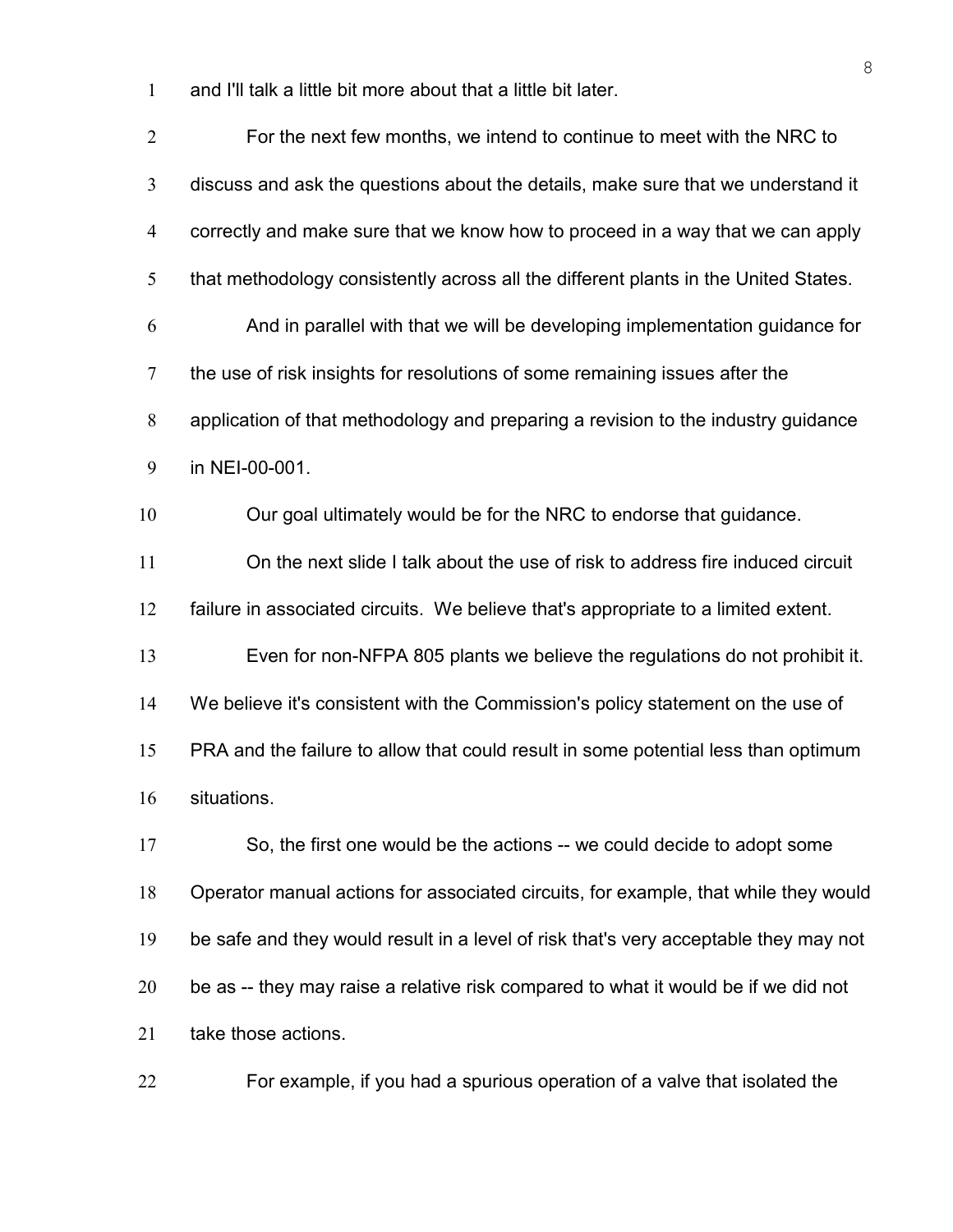refueling water storage tank from the safety injection system we may choose --

2 and this is just a very hypothetical example -- we may choose to take a safety

injection pump and put it in the pull to lock situation until we were able to ensure a

flow path for that safety injection pump.

As long as we could prove that that was a credible action and we had an amount of time necessary to do that. Whereas if you would model it with your risk model it would say you probably didn't need to take that action in the first place. We think it could result in a time-consuming and costly requests for exemptions and license amendment requests and perhaps even costly modifications to our plant for low risk and low safety significant items. 11 I'd like to move ahead to the transition to a NFPA 805. Of course, the license amendment requests for the pilot plants, Oconee and Harris, are in. We

think it's important if you look at the other 14 utilities with 46 plants that have

committed to NFPA 805, we think it's important to learn the lessons from those

pilots. We have learned a lot about those licenses submittals already and we're

sure we're going to learn some more as your review proceeds on those license

applications.

We want to make sure that the ensuing plants have the benefit of refinements to our license application request template, that we resolve some PRA issues that have surfaced in the development of those models, and we want to take full advantage for the ensuing plants for learning from the request for 22 additional information that will come on the pilot plants.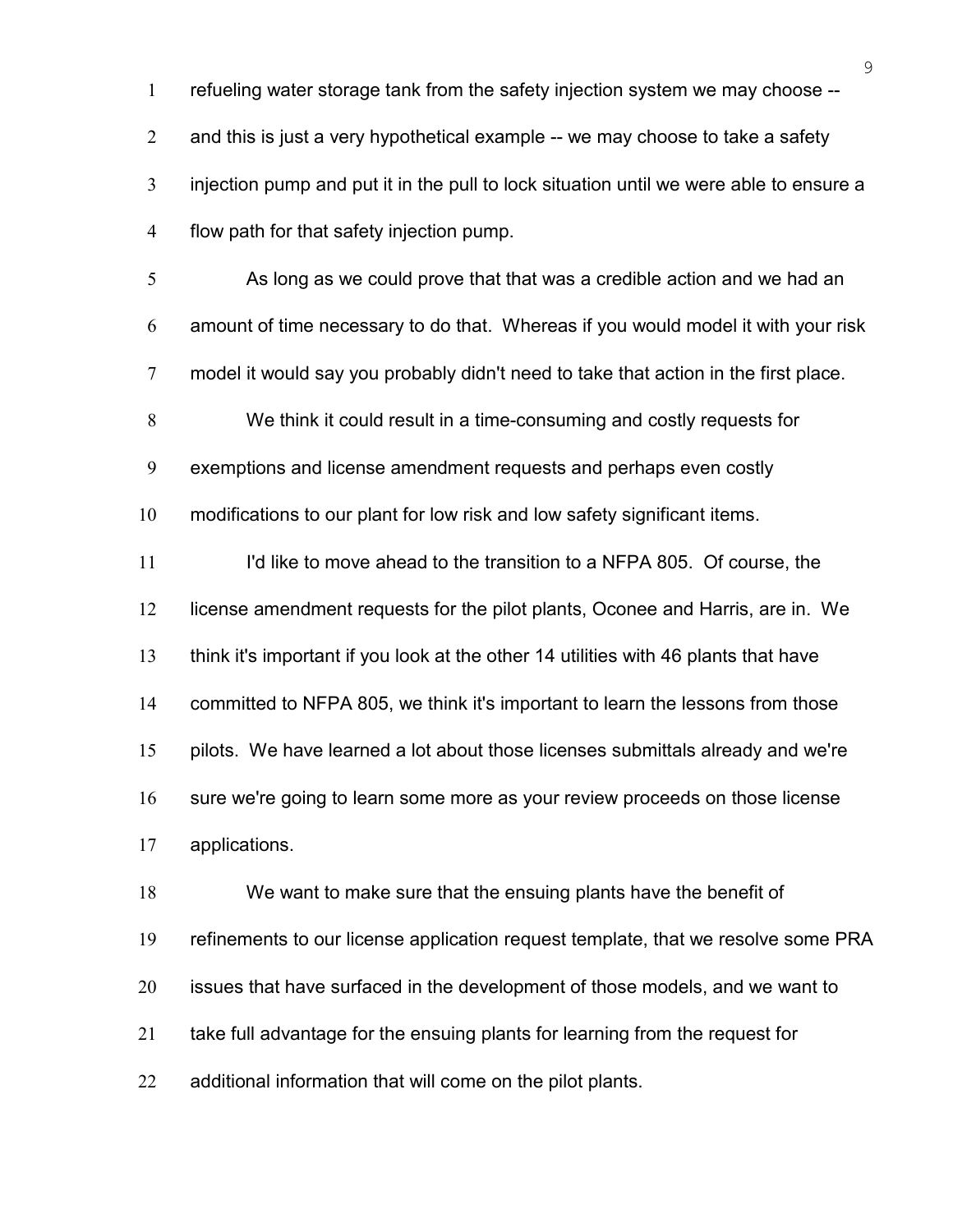We'd like to give you the next round of submittals that minimize your effort because we've answered those questions -- as many of those as we can -- in the ensuing license amendment requests.

Fire PRA is a challenge. You're going to here a little bit more about that from Joe and Dave and especially Ken. The preliminary results are conservative. That can resolve in us taking some actions that are less than optimum and we're working with the NRC to improve on that modeling and to make the model more realistic. Our goal is to resolve those issues by the end of this year.

The final slide, I'd like to talk a little bit about the extension to enforcement discretion. We have received a copy of the proposed staff approach to extending enforcement discretion.

We have on two occasions in the past few years submitted a proposal that was different than the staff's proposal. In the staff's proposal we are delaying the plants that would be committed to submit their license application request within

the first six months of the safety evaluation reports for the pilot plants.

They would be allowed six months to make that application and people who are scheduled after that would look to their current committed schedule. We are concerned about the resource constraints in our industry.

We think that approach will exacerbate that and attenuate the peak demand 20 on those resources by overlaying the development of the models and the license application request for those plants on top of some of the later plants that will be making their application.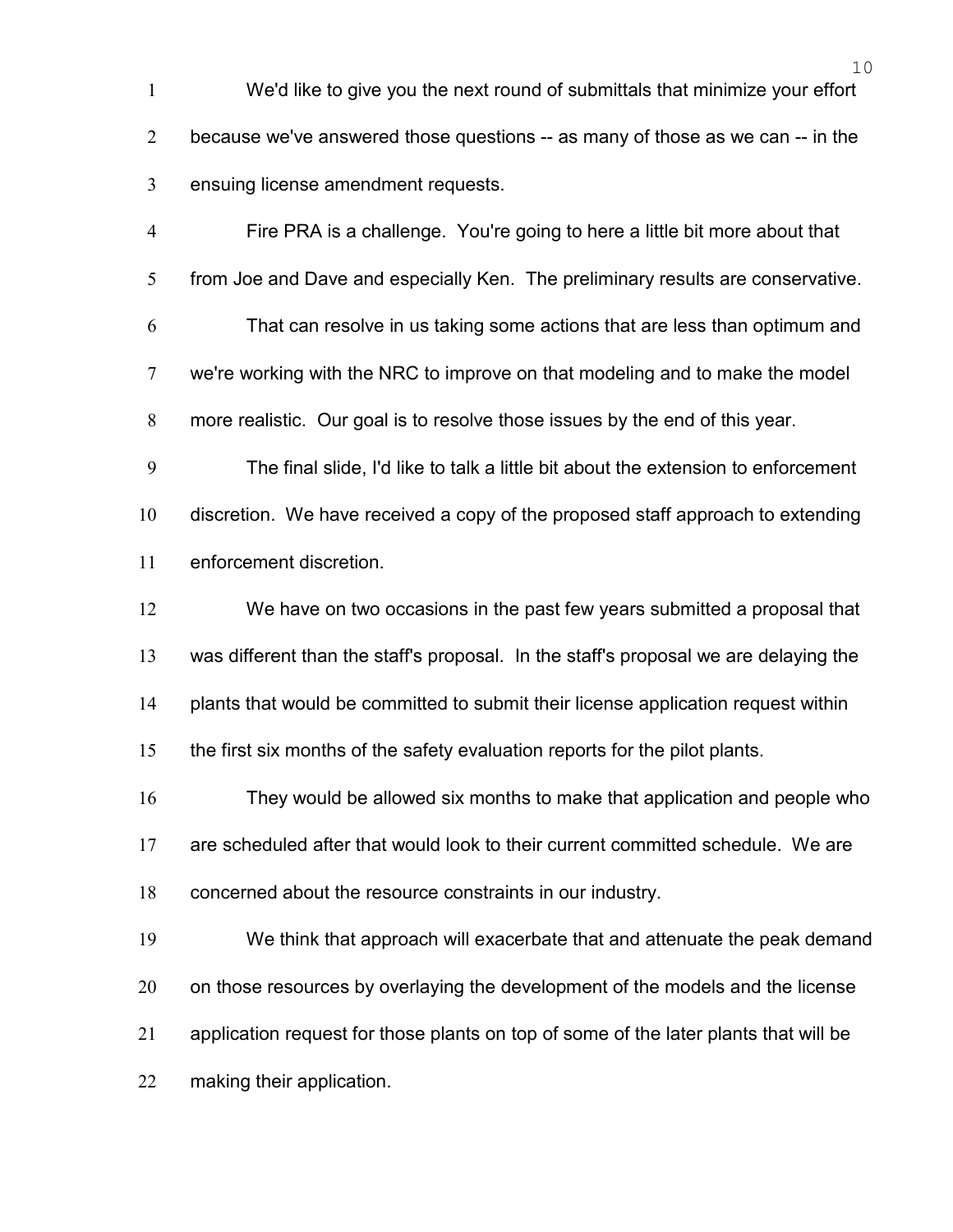| $\mathbf{1}$   | 11<br>So, we would request that the Commission consider an alternative                   |
|----------------|------------------------------------------------------------------------------------------|
| $\overline{2}$ | approach where we would come up with a more realistic schedule for all of the            |
| 3              | ensuing plants, not just the plants that are scheduled to submit in the first six        |
| $\overline{4}$ | months after the SER. That concludes my remarks.                                         |
| 5              | CHAIRMAN KLEIN: Thank you.                                                               |
| 6              | MR. DONAHUE: First of all, I'd like -- Joe Donohue, Vice President,                      |
| $\tau$         | Progress Energy. I appreciate the time to discuss our transition. First of all, I want   |
| $8\,$          | to state that we realize and we think it's very important that fire protection really is |
| 9              | a defense in depth approach and I think that's an important piece both in                |
| 10             | preventing fires, prompt detection of fires, control and suppression of fires and the    |
| 11             | separation of safety systems.                                                            |
| 12             | And by bringing all that together, we do believe that NFPA 805 gives us our              |
| 13             | best tool for improving the safety at our plants.                                        |
| 14             | A little bit about the fire PRA implementation. It is a very significant effort          |
| 15             | and I will admit that it was probably -- we did underestimate the size of the effort it  |
| 16             | was going to be.                                                                         |
| 17             | Extensive fire walk-downs were done in the plant which actually is very                  |
| 18             | good because we now model every fire source that we have in our plant.                   |
| 19             | We have evaluated over 4,000 fire scenarios so when we actually run the                  |
| 20             | fire PRA model we try to look at as many opportunities and that allows us to get at      |
| 21             | not only the way the plant is designed, but then the hot short issues and the            |
| 22             | multiple hot short issues. But it is running 4,000 fire scenarios.                       |
|                |                                                                                          |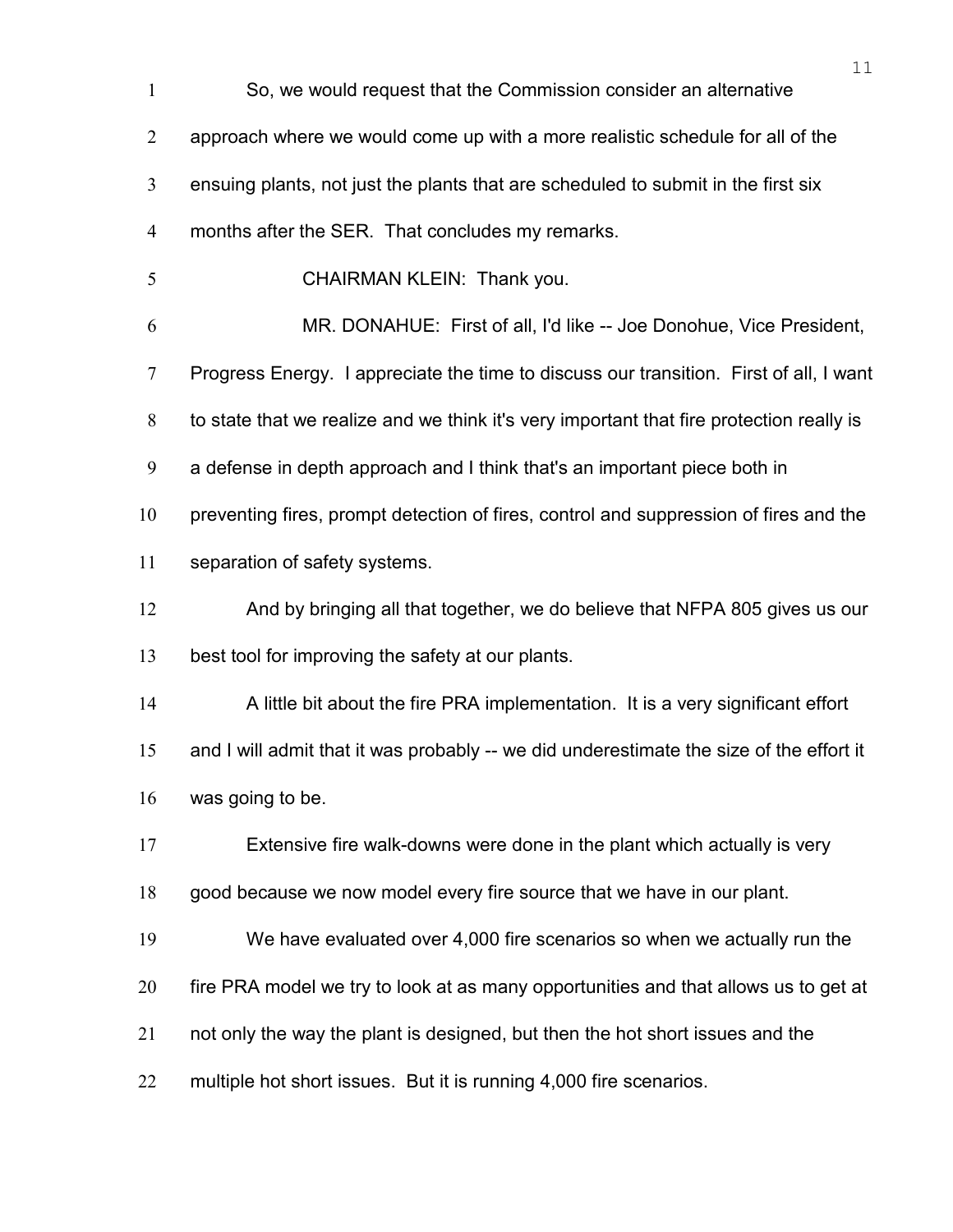| We did have an extensive preliminary review with the NRC team in March |  |  |  |  |  |
|------------------------------------------------------------------------|--|--|--|--|--|
|------------------------------------------------------------------------|--|--|--|--|--|

2 that did come in when we were not fully complete with our fire PRA. We do

appreciate their time coming in. It was very good input at that point in time.

Many of their comments we had on our radar screen of areas we needed to finish up, but getting that information was important to us. In the time from the NRC peer review – our review, we spent an awful lot of time in the last two months finishing the PRA, taking as many of their comments to heart and we believe we addressed many of the concerns from the team.

We brought in an additional industry expert team, some of which have been involved in the 6850 process, which is important because that's the basis of our fire PRA.

And we did a focus review on those areas that the NRC felt that they could not pass judgment because we were not complete in those areas. So, we do believe with the submittal of the fire PRA that came in with the LAR that we do have a very strong PRA that for the most part meets Category -- greater than Category 2 and 3 quality standards.

We have some that are Quality 1. We do have a couple open items we're working on. Predominately, that's in the area of documentation. And we do look forward during the NRC review of our LAR that they'll come back and take a look at where we are and substantiate our completion of that model.

We do believe that the fire PRA that we did submit is accessible for use in a risk-based application. In this case, NFPA 805.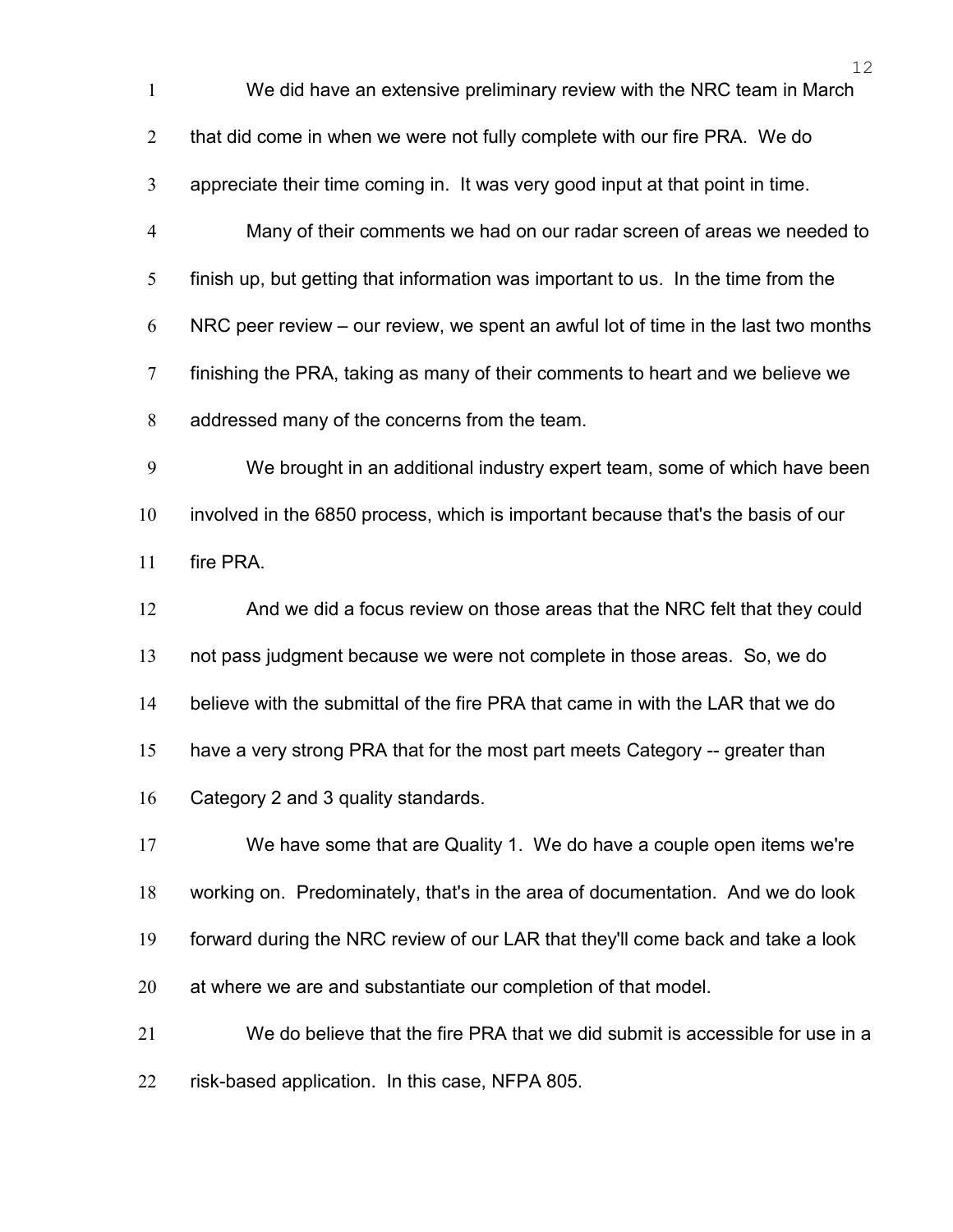We did spend nearly 50,000 man hours; 20,000 probably in what I'll call the safe shutdown area and the transition area and another 20,000, 25,000 in the fire PRA. So, it was a very extensive effort, but I do believe we've got a good model of the plant.

The other part to keep in mind is a lot of times we focus on the fire PRA. It is just one input into making decisions as we move forward because we still have defense in depth.

We use the safety margins in the plant and the actual modeling and we use the fire PRA to make the risk decisions or to make the right decisions. It is not just 10 based on one model and one tool.

Also, as we transition to NFPA 805 you do carry forward your classical fire protection requirements: fire brigade, fire training, fire programs, corrective action programs and we have carried those over and we affirmed our programs at Harris as it exists today.

We have looked at implementing a nuclear safety performance criteria

consistent with the new code. We've addressed fire safety and non-power

operations, which we have not done before. So, we have that in our toolbox.

But as I mentioned, the transition resources were far greater than

estimated, but we'll take that, have shared that with the industry and will continue

to share that with the industry and we will improve on that as we deploy across our

fleet.

Generic issues addressed: Not only did we ensure we're in compliance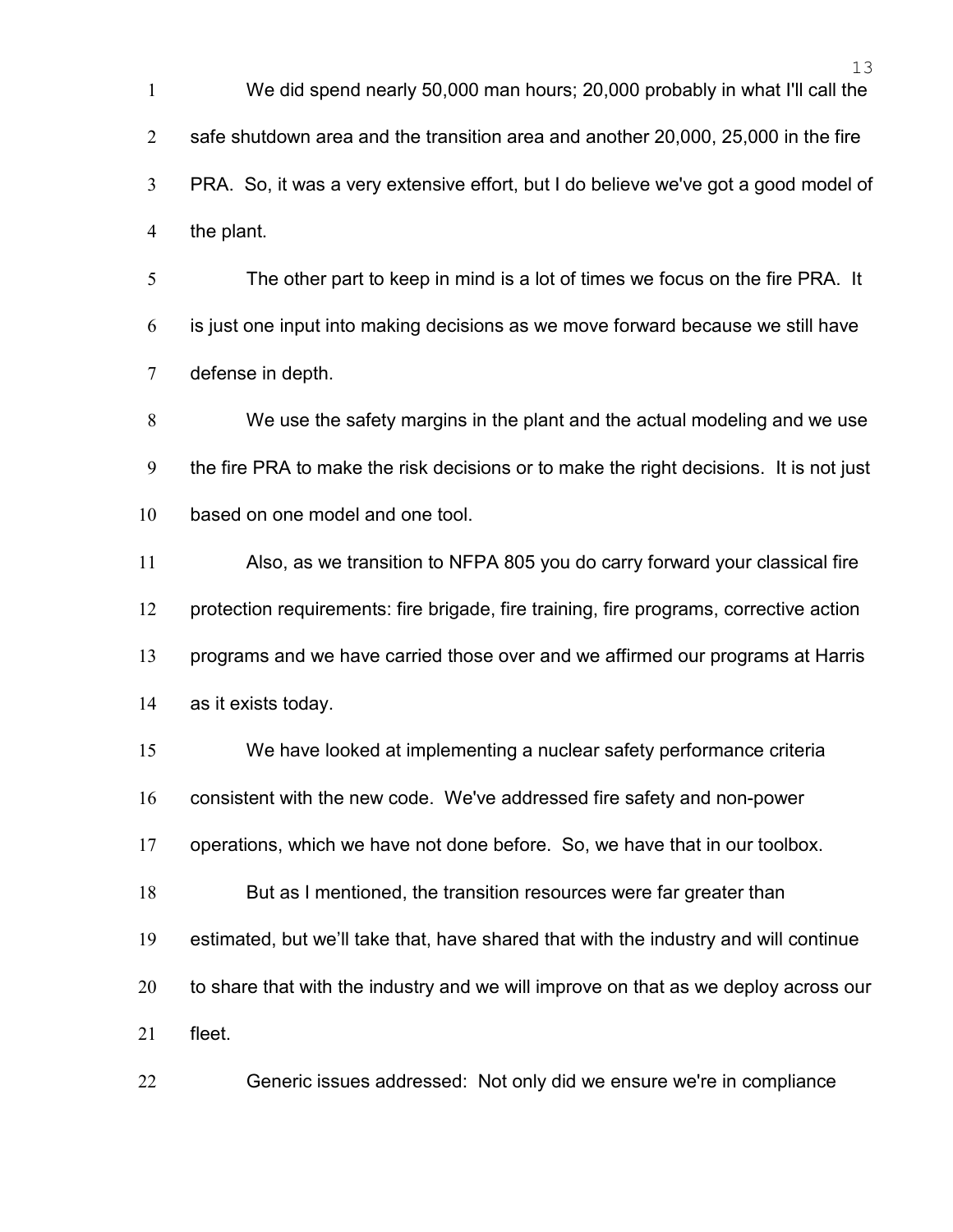with the NFPA 805. We did address the Hemyc and Mt fire wrap. We did

extensive testing of our equipment and our fire wraps physically in the plant and incorporated that into our models.

We have addressed the manual actions that were addressed in the risk 2006-04 and we have addressed the multiple hot shorts in our model and in our LAR as we go forward.

Even with the NFPA 805, we are implementing modifications: new cable raceway, new fire rated cable upgrades to the Hemyc wrap to make it compliant with the code, additional cable separation and we have added some incipient fire detection in critical cabinets.

Eighteen mods are complete to date, so we're not waiting to the LAR. We

have another set of mods on our next outage and we do plan to complete our full

compliance mods by the end of 2010.

We hope the SER is approved by March of next year and we'll be

implementing the mods as we go forward.

So, kind of in summary, NFPA 805 transition has been submitted. We do

believe it's a good process, but it does take significant resources and we are on

track to complete our implementation by the end of 2010 with both transition to the

- code and the modifications to the Harris plant. Thank you.
- CHAIRMAN KLEIN: Thanks. Dave?
- MR. BAXTER: I'm Dave Baxter. I'm the Site VP at Oconee nuclear
- 22 site. I had the great fortune of seeing some of the presentation Joe was going to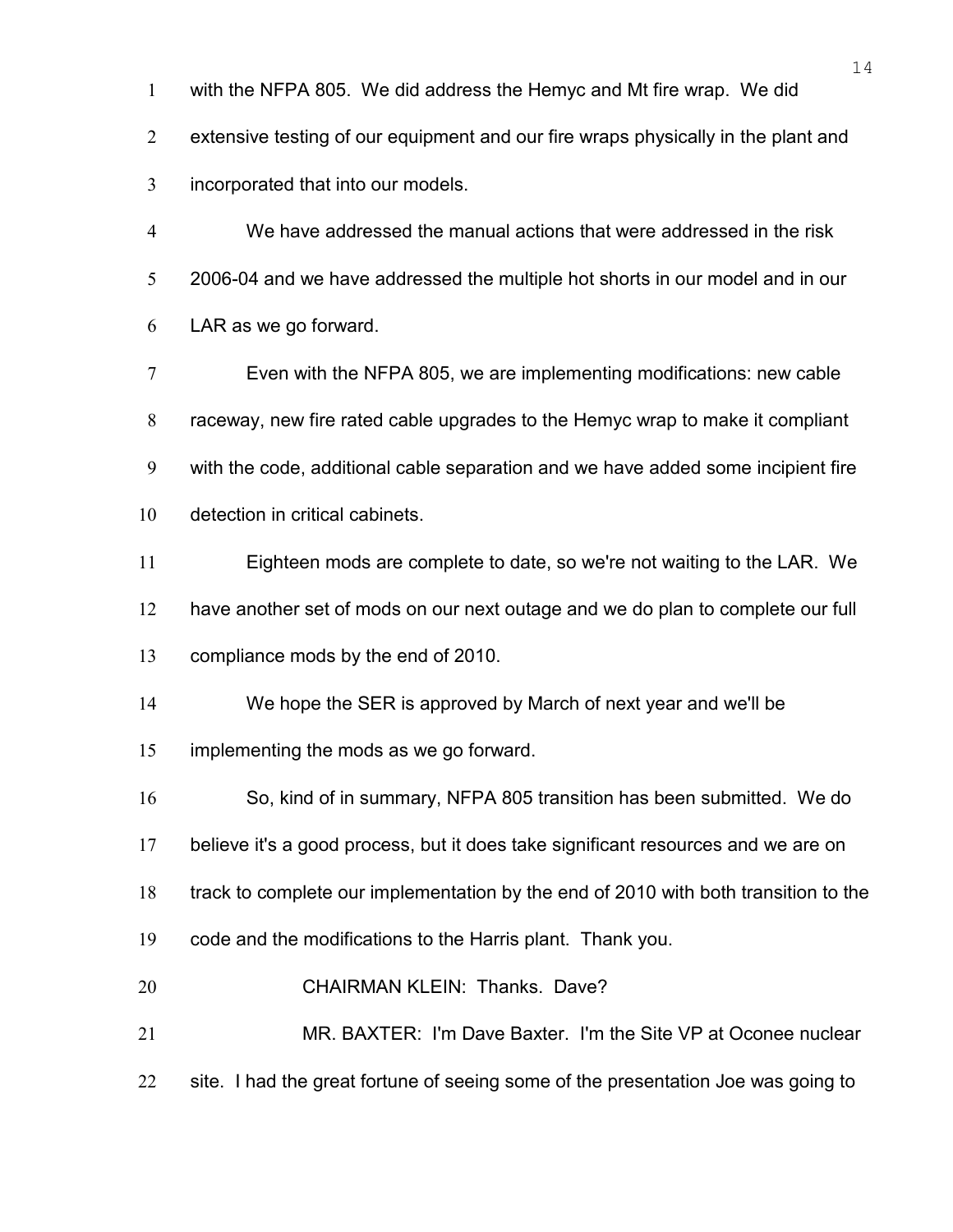do, so I was not going to repeat some of the same things hopefully.

One of the things I wanted to mention was Oconee being one of the older plants; we're celebrating our 35th year in commercial operation actually this week. I think we've proven that using NFPA 805 it's a good fit for older nuclear sites and I think it will be for the other older nuclear sites as they come along. So, it is a good fit.

One of the things that we've learned from a lessons learned point. On our safe shutdown analysis when we first went into Appendix R we looked more at where cables were not. And to really truly implement 805 you have to find out where all the cables are.

And so, we had a large reconstitution effort to find out where all the cables 12 are because we started from Appendix R a different flow path than some did knowing what functions we needed; figuring out where cables were, where fires were.

And so coming into 805 we had to start with the reconstitution effort. We had already started that before we moved into 805, but that was a big chunk of our work was just the reconstitution effort of finding out where every single cable is. Going through the pilot process as any pilot process it's complicated, it's time-consuming and sometimes expensive. You go to numerous industry meetings.

We try to stay in lockstep with Harris and with the industry because we weren't just representing Oconee, we were representing the industry. So, that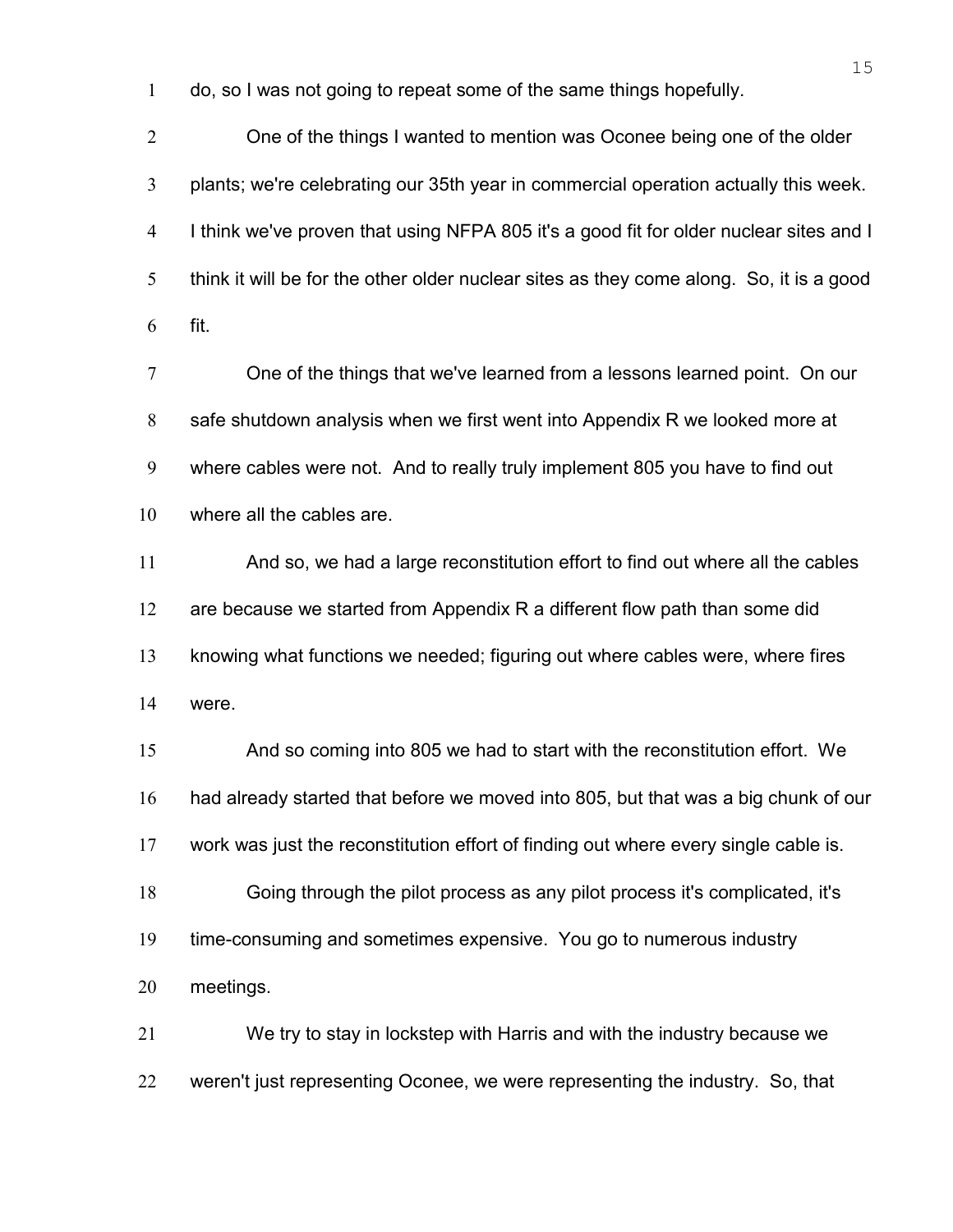adds some to the time and some to the complications.

Like Joe, we probably spent somewhere in the neighborhood of 60,000 man hours on this project up to this point. And again, a good part of that was reconstitution.

Looking at it further down the road and just going through the

implementation phase, not counting the modification, for the three units at Oconee we'll probably spend about \$10.5 million to go through this process.

As we were going through it one of the things we found that documents and

calculation reviews took a little bit longer than we expected. We had a main team

doing the work and taking some of the burden off the plant folks and the plant

engineers, but in the end the plant engineers have to own it, operations has to own

it and so that review process does hit at the end of the project.

We didn't give ourselves enough time for that review. That's one of the things we learned and as we go forward we'll make sure that doesn't happen

again.

We also made an assumption early on, Oconee being a three unit site, we were hopeful that we could have one fire PRA for the site; that the units would be similar enough that we could just have one fire PRA.

What we found as we were going through the cables and the fire PRA

Unit 1 and 2 are similar enough to have a PRA in and of themselves, but Unit 3

was different enough that we ended up with separate PRAs for the site.

So, we have a Unit 1 and 2 fire PRA and a Unit 3 fire PRA which adds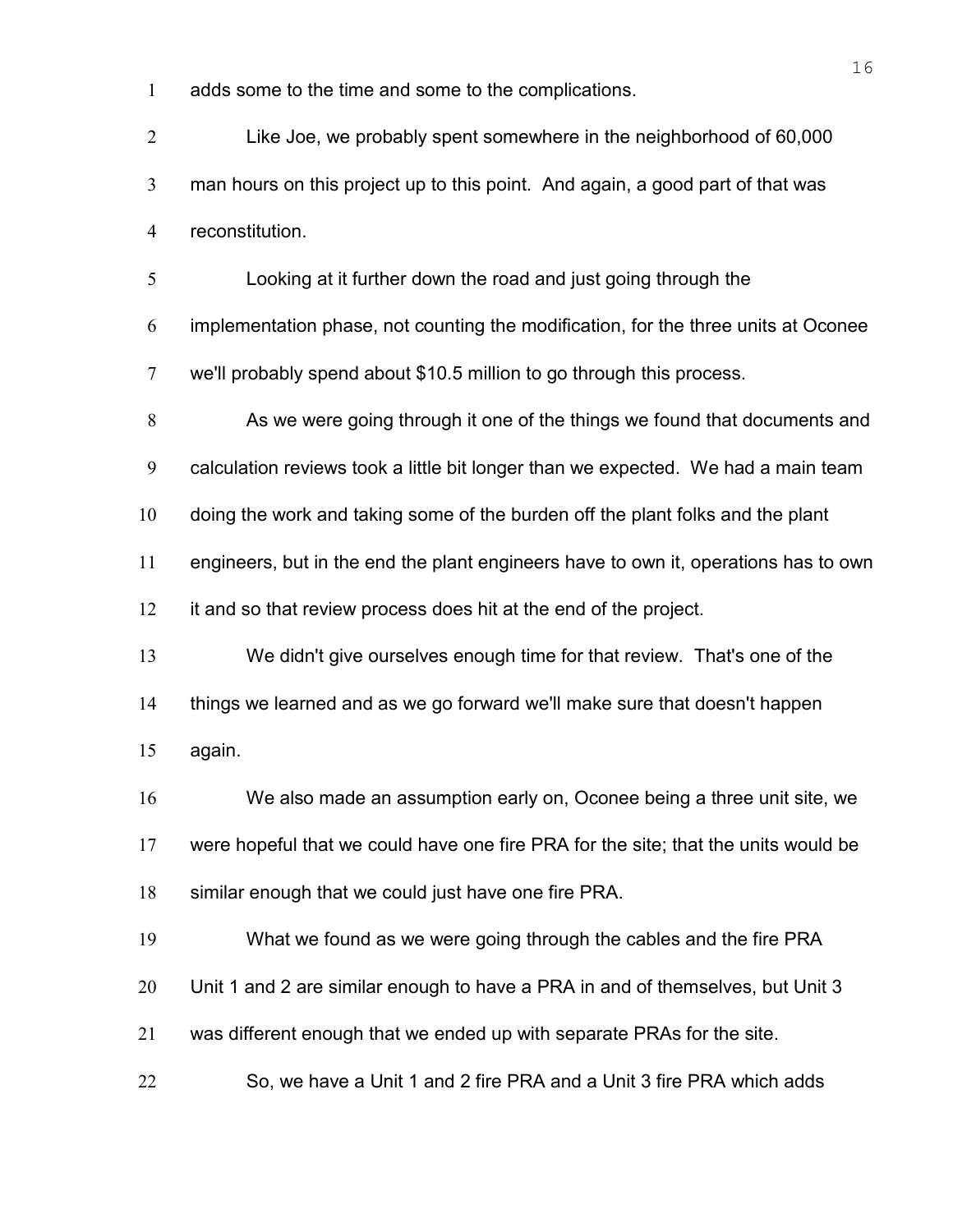some to the cost and to the time.

| $\overline{2}$ | As we work through NUREG-6850 we found that it turned out to be                       |
|----------------|---------------------------------------------------------------------------------------|
| 3              | somewhat conservative, but it also allows you to do some detailed analysis in         |
| $\overline{4}$ | those areas where you might have a hard spot or a burden. And that's very good        |
| 5              | to have in there.                                                                     |
| 6              | We believe it's a good foundation to build on, but there are efforts on the           |
| $\overline{7}$ | staff's part and the industry's part to continue to fine-tune it as we go through the |
| 8              | process and that's very important to do that.                                         |
| 9              | Although we recognize that there's further tuning to do to NUREG-6850, we             |
| 10             | still believe that the basic fire PRA models realistically modeled the plant. There   |
| 11             | are a few places where we had to do some detailed analysis, but in general it         |
| 12             | worked.                                                                               |
| 13             | And again the process was fairly manpower intensive. The modifications                |
| 14             | that we'll do for both the fire PRA -- we have some modifications that we're doing    |
| 15             | for other issues at Oconee that we'll take credit for and this will just add to it.   |
| 16             | Go ahead, Dale.                                                                       |
| 17             | CHAIRMAN KLEIN: Thank you, Dave. Ken?                                                 |
| 18             | MR. CANAVAN: Good afternoon. Ken Canavan, Risk and Safety                             |
| 19             | Program Manager for the Electric Power Research Institute, sometimes referred to      |
| 20             | as EPRI.                                                                              |
| 21             | I'm here today to discuss a little bit about fire PRA technology and that's           |
| 22             | Probabilistic Risk Assessment for those who aren't familiar. My presentation today    |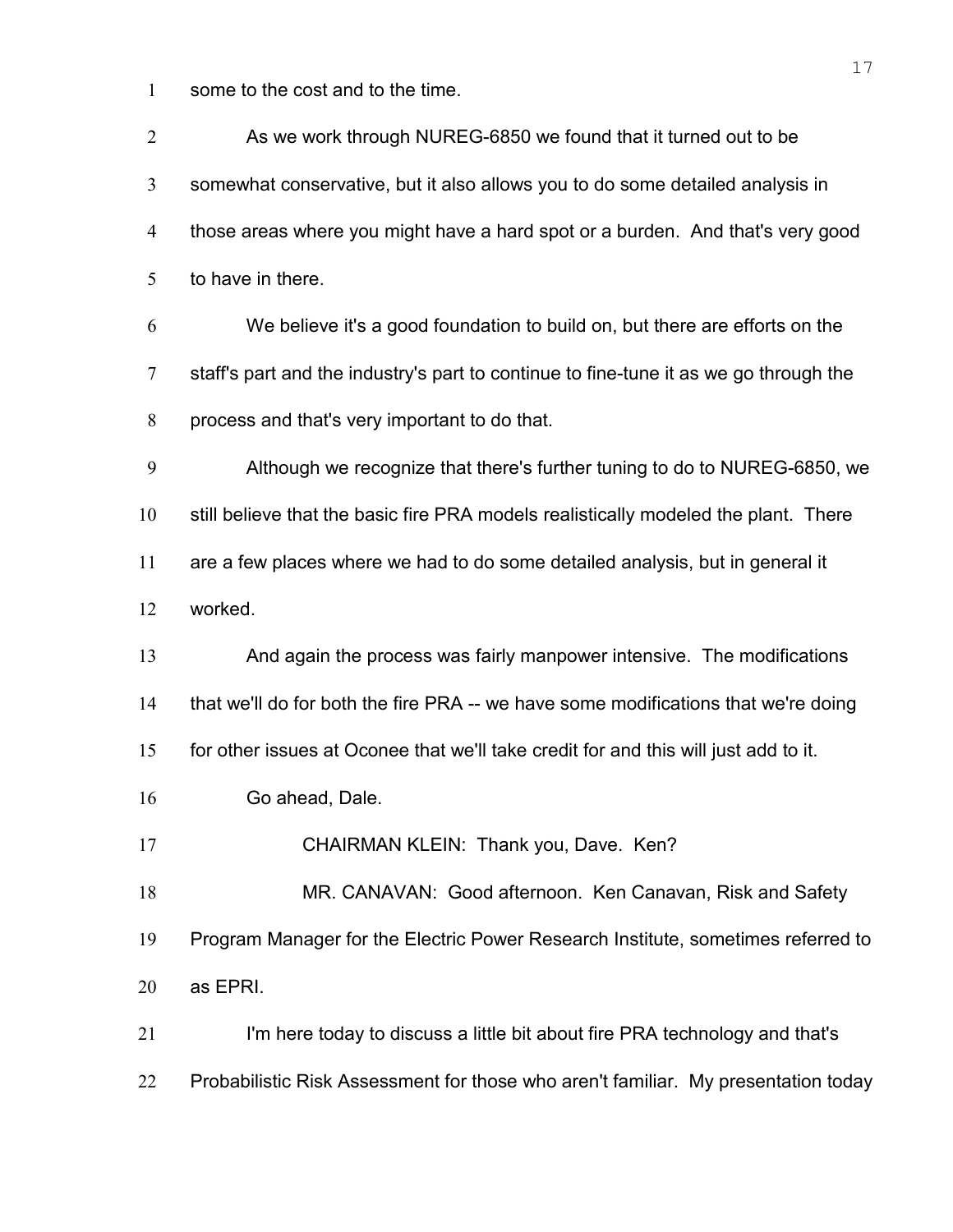is divided into three parts.

| $\overline{2}$   | The first is EPRI's fire PRA philosophy. The second is a little bit of            |
|------------------|-----------------------------------------------------------------------------------|
| 3                | information on the methods development for fire PRA and the third relates to some |
| 4                | methodological issues as well as our progress to date on some of the              |
| 5                | conservatism's that you've heard about earlier today and some of the challenges   |
| 6                | that we see in the future for fire PRA methods. Next slide.                       |
| $\boldsymbol{7}$ | The EPRI fire PRA philosophy and, in fact, the general philosophy of the          |
| 8                | risk and safety management program at EPRI is consistent with the PRA policy      |
| 9                | statement which endorses and encourages the use of risk technology in all risk    |
| 10               | informed regulatory matters as supported by the state of the art and in this case |
| 11               | EPRI is committed to supporting the risk informed performance based approach      |
| 12               | for fire protection.                                                              |
| 13               | What does that really mean? Well, it means that we need to develop and            |
| 14               | use realistic methods which involve research to reduce the conservatisms or the   |
| 15               | bounding approaches that we initially adopt as a way to simplify our models, to   |
| 16               | make our models more attractable.                                                 |
| 17               | It involves the collection of realistic input, operational experience and other   |
| 18               | events so that we can reflect the as built and as operated plants.                |
| 19               | And lastly, all good risk informed approaches involve monitoring and              |
| 20               | feedback process. So, looking into continuing to improve the methods and the      |
| 21               | data collection so that we can ensure that the applications we do today remain    |
| 22               | applicable in the future.                                                         |
|                  |                                                                                   |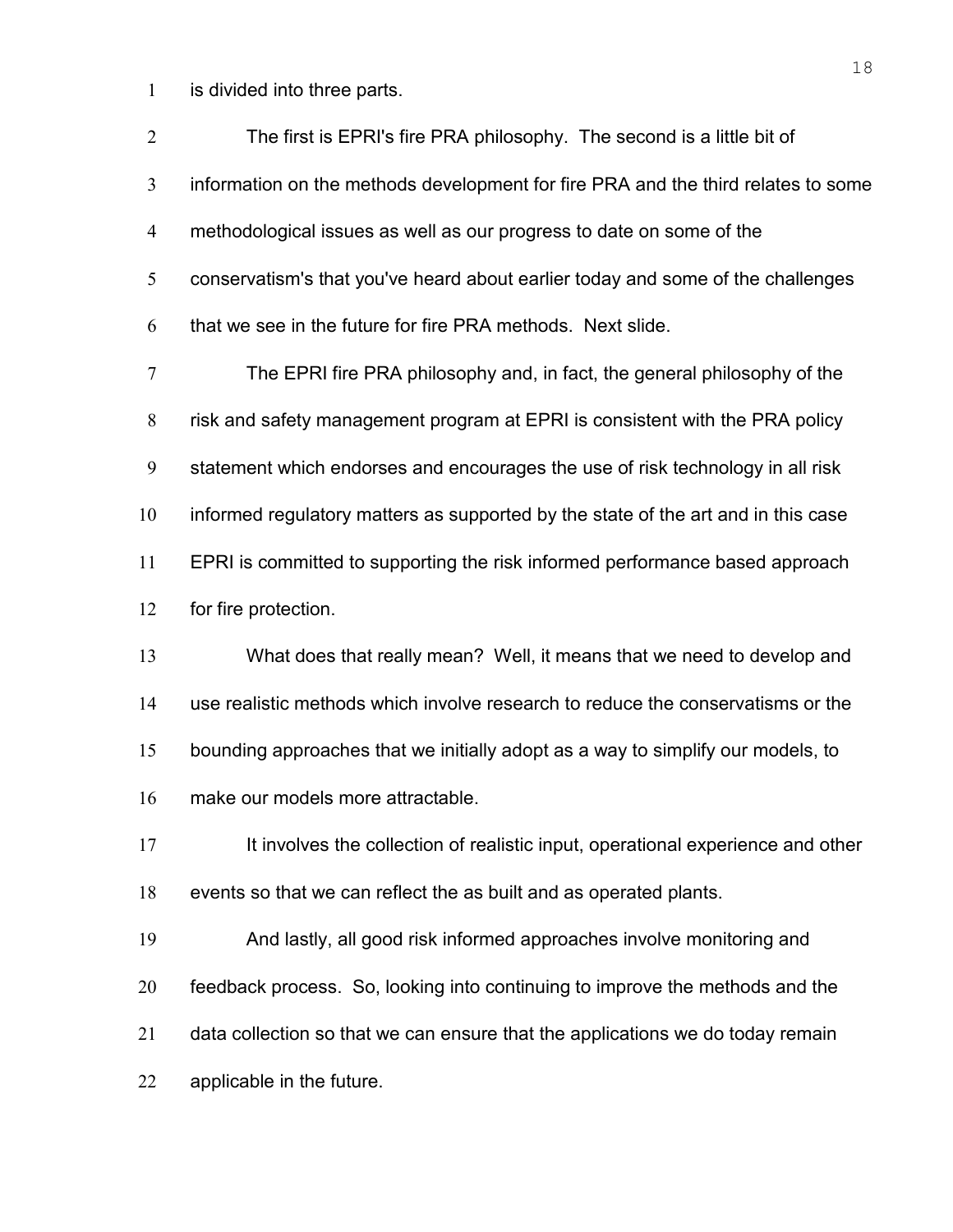Generally, this approach applies to all risk informed regulations regardless of the hazard group that they're in. Next slide.

In the area of fire PRA method development. NUREG/CR-6850 and EPRI 1011989 is a joint NRC and EPRI -- NRC Research and EPRI developed document that provides the majority of guidance for developing a fire PRA. It's commonly called 6850 for short. I don't understand why people don't use EPRI 1011989. I guess it's a little harder to say.

During the development process portions of the methods were piloted individually and at various plants, but no integrated pilot was performed during development process.

Currently, there are two fire PRA pilots of the integrated type and you've heard some of their results already today. These pilots are the first time it's integrated and as an integrated methodology as we outlined in 6850 and initial

results are conservative.

That outcome is not unexpected. Actually, it's quite expected. And it's a product of a number of minor to moderate individual conservatism's that come together in ways that were not predicted by individual pilots of selected portions of

18 the methodology.

Some of those individual minor or moderate conservatism's are in the

methods and some are in the first time application of the method's

misunderstanding, for example, which is easy to occur when somebody is writing a

several hundred page guidance document.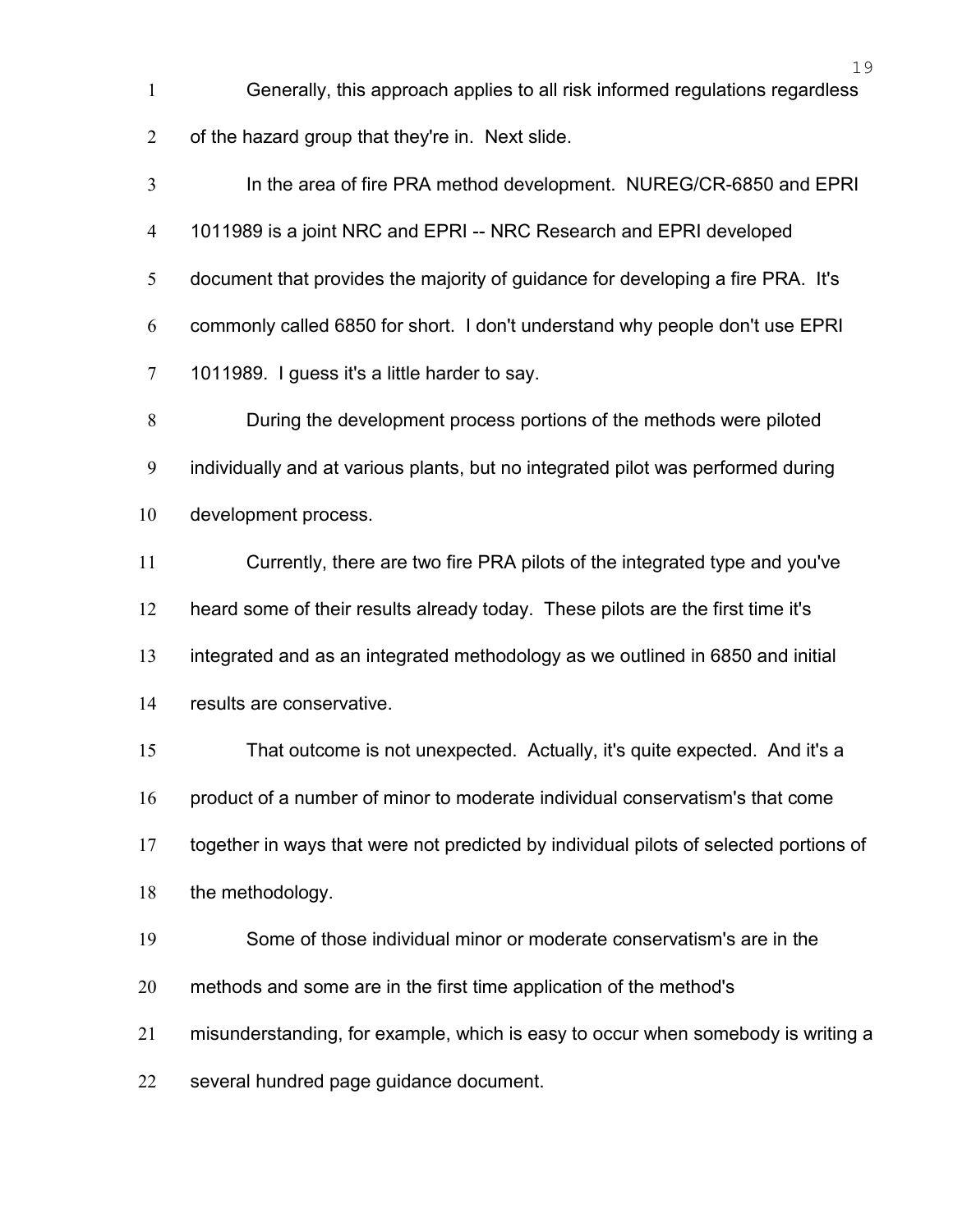But at this point it's important to talk a little bit about where conservatism is, and at least to some degree, it's present in all PRAs. And it's important to note that it's okay, but significant departures from reality are not desirable from a PRA perspective. So, we don't want to get too far from it, but minor conservatisms are expected. I have a little analogy here and at the risk of getting myself in trouble I'm 7 going to go ahead and use it. Conservatism in the PRA is like clouds to an astronomer. The clouds can make it a little bit hard to see exactly what you want to see or they can make you wait till another day or put in a little more work to see clearly the risk insight you need to get. Next slide. COMMISSIONER JACZKO: I think you survived that. Good analogy. 13 MR. CANAVAN: I was a little nervous about that. I put up a number of the fire PRA methodology issues that we're working through right now in the area. I won't go through the whole list, but I will go through a couple of my favorites Fire ignition frequencies. We need to review and potential revise the fire ignition frequencies to reflect the as-built/as-operated plant and what kind of experience we're seeing today. Credit for incipient detection. Currently the methodology in 6850 does not describe or recommend a treatment for the incipient fire protection systems in the PRA, which means if you put in an incipient system you wouldn't get full credit in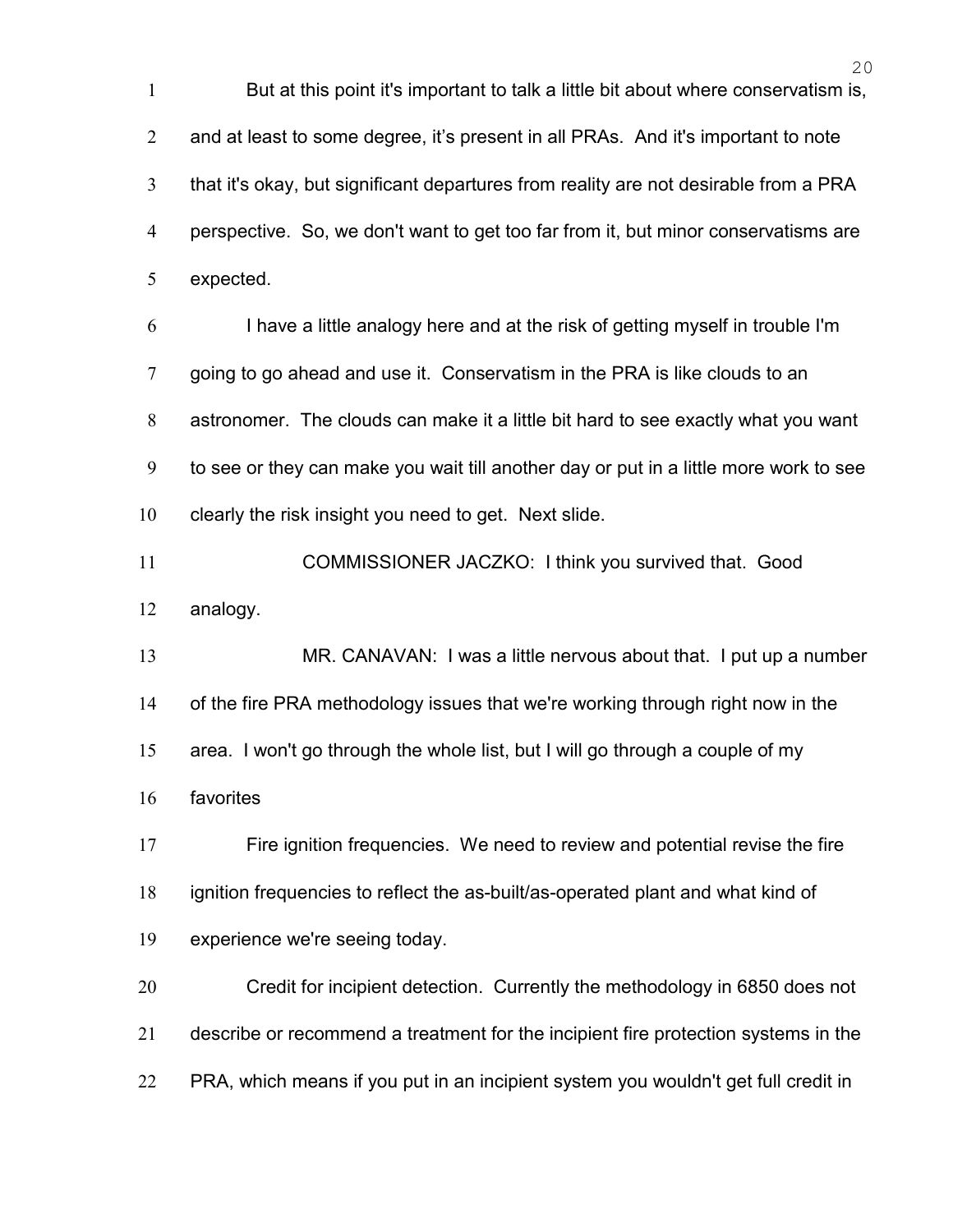the study. That's sort of important reinforcement to good behavior.

| $\overline{2}$ | Treatment of large oil fires. We need to clarify some of the guidance on              |
|----------------|---------------------------------------------------------------------------------------|
| 3              | modeling of large oil fires. And I'll let you read through the rest of the issues and |
| $\overline{4}$ | just move on to my next slide, Others Issues, Progresses and Challenges.              |
| 5              | In the area of other issues there's a shortage of trained risk personnel. This        |
| 6              | affects not only the fire PRA performance, but although more acutely in fires         |
| $\tau$         | because there's even less people qualified to do fire PRA, but risk analysis in       |
| 8              | general are in short supply.                                                          |
| 9              | It's due to attrition, even to other industries like aerospace and                    |
| 10             | petrochemical industries, as well as normal attrition due to retirement.              |
| 11             | Practical modeling limitations. We've heard a little bit about fire modeling.         |
| 12             | There's actually two kinds. There's the probabilistic kind and then there's the fire  |
| 13             | growth and propagation modeling.                                                      |
| 14             | And in this case we're talking about fire propagation and growth, which               |
| 15             | have some limitations. And in some cases a limited amount of judgment is              |
| 16             | necessary to address the fire growth and propagation issues and ways to               |
| 17             | document that and what is considered good judgment needs to be put in the             |
| 18             | guidance. Okay. That's the issues.                                                    |
| 19             | Progress. Hopefully this is good news. Education of risk professionals and            |
| 20             | fire PRA training are being performed. Education of risk professionals - EPRI has     |
| 21             | a one-year course designed to train the next generation of risk professionals and it  |
| 22             | occurs over a year.                                                                   |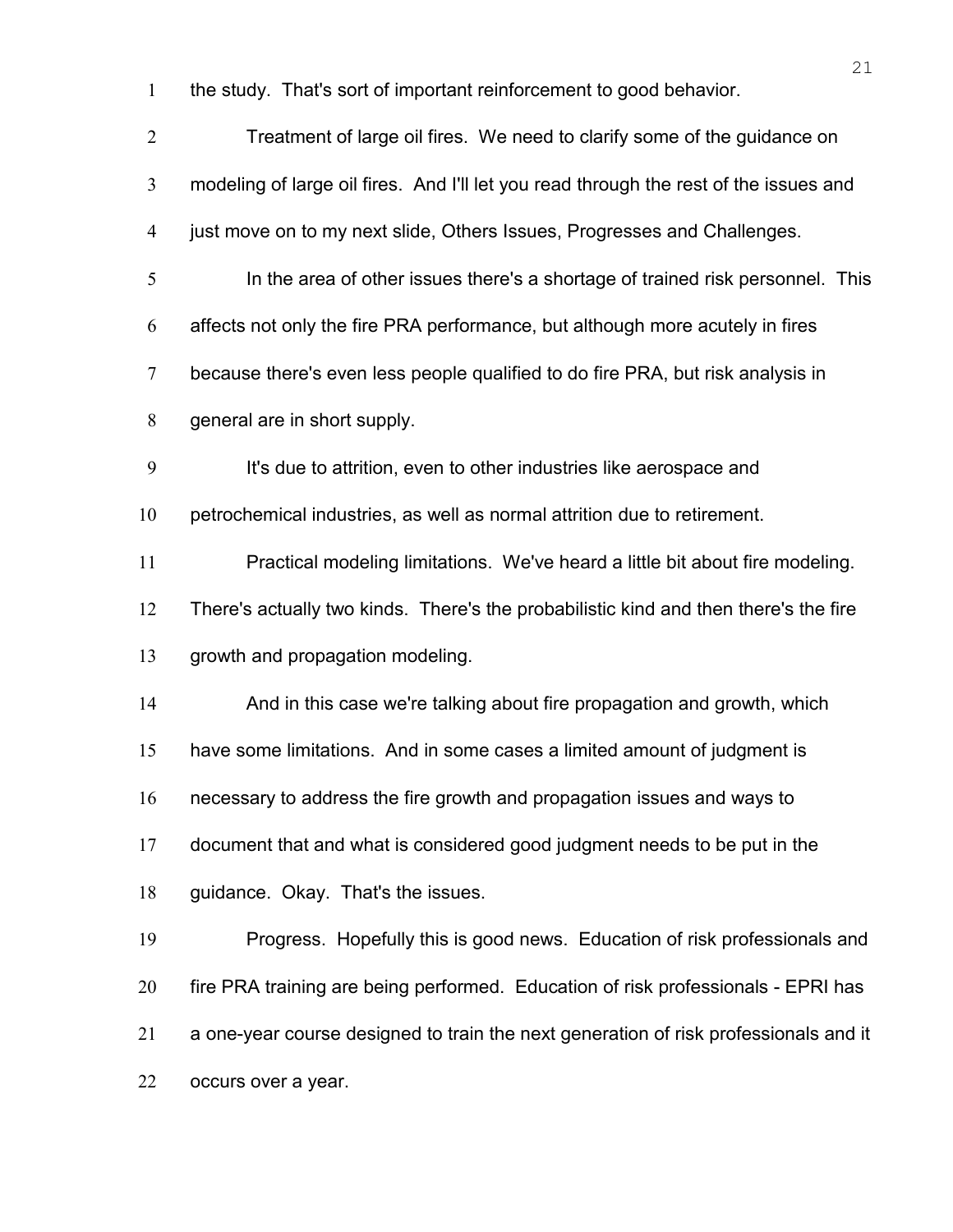We recently had 14 graduates in June and in the area of fire PRA training we're offering training periodically both by the NRC and by EPRI. These courses are usually joint with the developers of 6850. And not only that, but vendors and consultants are now offering training on a per fee basis. So, there's training out there if you really want it. EPRI and NRC Research are working to refine the PRA methods and draft resolutions are under development for all those issues identified on the previous slide. These resolutions are being developed by the extended 6850 team, which includes not only the original 6850 team, but it's augmented by other industry and NRC personnel. And significant progress has been made in a very short period of time. It's impressive. We think the extended 6850 team deserves credit for the amount of work accomplished in such a short period of time. However -- there's always a however -- challenges remain and these include the available resources. And while we're training people as quickly as we can, training qualified people does take some time and there are some time constraints and the iterative nature of fire PRA development. Just as a quick aside, prior to NFPA 805, fire PRA methods were being developed by EPRI and NRC and they were on a much slower pace to completion then they are now. And while 805 has accelerated development, it's clear that we're going to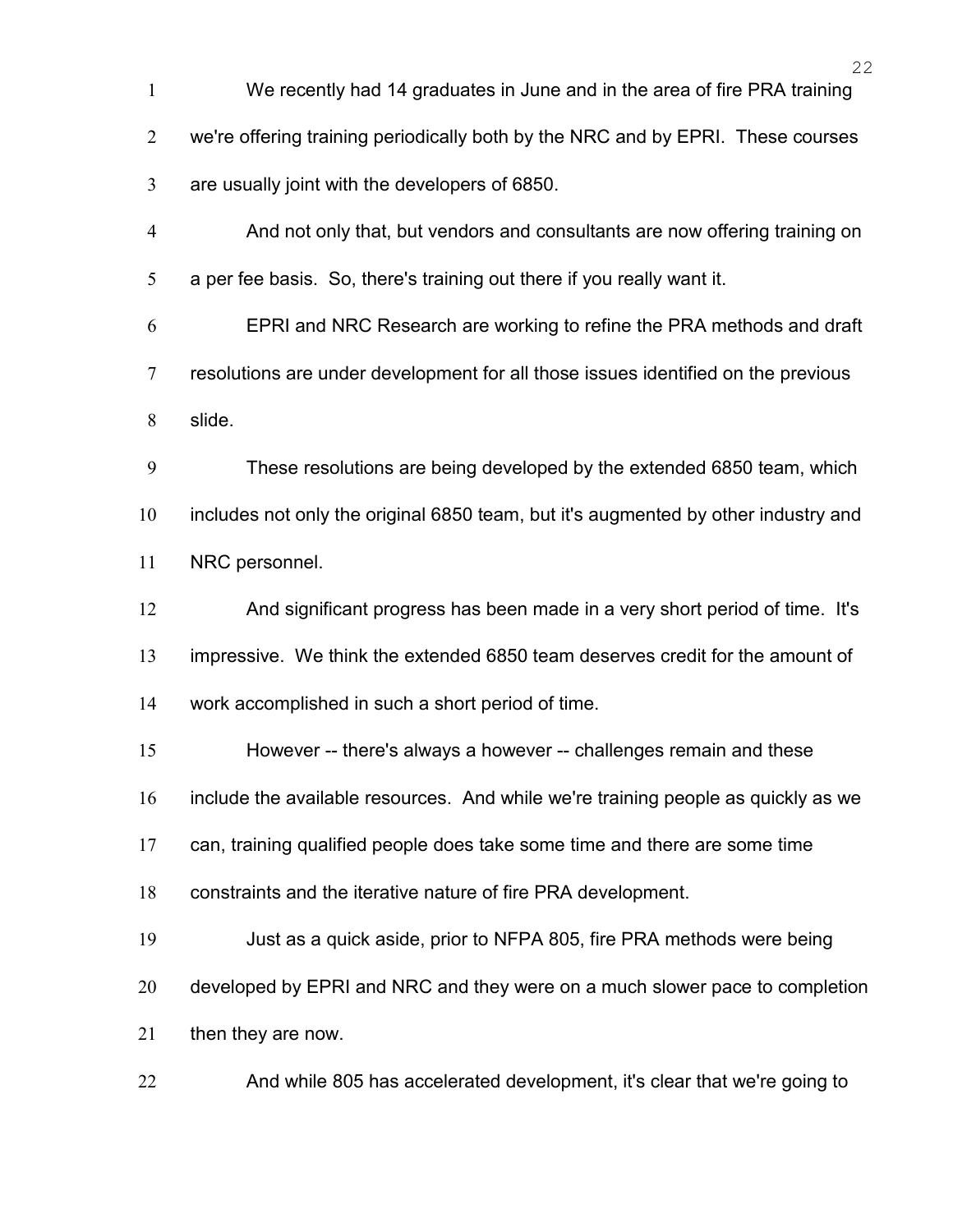have some -- at least short-term -- that the methods will evolve over at least the

short term.

But as an aside and in closing I did want to say that internal events PRA methods have matured over the last decade or so and they continue to evolve and mature. And they still remain important tools to safety. And that concludes my remarks.

CHAIRMAN KLEIN: Thanks, Ken. Jim? MR. WARREN: Hello. Jim Warren with NCWARN. (Low audio)

However, from this morning's meeting, It's quite clear that NRC is still many years

away from enforcing fire protection regulations.

A lot of hard work and important work is being done by NRC staff and the utilities, but it really looks more as if NFPA 805 has become a PR exercise to make Congress and the public believe that a serious problem has finally been solved. A lot of hopeful talk this morning in the kickoff ceremony and it was kind of

amazing. The only thing lacking was a burnt offering, but when you got into the

actual discussion and what you're hearing today is there are just major

overlapping complexities with this approach.

And even if it were an excellent approach it's looking like a 10 to 20 year program. It feels like 805 is yet another end run, a scheme to relax the regulations instead of requiring the utilities to spend the money to correct known deficiencies.

We heard this morning that there are 47 units committed to moving to 805.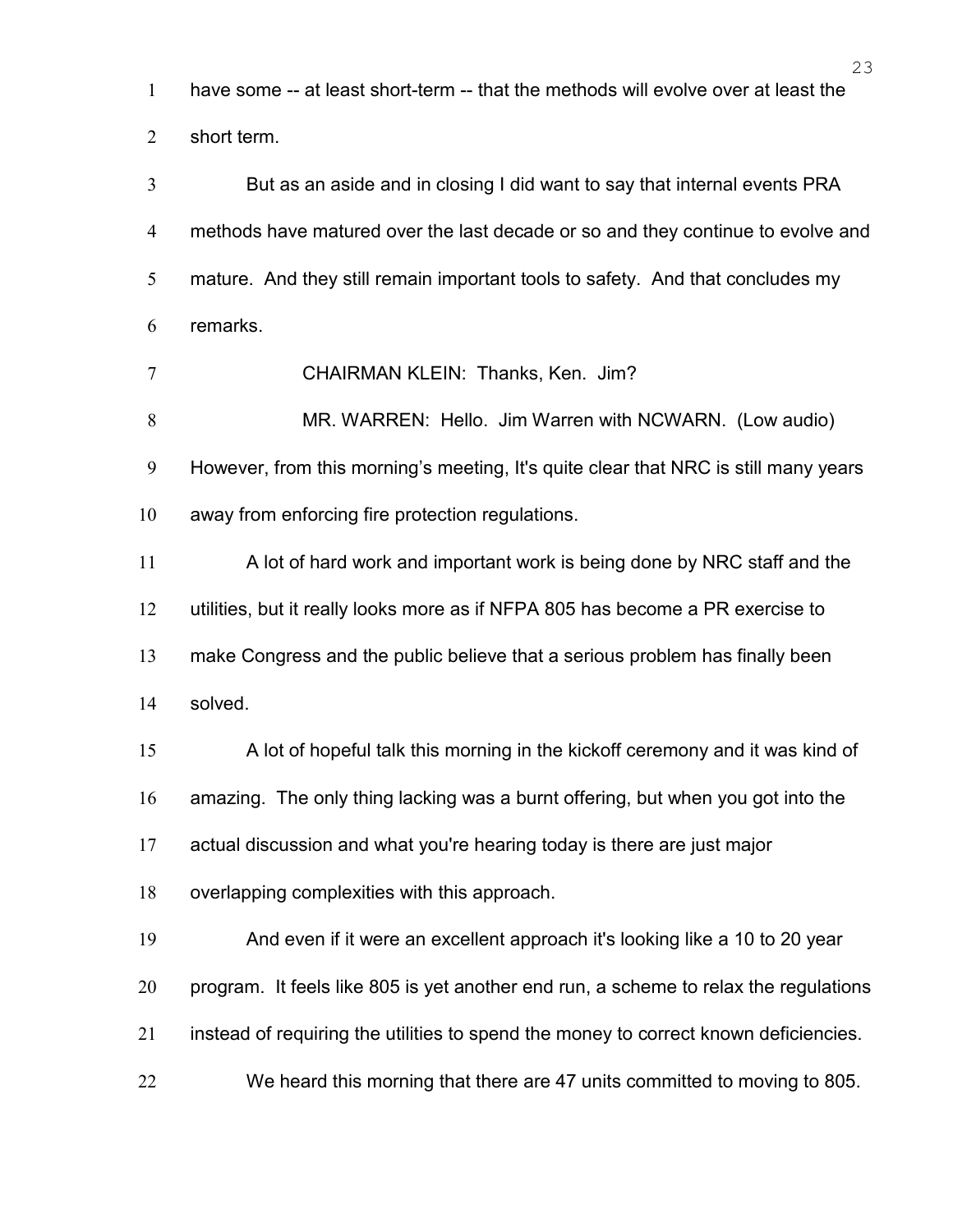There is no timeframe being offered. The staff is seeking another extension for

enforcement discretion, so it looks like that's indefinite.

Progress Energy predicts compliance of Harris in late 2010, but NRC admitted to me earlier, the staff, that it has no authority to prevent licensees from changing schedules shown in the LARs. Oconee at this point cannot even predict a compliance date. I'm concerned that Harris may have skipped some steps since the March preliminary assessment from NRC.

Our understanding was they had to complete both the NRC and

independent peer reviews prior to the LAR and this morning we learned that NRC

itself performed what was planned to be an independent peer review.

And I'm concerned and ask you was this done in order to help Harris beat

the clock on enforcement discretion running out? I'm concerned that the LARs

were filed early to mute public concern. And I'm concerned it creates more

pressure for the staff to allow them to skip more steps.

Now, this is -- if some of you have been following, it seems like a parallel

mess to the COLA process where you get design certification intertwined with

application reviews and I caution you to watch out for this. You're talking about

19 pressing your NRC staff and putting them into a really tough situation here.

North Carolina and I in particular, we've been hearing promises -- similar

promises from CP&L and Progress Energy for years and years. They've

repeatedly promised to correct all the fire non-compliances for over 10 years. And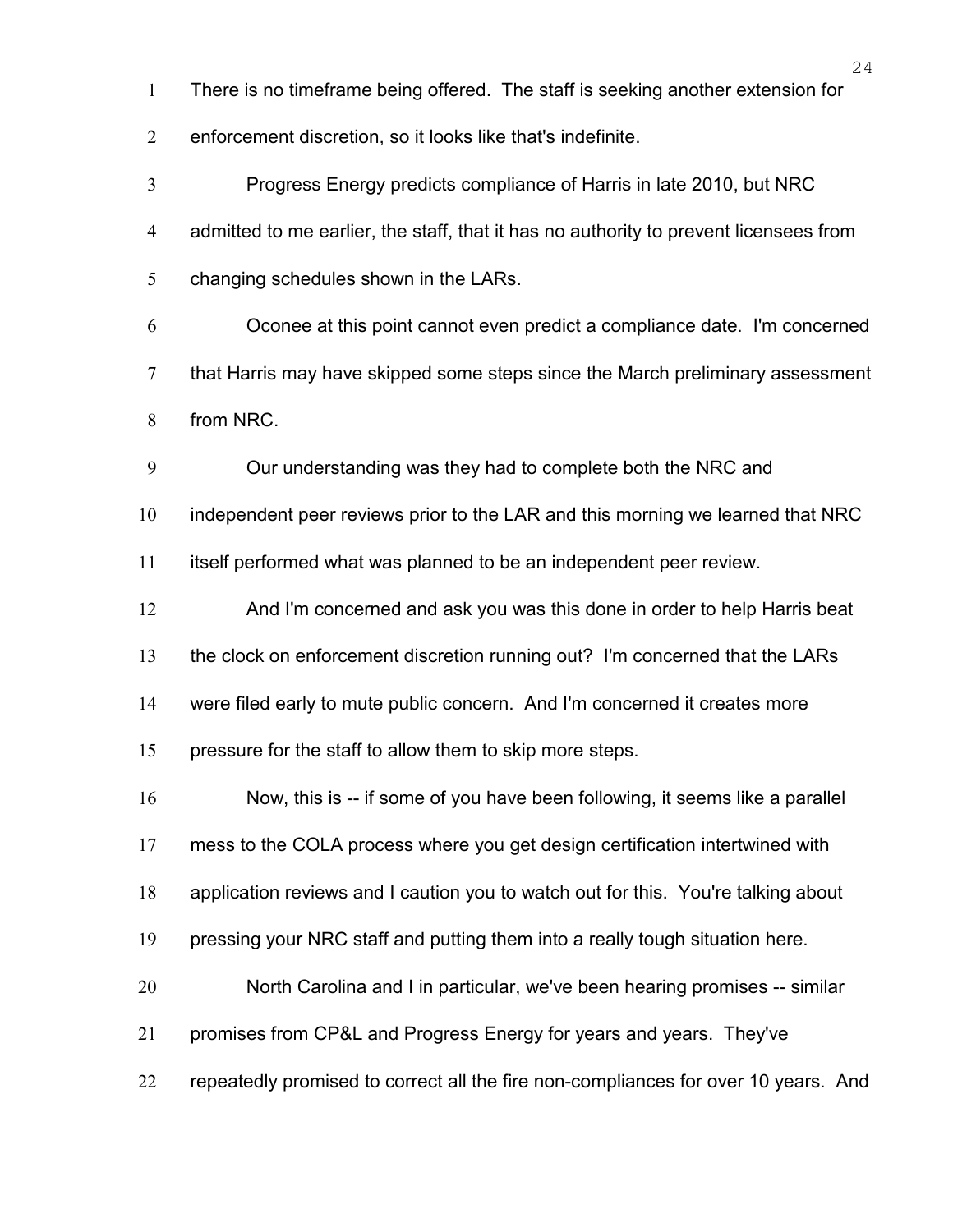these are for laws that were prescribed in 1980.

| $\overline{2}$ | I ask you also -- Congress Appropriations Committee is calling for, "full             |
|----------------|---------------------------------------------------------------------------------------|
| $\mathfrak{Z}$ | compliance on an expedited basis". And I ask you what does that mean to you?          |
| $\overline{4}$ | Does expedited mean years and years more?                                             |
| 5              | I'm concerned your predecessors have caved so many times to this industry             |
| 6              | on Thermo-Lag, on Hemyc/Mt and I urge you not to cave on 805.                         |
| $\tau$         | The chronic inability for the industry and the NRC to conform with the                |
| 8              | explicit criteria and the existing regs is an unsound basis for shifting to the vague |
| 9              | and nondescript criteria of the 805 option.                                           |
| 10             | Now, NRC told the GAO that there hadn't been too many serious fires. Of               |
| 11             | course, that's a problem with trying to get a database large enough to help with      |
| 12             | PRA.                                                                                  |
| 13             | I'll remind you, there was a trade journal called a major fire at Shearon             |
| 14             | Harris in 1989. There are dozens of emergencies declared at US plants. That           |
| 15             | designation is supposed to mean something. There are more fires likely in the         |
| 16             | future due to the aging of the cable jacketing.                                       |
| 17             | In 1993, Congressman Dingell was promised that the fire watches would be              |
| 18             | limited. The industry went from fire watch to unauthorized OMA while hiding it        |
| 19             | from the NRC. Where was the penalty for that?                                         |
| 20             | The GAO obviously notes a lot of concern about the risk assessment and                |
| 21             | the real problems with modeling in gray areas in risk assessment, lack of             |
| 22             | resources. We're hearing it across the board. This is not a good basis for moving     |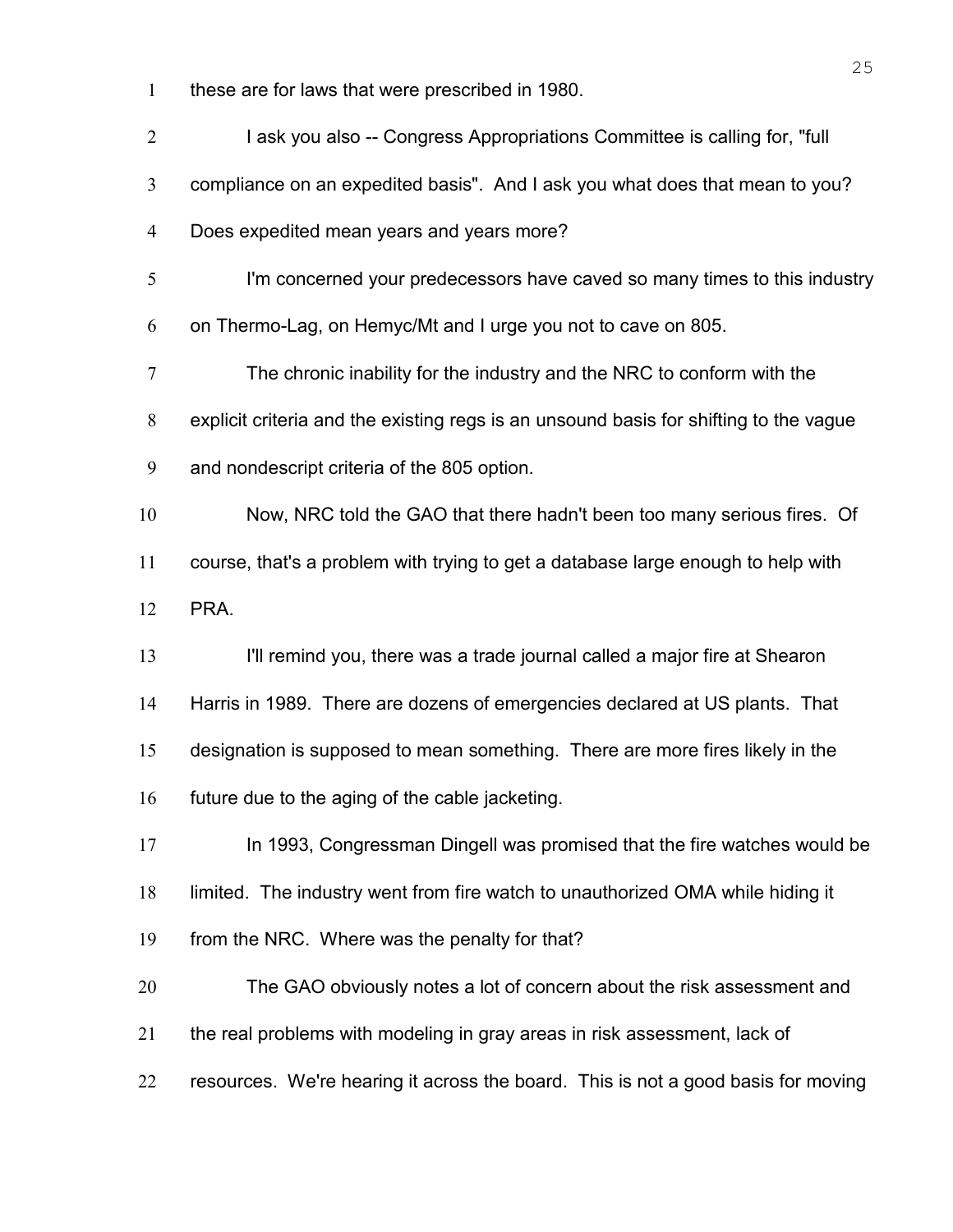into a new regulatory scheme.

| $\overline{2}$ | Meanwhile, 805 clearly is a weaker set of regulations including real                   |
|----------------|----------------------------------------------------------------------------------------|
| 3              | problems with inspectability. And as of now we understand from the former head         |
| $\overline{4}$ | of the fire unit at NRC that fire areas and noncompliance are not being inspected.     |
| 5              | If you can't enforce current, direct regulations then how are you going to             |
| 6              | enforce gray coated PRA? You can't PRA a deliberate fire or one involving              |
| $\tau$         | thousands of gallons of jet fuel.                                                      |
| 8              | It really looks like you're facing years of more exemptions, enforcement               |
| 9              | discretion, terribly inefficient use of staff resources, and years of more reliance on |
| 10             | interim -- so-called interim comp measures even though as GAO pointed out NRC          |
| 11             | has identified weaknesses in comp measures in particular over reliance on fire         |
| 12             | watch.                                                                                 |
| 13             | Now, we're hearing talk about even more OMAs coming forth. So, I ask you               |
| 14             | Commissioners to be as serious about the time frame on this issue as you are           |
| 15             | about the time frame on new reactors.                                                  |
| 16             | Fire protection is only one part of the many systems and functions in a                |
| 17             | nuclear power plant. How can Progress and Duke and NRC move so rapidly                 |
| 18             | through fire protection and all the other topics for a new plant in considerably less  |
| 19             | time then it takes to resolve known fire protections at operating plants?              |
| 20             | Another question for you. Will the NRC commit to completing this safety                |
| 21             | compliance program industry-wide within the planned time frame for nuclear-- for       |
| 22             | new reactors? Why should the public expect any less? Because with fire regs            |
|                |                                                                                        |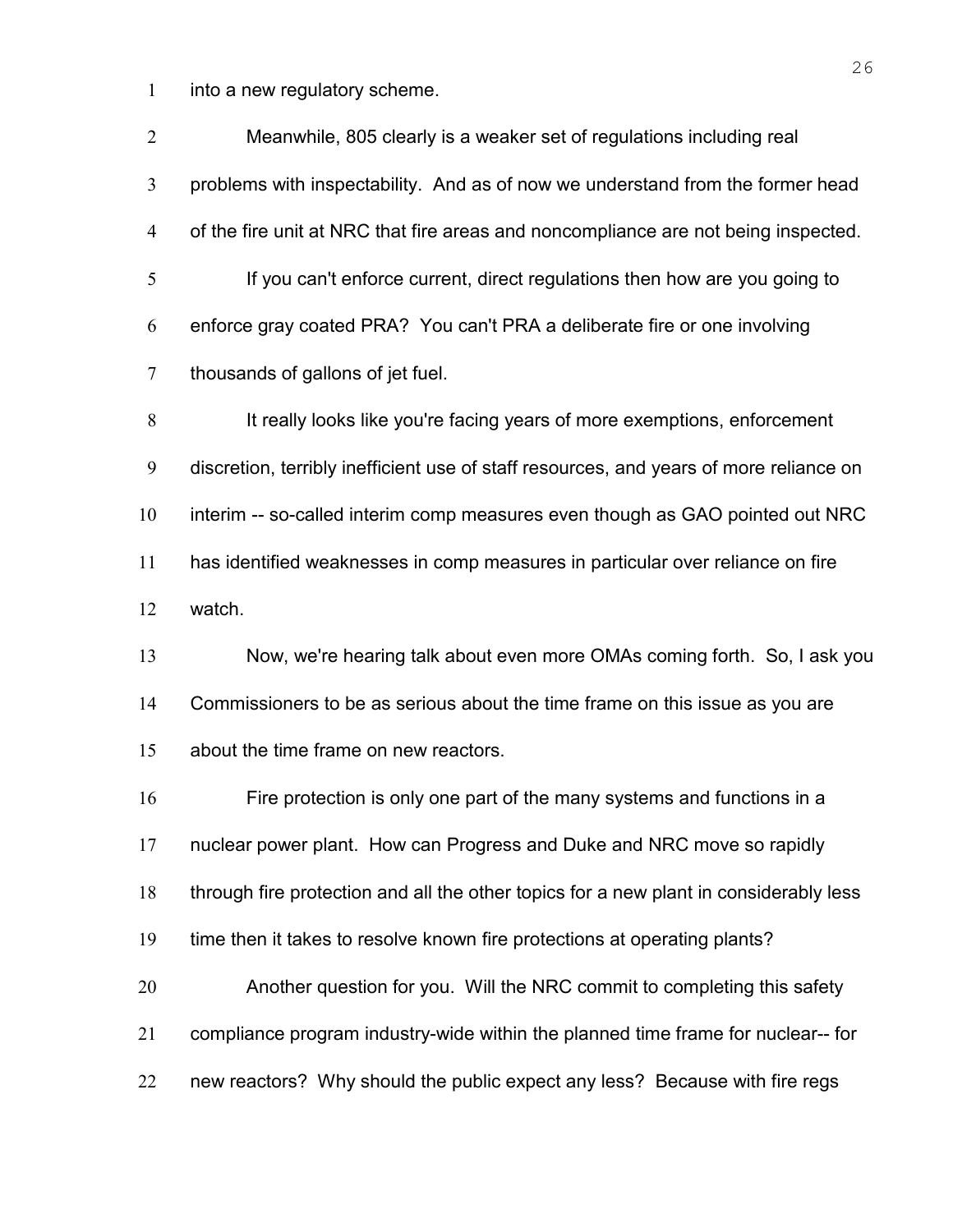you have a 30 year head start. I challenge you to please do that.

Public confidence in NRC continues to decline. Maybe you know that. It's for good reason.

Here's an issue no one has addressed and we'd sure like to know. Maybe you can find out. Progress spent years of meeting with NRC staff, came up with a set of Thermo-Lag corrective actions that we believe they abandoned many of the corrections in favor of OMAs. Did NRC staff ever go back and compare what Harris consented to do with what they actually did?

That's a really important precedent if you're moving forward with 805 or any regulatory scheme.

So, I guess in closing as had been predicted by Dave Lockbaum, Paul

Gunter and others, the 805 option appears to us not to have provided an

alternative means of compliance, but it's provided an alternative set of excuses for

noncompliance.

So, rather than allow the interminable delays with fire safety to continue, we

reiterate our insistence first put forth in October of '06 that you use your

discretionary authority to enforce the existing fire safety regulations and assess

daily financial penalties until full compliance is achieved and we also urge you to

drop the 805 program.

You know, I know, everyone knows the reason these licensees are in noncompliance is simple: It's cost. But there's no provision in 3G2 or in your 22 mandate for the economic benefit of the company taking precedence over safety.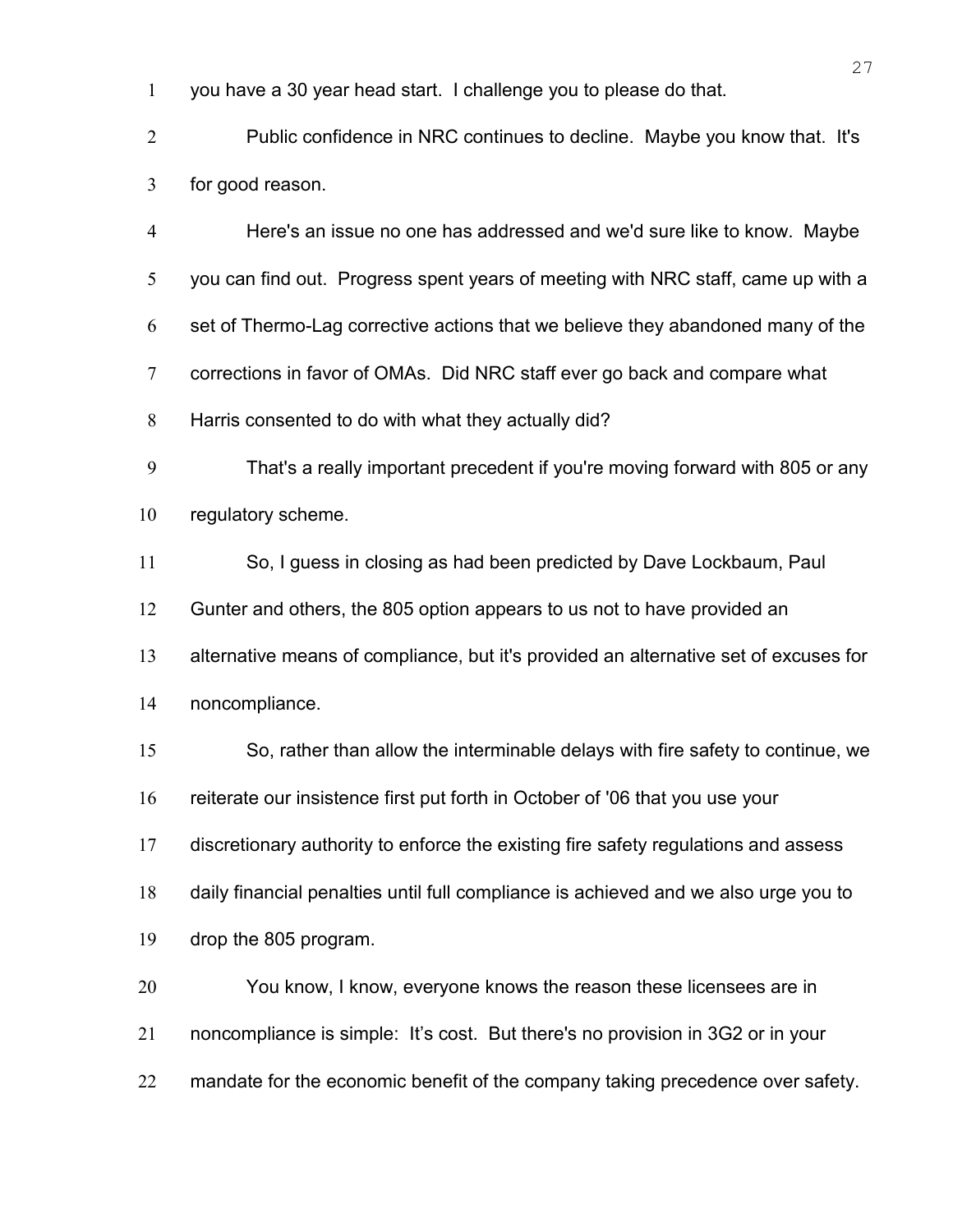|                | 28                                                                                 |
|----------------|------------------------------------------------------------------------------------|
| $\mathbf{1}$   | And finally, the public -- and we are really concerned that the NRC's              |
| $\overline{2}$ | seemingly permanent lack of enforcement not be allowed to continue. We need to     |
| 3              | really make sure that these nuclear plants are in full compliance now.             |
| $\overline{4}$ | None of us wants somebody to melt down a nuclear plant, certainly not on           |
| 5              | your watch. Thank you.                                                             |
| 6              | CHAIRMAN KLEIN: Well, thank all of you for your presentations.                     |
| $\tau$         | We always have a list of who starts the questions and I get to start today.        |
| 8              | I actually have -- in my normal mode I will start with the order in which          |
| 9              | they're given; however, I want to just ask Jim -- you made a statement that I was  |
| 10             | surprised at.                                                                      |
| 11             | You said the public confidence is declining in the NRC. I've only been here        |
| 12             | three years. Can you tell me some data that shows that because what I see is a     |
| 13             | lot of public outreach?                                                            |
| 14             | Could you just give me some data where you have that that public                   |
| 15             | confidence is declining?                                                           |
| 16             | MR. WARREN: We probably ought to schedule a whole additional                       |
| 17             | meeting for that and bring in some of the other folks from around the country. But |
| 18             | I will tell you that based on -- part of it is based on enforcement of the current |
| 19             | safety regulations.                                                                |
| 20             | A lot of it is involving the processes that NRC puts forth involving               |
| 21             | relicensing and new licenses. Despite all the efforts for public outreach -- and I |
| 22             | know you're trying to do some of that -- you've got a very complicated system.     |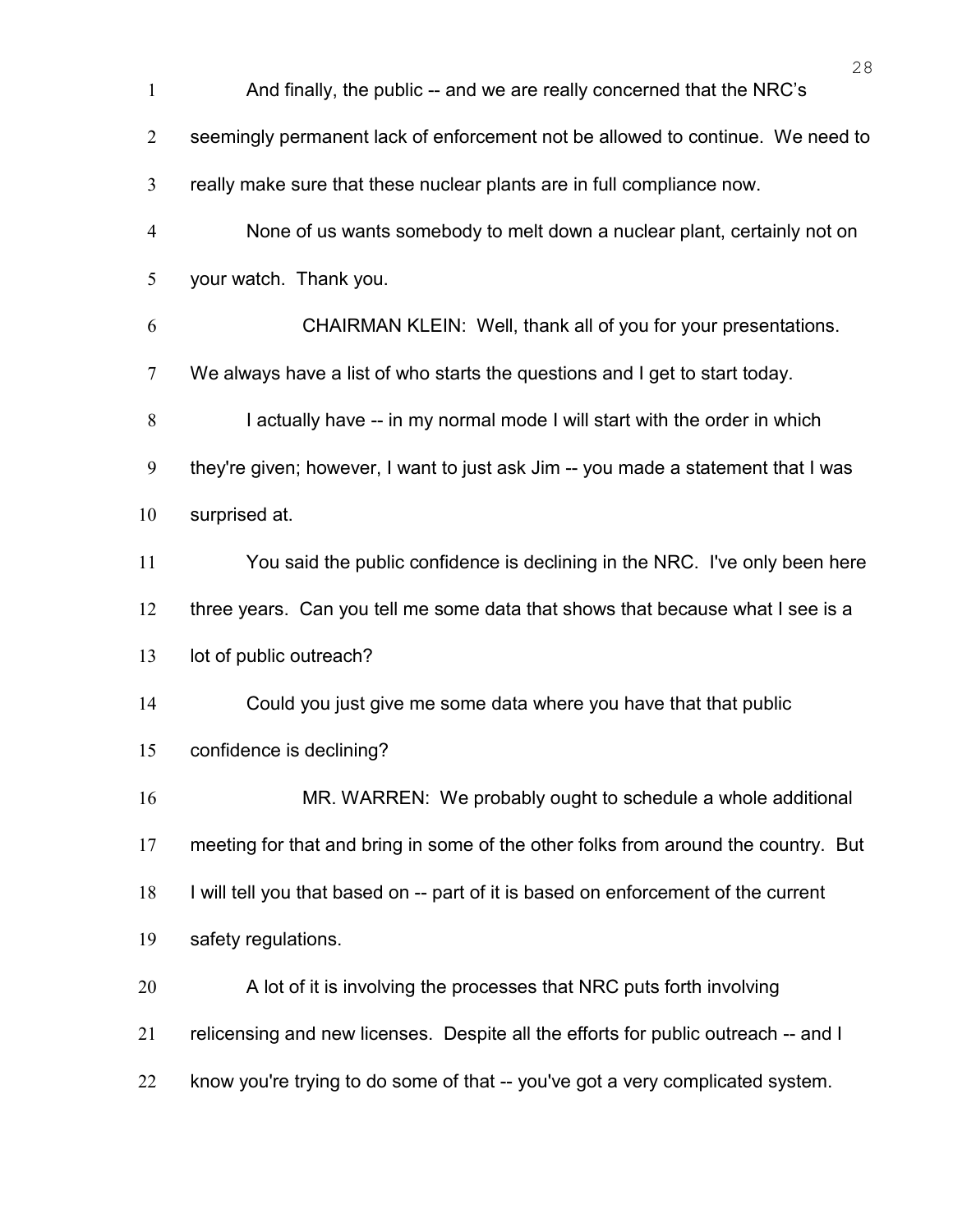| $\mathbf{1}$   | The public groups like ours all over the country believe the rules are rigged             |
|----------------|-------------------------------------------------------------------------------------------|
| $\overline{2}$ | against the public. We're trying to gain a little bit of fairness and a little additional |
| 3              | time.                                                                                     |
| $\overline{4}$ | As just one example involving an intervention in potential COLA at Shearon                |
| 5              | Harris, we find out the design -- the Westinghouse designs are three or four years        |
| 6              | away from being completed. The very ones that we were assured had been                    |
| $\overline{7}$ | certified in 2005.                                                                        |
| 8              | Not only is that a fairness issue and a challenge for non-profits and local               |
| 9              | governments to be able to meaningfully intervene, but it's also a resource issue.         |
| 10             | You're heading toward a real mess with staff resources and taxpayer                       |
| 11             | dollars going in the wrong direction.                                                     |
| 12             | CHAIRMAN KLEIN: Let me repeat my question. Do you have any                                |
| 13             | data that shows public confidence in the NRC is declining?                                |
| 14             | MR. WARREN: What kind of data do you suggest would be --?                                 |
| 15             | CHAIRMAN KLEIN: You made the statement; I didn't. I'm asking                              |
| 16             | you to document your statement.                                                           |
| 17             | MR. WARREN: I'm giving you a lot of examples. I'd be happy to                             |
| 18             | cooperate with NRC in doing a survey.                                                     |
| 19             | CHAIRMAN KLEIN: Have you done surveys? Have you conducted                                 |
| 20             | any?                                                                                      |
| 21             | MR. WARREN: I'm in meetings with hundreds or thousands of                                 |
| 22             | people month in and month out and I can promise you if you're really interested in        |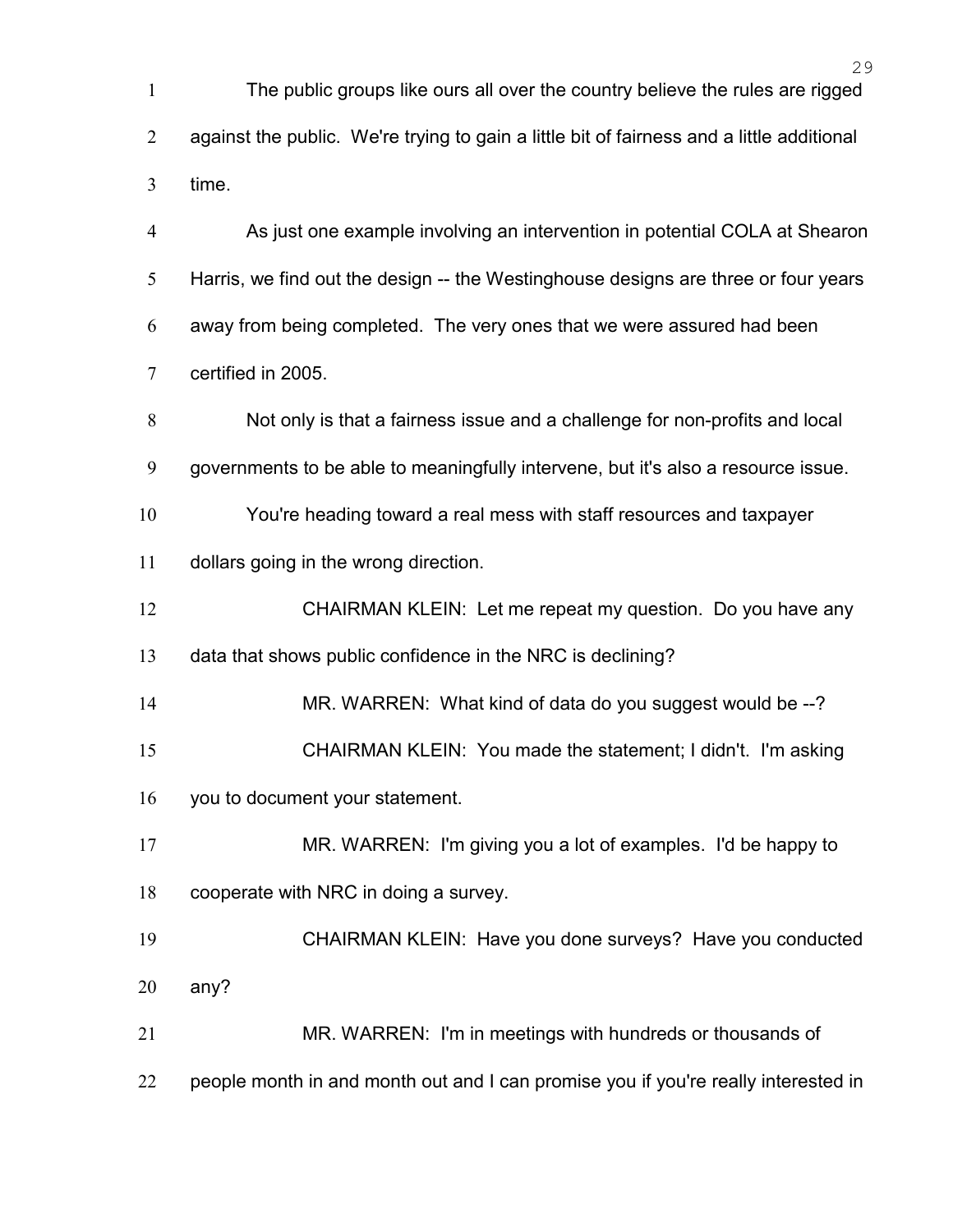| listening to what the public mood is toward NRC for those that are paying |
|---------------------------------------------------------------------------|
| attention, I promise you you will not find confidence.                    |

| $\mathfrak{Z}$ | CHAIRMAN KLEIN: What I would like to see, though, is -- because                   |
|----------------|-----------------------------------------------------------------------------------|
| $\overline{4}$ | we do deal with data, I would like to see some data that indicates the public     |
| 5              | confidence is declining in the NRC.                                               |
| 6              | I looked through the '70s and '80s where there was a lot of discussion and I      |
| $\overline{7}$ | guess my perception is different. If you could provide some data I'd like to see  |
| 8              | that.                                                                             |
| 9              | MR. WARREN: Final thought on that. I'll try to work toward that. I                |
| 10             | think part of what you've got is you've got an incredible PR offensive that the   |
| 11             | industry and the NRC have cooperated in. So, there are a lot of folks out there   |
| 12             | that are confused now.                                                            |
| 13             | Even over the last recent months people are looking at the GAO report and         |
| 14             | the whole licensing process and people are really seeing through a lot of the     |
| 15             | smoke and mirrors.                                                                |
| 16             | CHAIRMAN KLEIN: Again, I'd appreciate the data to support the                     |
| 17             | claim.                                                                            |
| 18             | MR. WARREN: Okay. Thank you.                                                      |
| 19             | CHAIRMAN KLEIN: Richard, I'll start with you since you began first.               |
| 20             | Obviously, 805 has been a challenge, I think; a learning process. Pilots do that. |
| 21             | You talked about eliminating Operator manual action in that activity. You         |
| 22             | mentioned it on slide 3.                                                          |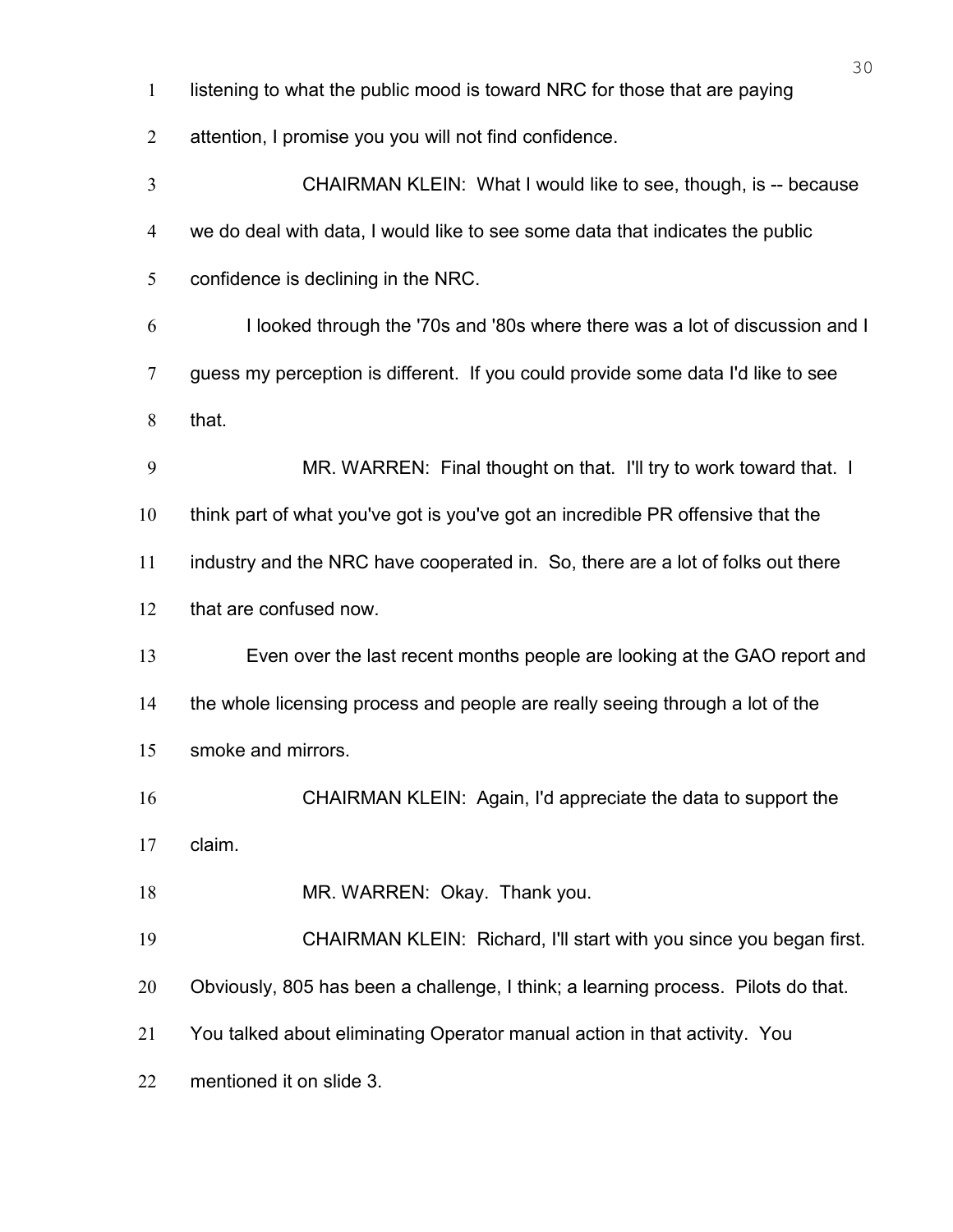| $\mathbf{1}$   | Could you talk a little bit more about the Operator manual actions and              |
|----------------|-------------------------------------------------------------------------------------|
| $\overline{2}$ | things that 805 will--                                                              |
| 3              | MR. MUENCH: What I actually was referring to is Operator manual                     |
| $\overline{4}$ | actions that would be selected to be adopted either through the 805 process or      |
| 5              | through the proposed SECY-08-0093 process.                                          |
| 6              | It wasn't eliminating them. It was adopting. So, I wasn't very clear on that.       |
| 7              | CHAIRMAN KLEIN: Okay.                                                               |
| 8              | MR. MUENCH: What I was concerned about there -- not concerned,                      |
| 9              | but I just wanted to point out that when we say we're going to be done by March of  |
| 10             | 2009 that some of what we've done between now and then may change as a              |
| 11             | result of further application of NFPA 805 or the proposed methodology from the      |
| 12             | staff.                                                                              |
| 13             | CHAIRMAN KLEIN: You also had indicated, I think, that several                       |
| 14             | more plants are considering 805. Do think they're waiting to see the results of the |
| 15             | pilot before more plants would continue to look at 805?                             |
| 16             | MR. MUENCH: Yes. I think that there are other plants that are                       |
| 17             | considering it. Some of them are transparent in that and some of them are not.      |
| 18             | I believe they are definitely waiting to see whether the benefit of 805 is what     |
| 19             | it was intended to be; that the regulatory process does work; that the kinks are    |
| 20             | taken out of the PRA modeling process. I think you could see some more people       |
| 21             | go for 805.                                                                         |
| 22             | CHAIRMAN KLEIN: Okay. Well, I obviously have more questions,                        |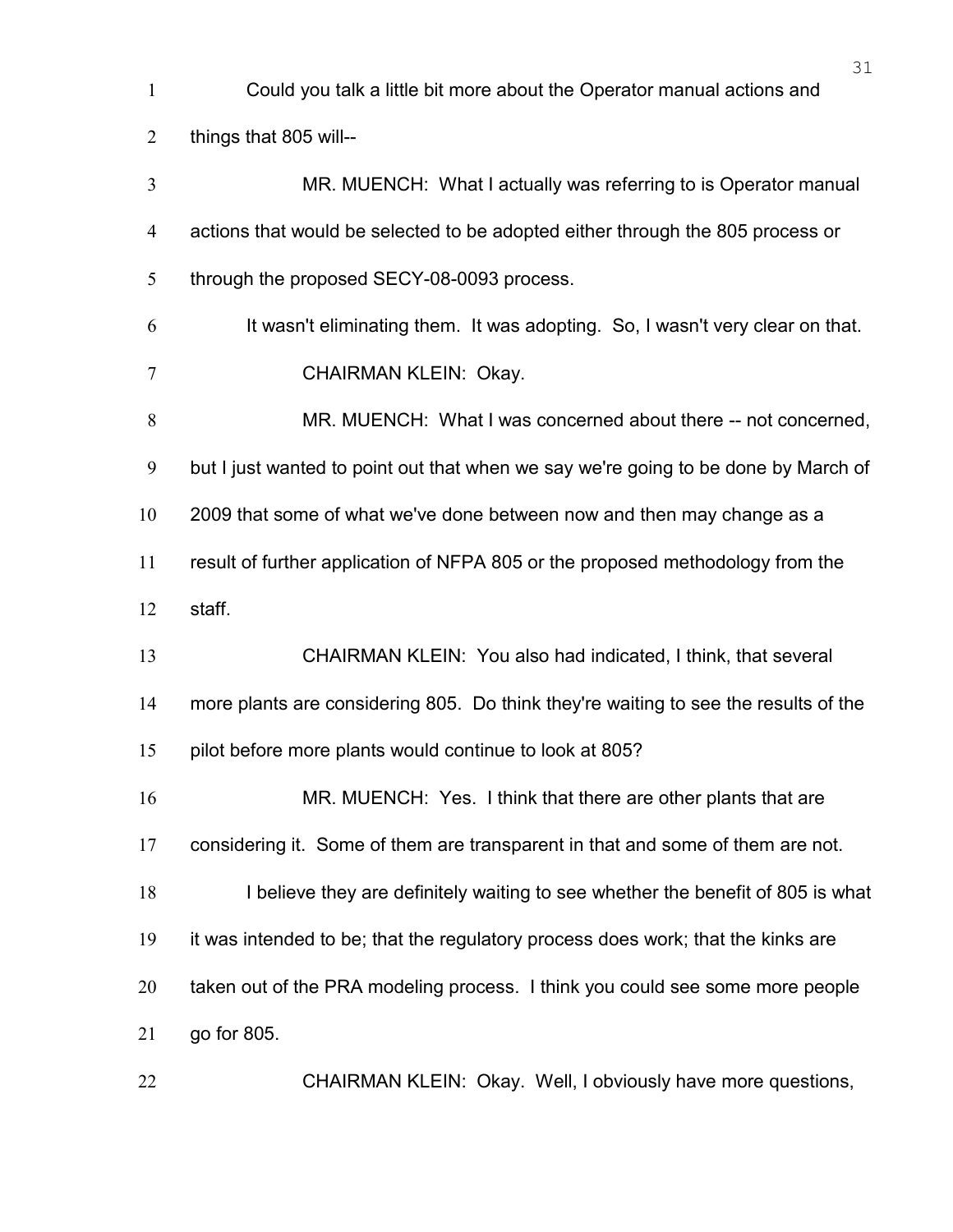but I will -- we have a rotating scheme. And so, Commissioner Jaczko?

COMMISSIONER JACZKO: Thank you, Mr. Chairman. I want to make a couple of comments before I get to some questions. As I was going through and reviewing the material for this meeting, in many ways, I think I can share some of Mr. Warren's frustration as this issue has developed and materialized. It is somewhat frustrating.

I looked at NFPA 805 and that is obviously a voluntary rule that we have. As I went through and looked at various incarnations of Appendix R, the various incarnations of the Branch technical positions, the implementations of the general design criteria; three, I guess, is related to fire protection. And the myriad of issues that relate to fire protection throughout. And this goes back to 1976. 12 I guess I had realized the challenges were existing as early as then. We have never really been able to have a clear set of criteria that we enforce as a regulatory body in fire protection. To this day, I do not think we do. 15 I think NFPA 805 is the clearest example of that that we have, but I should say the Appendix R type program is relatively straightforward, but clearly we've not been able to enforce that and bring people into compliance with Appendix R. At some point if we take a step back from some of these issues it's very easy to get caught up in a lot of our discussions and we lose sometimes the bigger picture here. But the reality is that we have licensees that are using unapproved

22 Operator manual actions, that have been using them for a long period of time and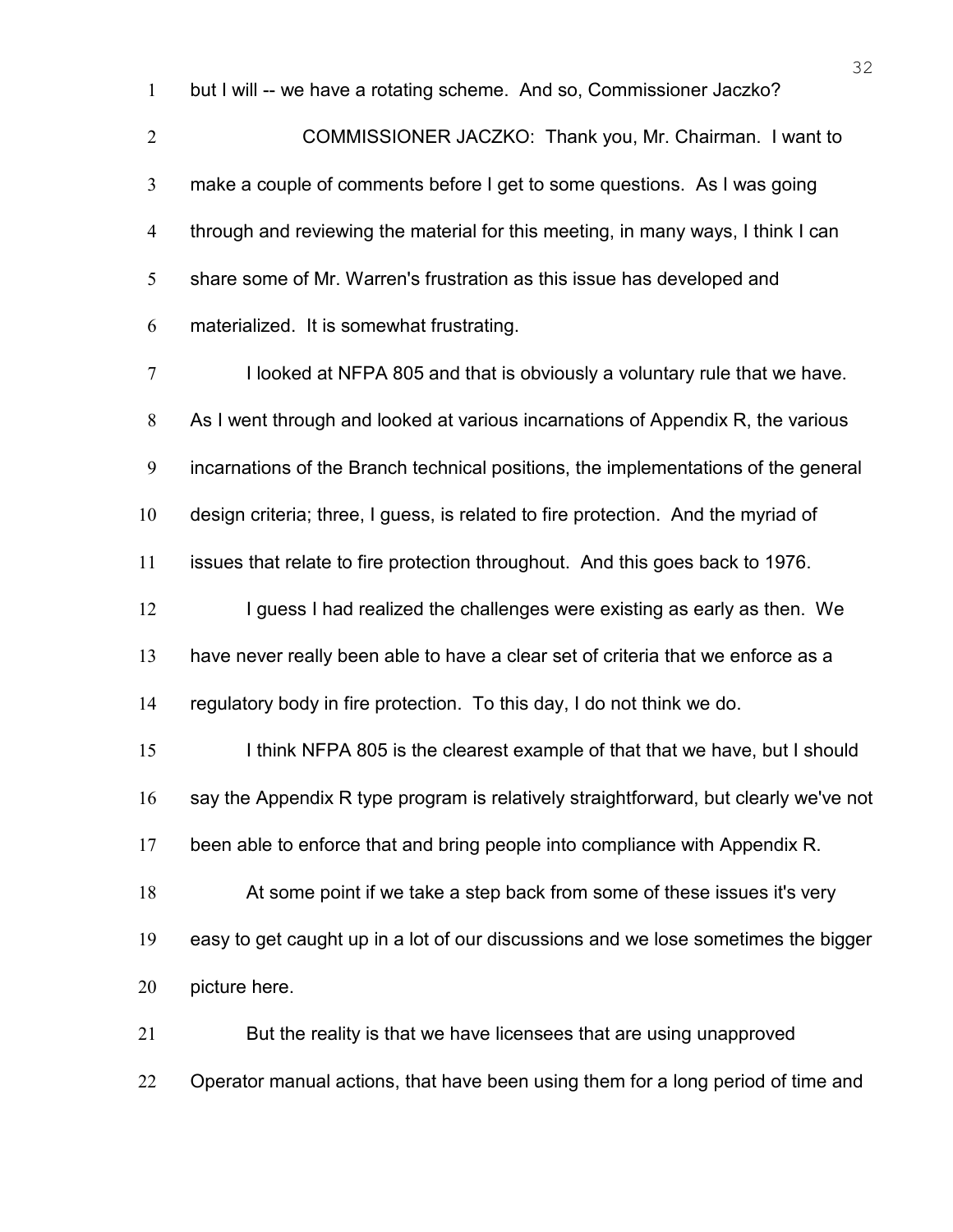to this day we still don't know what all of them are. That's simply unacceptable for a regulator.

It is precisely our job to know and to make decisions about what we're doing and what licensees are doing. It's clear when you read Appendix R -- and I remember I gave a speech on fire protection a long time ago or three years ago at a conference. I was trying to learn what our regulations are. Well, it's really pretty straightforward.

We have four criteria right now. You have to have a three hour fire barrier. You have to have an hour separation with fire suppression or you have to have 20 feet of separation. And if all of those fail you have to have an alternate shut down capability.

Simple, straightforward regulations and I don't think there is one plant right

now that is in compliance with those regulations that doesn't need to rely on

unapproved Operator manual actions.

15 And I challenge someone to tell me that's the case. I would be more than

happy to know that there is a single plant that can answer "yes" to that question. It

is ultimately unacceptable.

We're the regulators. We probably can't answer that question directly. And

we are dancing around this issue over and over again and it is simply a matter --

I'm a firm believer -- with all due respect, Mr. Warren, I believe NFPA 805 is a

good program.

But I am somewhat concerned by the time it may take to get us there. And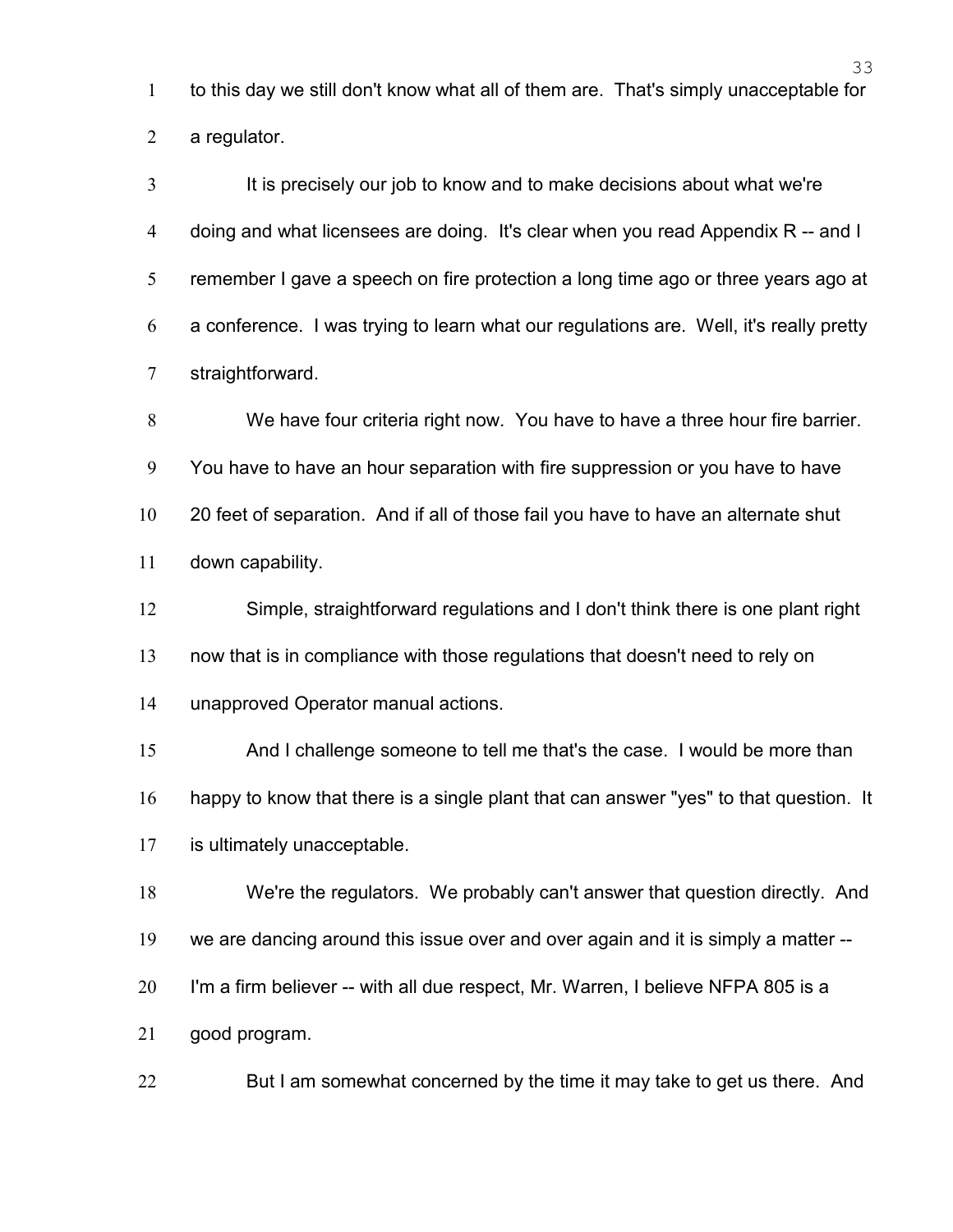|                | 34                                                                                    |
|----------------|---------------------------------------------------------------------------------------|
| $\mathbf{1}$   | as far as I'm concerned in the interim we have to get into compliance with the        |
| $\overline{2}$ | other regulations. I think NFPA 805 is where we should go.                            |
| $\overline{3}$ | I think it should be a mandatory rule, but in the meantime we have to deal            |
| $\overline{4}$ | with the existing requirements that we have. So, if anyone wants to comment on        |
| 5              | that.                                                                                 |
| 6              | If you want to list for me the plants that are in compliance with Appendix R          |
| 7              | or their licensing basis equivalent or the licensing condition equivalents, I'd be    |
| 8              | more than happy to have somebody tell me which plants are.                            |
| 9              | And if there's any that are missing then that's a problem. That's where we            |
| 10             | need to start.                                                                        |
| 11             | MR. MUENCH: We do believe we're in compliance with our license                        |
| 12             | basis based upon the safety evaluation.                                               |
| 13             | COMMISSIONER JACZKO: And there are no -- and you are in                               |
| 14             | compliance based on the current staff interpretation of multiple spurious actuation?  |
| 15             | MR. MUENCH: I think the interpretations have--                                        |
| 16             | COMMISSIONER JACZKO: The question is: Are you in compliance                           |
| 17             | with Appendix R? And I think the answer is "no" because right now there are no        |
| 18             | plants that are in compliance -- or there -- maybe not all plants are in compliance   |
| 19             | with multiple spurious actuations.                                                    |
| 20             | The assumption, which was an invalid assumption, was that there would be              |
| 21             | a single fault, a single circuit failure that clearly has been shown to be incorrect. |
| 22             | So, I'm not aware that any one is fully in compliance with the provisions on          |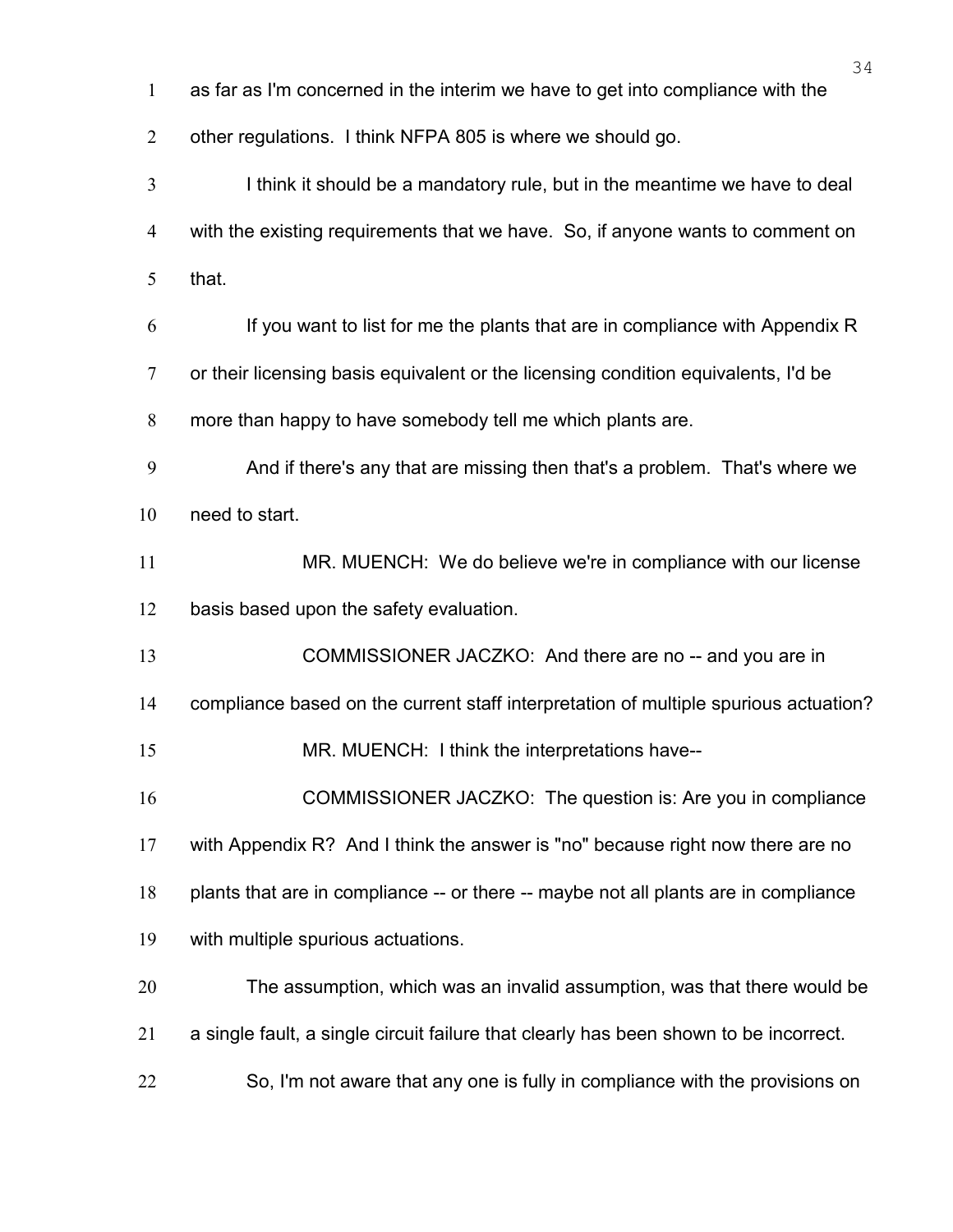manual operator actions. We just went through and pulled back a rulemaking

2 because we were told that everybody was going to come in and file exemptions to that rulemaking.

So, we know there are plants that are out there that have unapproved 5 Operator manual actions. Those plants are not in compliance with Appendix R or their licensing conditions.

I don't think all plants are in compliance and I would be very troubled to hear that as a statement. But please tell me if those assumptions are wrong.

MR. MUENCH: What I said was -- and before I say it again, I want to make sure that we as an industry have agreed it's time to get on past that discussion.

We do support either NFPA 805 or an alternative approach such as in the NEI guidance document and in the proposed SECY-08-0093. We do want to

move on from that.

What I said was is we feel like we've been in compliance with our safety

evaluation report and our license basis. We think the interpretation of multiple

spurious operations has changed, but we want to get beyond that.

We're moving beyond that now. We want to move as quickly as we can in

that direction. We just want to make sure that we do it in a way that's smart; that

we do end up with a consistent set of bases out there; that we do end up with

21 good decisions based on good PRA models.

22 But we're ready to get past that. We don't want to argue that basis any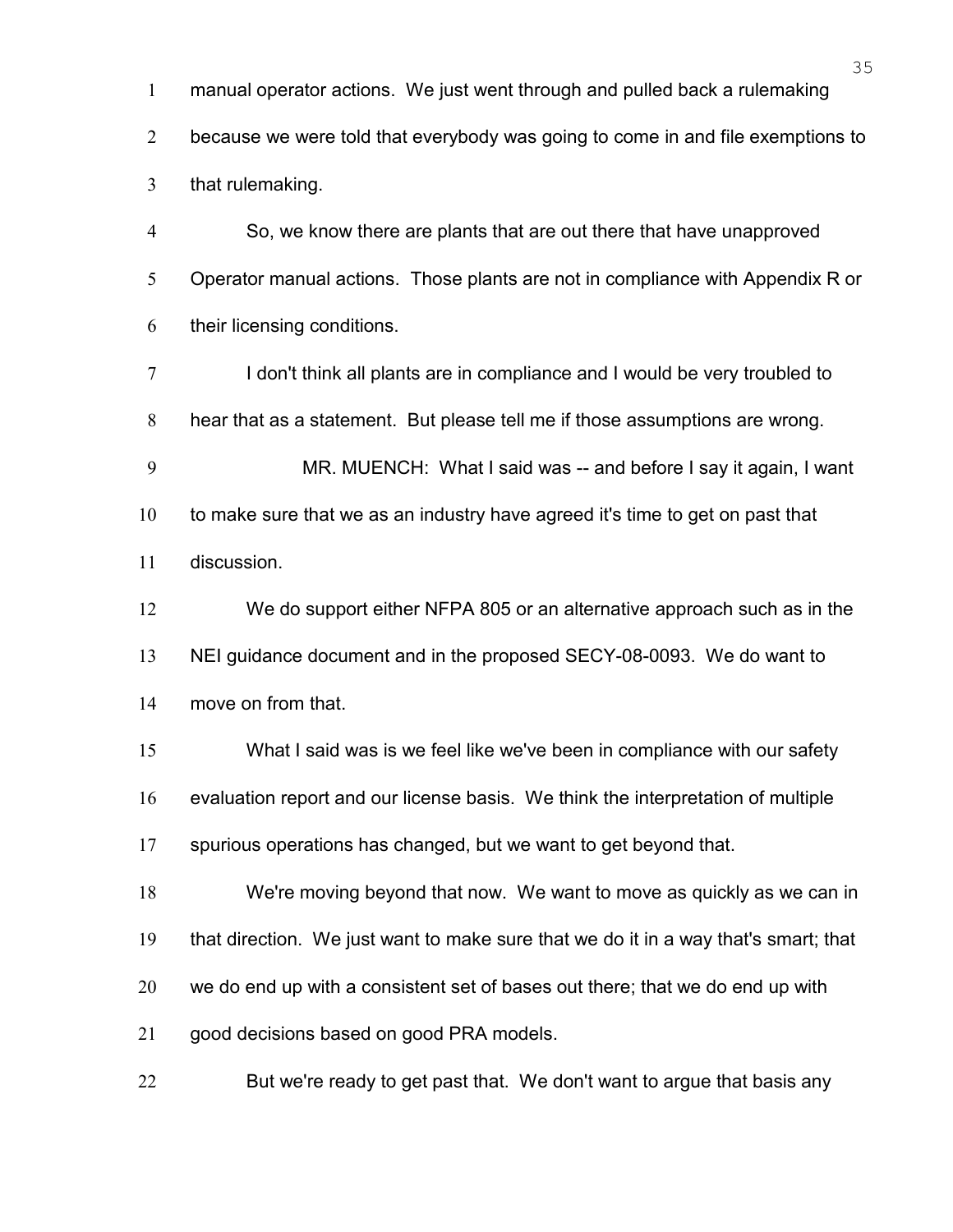more.

| $\overline{2}$ | COMMISSIONER JACZKO: I certainly appreciate that, but again,                             |
|----------------|------------------------------------------------------------------------------------------|
| $\mathfrak{Z}$ | the staff has put on -- and with the exception of my understanding of a typo has         |
| $\overline{4}$ | suggested that they would not support resolving the multiple spurious actuations         |
| 5              | through the use of a limited risk informed approach.                                     |
| 6              | That's something that I certainly agree with the staff on -- and here this has           |
| $\overline{7}$ | come up again as an issue in your slides. I think the comment that you made was          |
| 8              | that it was imperative or that it was crucial that that be one of the viable options for |
| 9              | resolving that issue.                                                                    |
| 10             | Right now, the staff, I believe, does not support that as an alternative for             |
| 11             | resolving that issue. It would be up to the Commission to make that decision.            |
| 12             | If the Commission decides not to do that, I don't know what the path                     |
| 13             | forward is then for resolving this. That is troubling as we go forward.                  |
| 14             | I feel like we get back into this and then we will have another series of                |
| 15             | discussions, another two years will go by and we won't get to closure and                |
| 16             | completion of these issues.                                                              |
| 17             | I've gone on far too long, so I'll stop there. Thank you.                                |
| 18             | <b>CHAIRMAN KLEIN: Commissioner Lyons?</b>                                               |
| 19             | COMMISSIONER LYONS: I started with some comments knowing                                 |
| 20             | that probably no area of your or our performances bother me more than fire               |
| 21             | protection.                                                                              |
| 22             | Having said that, I very much agree with what you just said, Richard. I think            |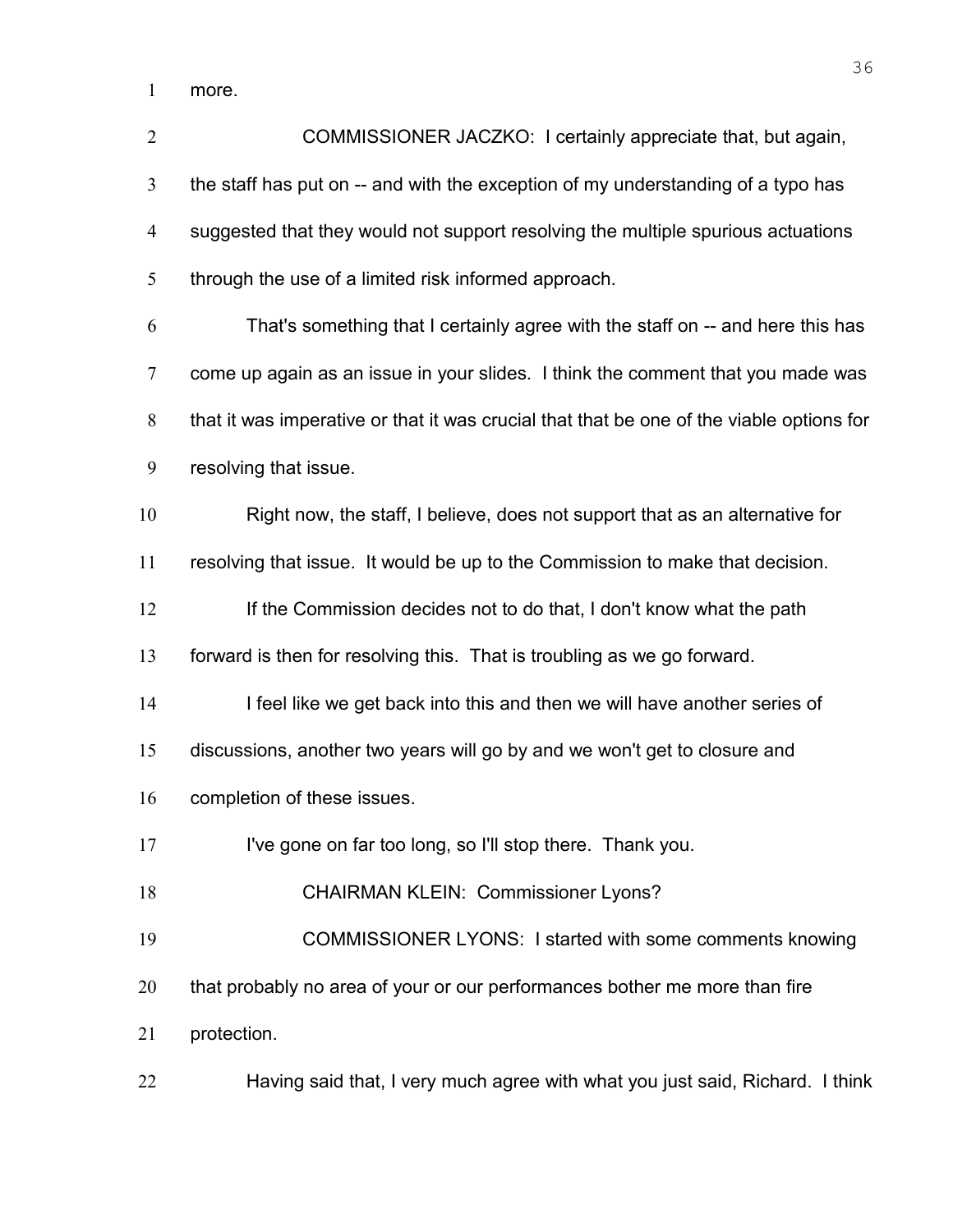it's very important that we do move ahead and that we be working towards

closure.

In my mind, NFPA 805 is a significant step towards closure. I had the opportunity to visit Harris a few months ago. I was honestly very impressed with the progress that you were making on NFPA 805.

I was particularly impressed as we went through the plant and you showed me the large number of upgrades that have already been made in the plant driven by your analysis connected with NFPA 805.

So, to me, those are very positive steps and I would hope that as a

Commission that -- certainly given all our frustrations and I'm sure there's plenty

among the staff, there's plenty among industry and there's plenty on this side of

the table.

Nevertheless, I agree with your comment. We need to move ahead and we need to strive for closure.

15 I guess if I was going to add one other comment while I was at Harris there was quite a bit of discussion on combustible material control programs. I've had similar discussions at many plants.

I've been uniformly impressed at plants across this country with the control

of combustible materials. The program at Harris was just beyond belief.

20 I thought that was about as close to a perfect program on combustible

materials performance as I had ever seen. I don't mean to downgrade certainly

22 Oconee because I haven't visited Oconee, but I was extremely impressed with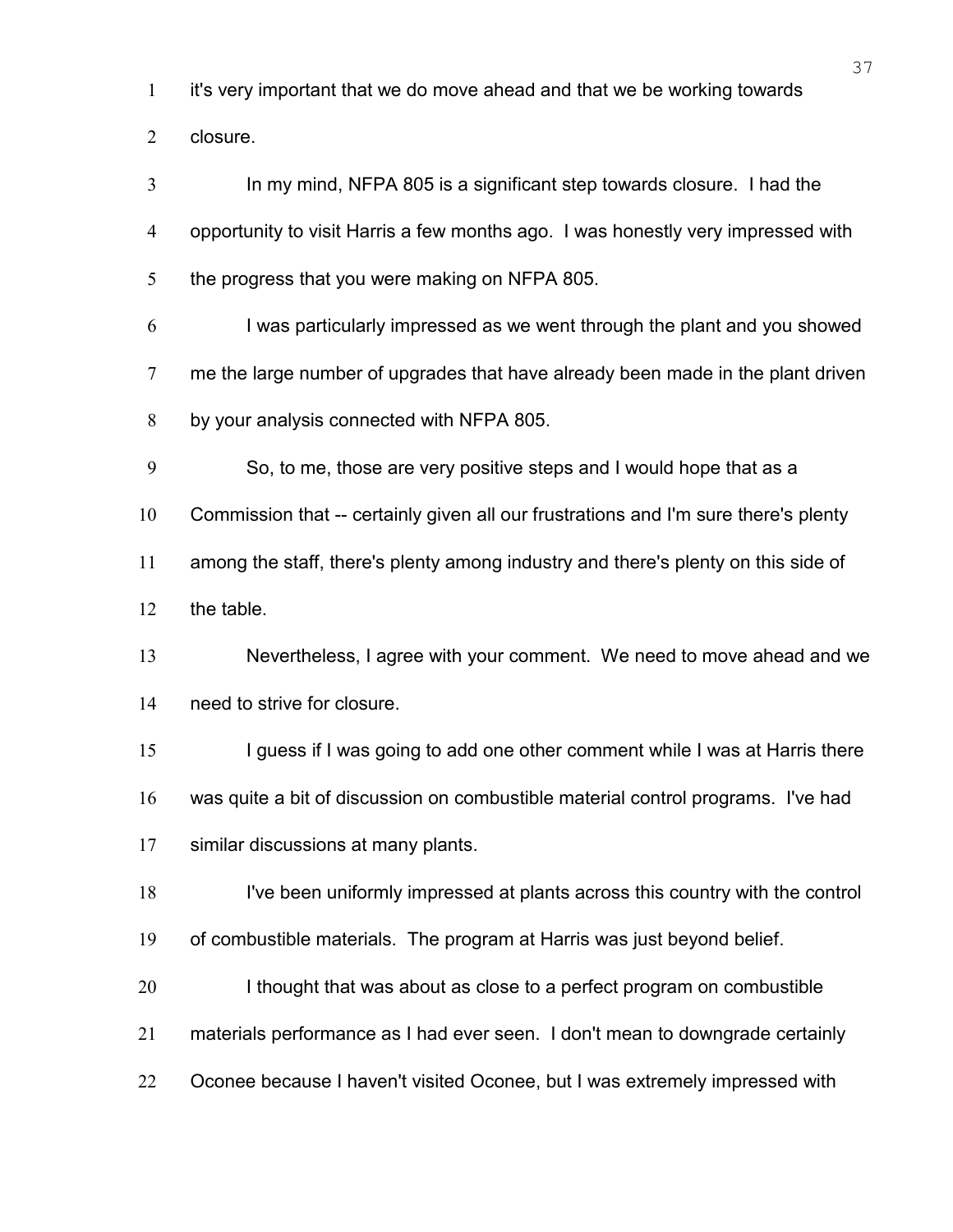Harris. That was, to me, a clear outgrowth, I believe, of your work on the NFPA 805.

| 3              | But to get to a few questions. I don't know whether this is best for perhaps            |
|----------------|-----------------------------------------------------------------------------------------|
| $\overline{4}$ | Richard, perhaps Ken. As I read through your information on the different types of      |
| 5              | fire barriers that are in use in many different plants the question comes to my mind    |
| 6              | of how are we now -- how is industry now certifying those materials from a fire         |
| 7              | protection standpoint?                                                                  |
| 8              | We certainly had substantial issues, I think back in the '80s, on certification.        |
| 9              | What are we doing different now to have good certification data and are the             |
| 10             | standards to which you are certifying adequately defined? I'm not sure who              |
| 11             | should address that; I thought Ken or Richard, but whoever.                             |
| 12             | MR. MUENCH: I'm not familiar with the technical specifics of the                        |
| 13             | certification requirements, but I can tell you that we are -- our material is certified |
| 14             | to the accepted criteria. But I don't know the specifics of that.                       |
| 15             | MR. DONAHUE: It may be a good question from an industry.                                |
| 16             | There's quite a few different types of fire barriers used by Harris.                    |
| 17             | COMMISSIONER LYONS: I was frankly amazed by the number of                               |
| 18             | fire barriers.                                                                          |
| 19             | MR. DONAHUE: The fire barrier systems that we're using today                            |
| 20             | both Hemyc, Thermo-Lag and Mt and as we've gone to several other products               |
| 21             | we've been using the existing fire codes and fire test protocols that have              |
| 22             | promulgated over the last several years.                                                |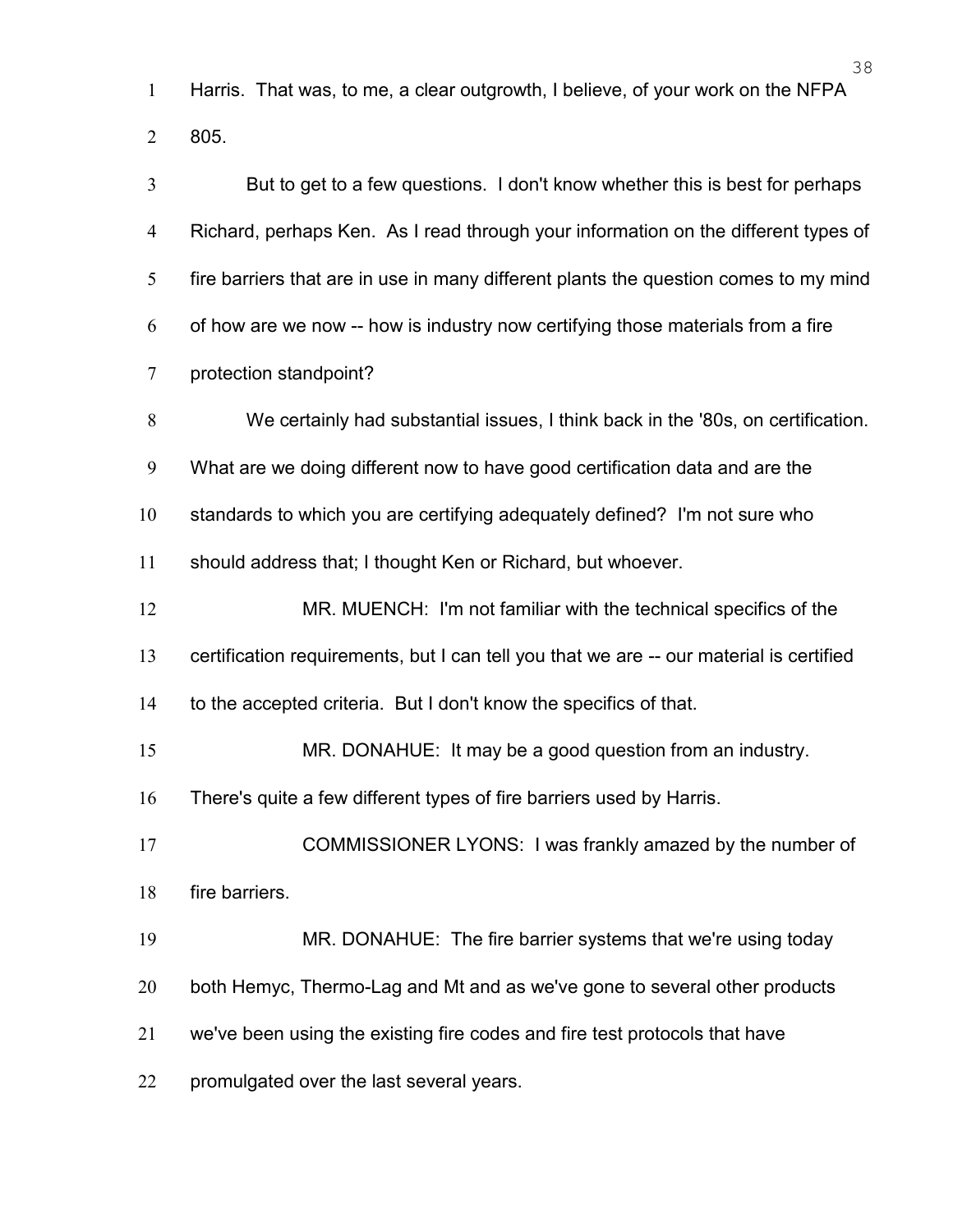|                | 39                                                                                   |
|----------------|--------------------------------------------------------------------------------------|
| $\mathbf{1}$   | The key items are know your configurations, test your configurations, install        |
| $\overline{2}$ | them as you test them. If you do that, all of these fire barriers typically are very |
| $\mathfrak{Z}$ | good and meet the standards, but you have to do all four of those. And that's        |
| $\overline{4}$ | probably our biggest lessons learned from probably some of these other one-time      |
| 5              | acceptable fire regs.                                                                |
| 6              | So, we're trying to apply basically that logic on anything we do going               |
| $\tau$         | forward and if we pick a new fire barrier because we deem that's the right way to    |
| 8              | add separation and we've added two different other products.                         |
| 9              | We have been able to maintain many of the fire barriers that we had in the           |
| 10             | plant. We're just using them in now a compliant mode by the way they're              |
| 11             | physically installed and tested.                                                     |
| 12             | COMMISSIONER LYONS: From what you're saying, there is a solid                        |
| 13             | understanding of what the criteria are and how to do the tests? So, there should     |
| 14             | not be a debate on tests that are done today?                                        |
| 15             | MR. DONAHUE: We are doing -- we understand the test protocols                        |
| 16             | as the OE has been propagated over the last couple years. In particular on the       |
| 17             | ones like I talked about on my plant are the ones we have in our facilities. We      |
| 18             | have done many of those tests with independent labs.                                 |
| 19             | COMMISSIONER LYONS: I'll be coming back for more questions,                          |
| 20             | but let me just try to get in one more. I guess, Joe, this would be for you.         |
| 21             | You mentioned in evaluation of Harris you mentioned that you are to a point          |
| 22             | where your fire PRAs you believe are acceptable for use.                             |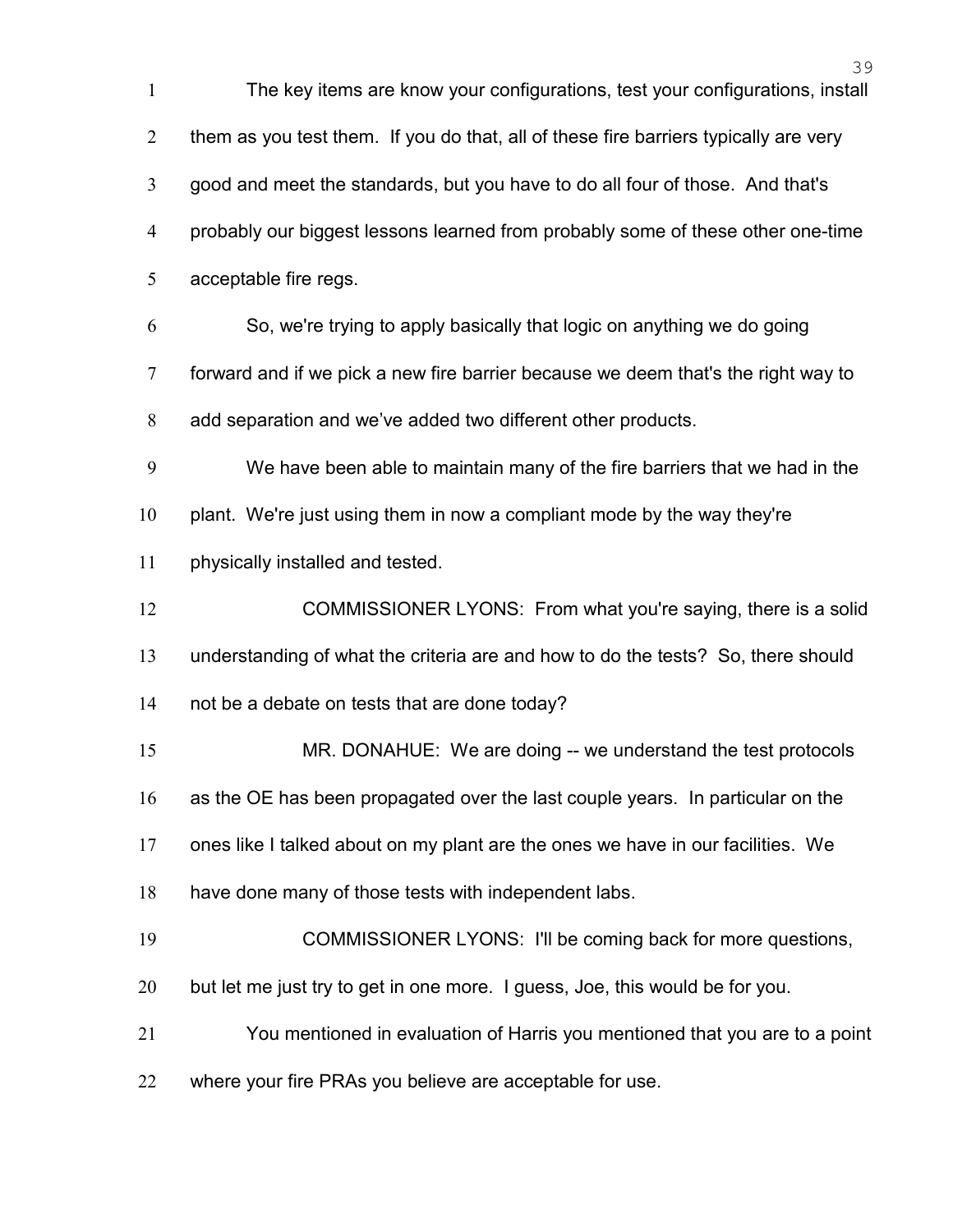| $\mathbf{1}$   | 40<br>I'm curious, though; acceptable by what standard? It's another standard       |
|----------------|-------------------------------------------------------------------------------------|
| $\overline{2}$ | question. Are those standards confidently defined in your mind?                     |
| 3              | MR. DONAHUE: We used Reg Guide 1.200 existed Rev and Reg                            |
| $\overline{4}$ | Guide 1.200 Draft Rev. 1 and used those as the standard, which are the industry     |
| 5              | propagated standards.                                                               |
| 6              | Using both of those information, which I know the staff is about ready to           |
| $\overline{7}$ | propagate the Rev. 1, we then graded our application consistent with Category 1,    |
| 8              | 2, and 3; three being the highest. From that peer review we used that standard.     |
| 9              | So, not only as a basis of our fire PRA the 6850, we then came in and               |
| 10             | applied Reg Guide 1.200 Rev. 1 -- the draft of Rev. 1 on top of that.               |
| 11             | We've given some feedback on some of the differences. That's the                    |
| 12             | standard we're using. Again, trying to use the latest standards that are            |
| 13             | propagated in the industry.                                                         |
| 14             | COMMISSIONER LYONS: Thanks. I hope we do have another                               |
| 15             | round.                                                                              |
| 16             | CHAIRMAN KLEIN: Yes. There will be. Commissioner Svinicki?                          |
| 17             | COMMISSIONER SVINICKI: Thank you. I appreciate the                                  |
| 18             | presentations. As I begin to look more deeply into this issue, I appreciate the     |
| 19             | status update. I'm listening intently and the candid assessment that we're hearing  |
| 20             | today is very helpful to me. So, I'm mostly in a receive mode today. But I did have |
| 21             | one question, Ken.                                                                  |
| 22             | On your slide 5 you talk about a shortage of trained risk personnel. I have         |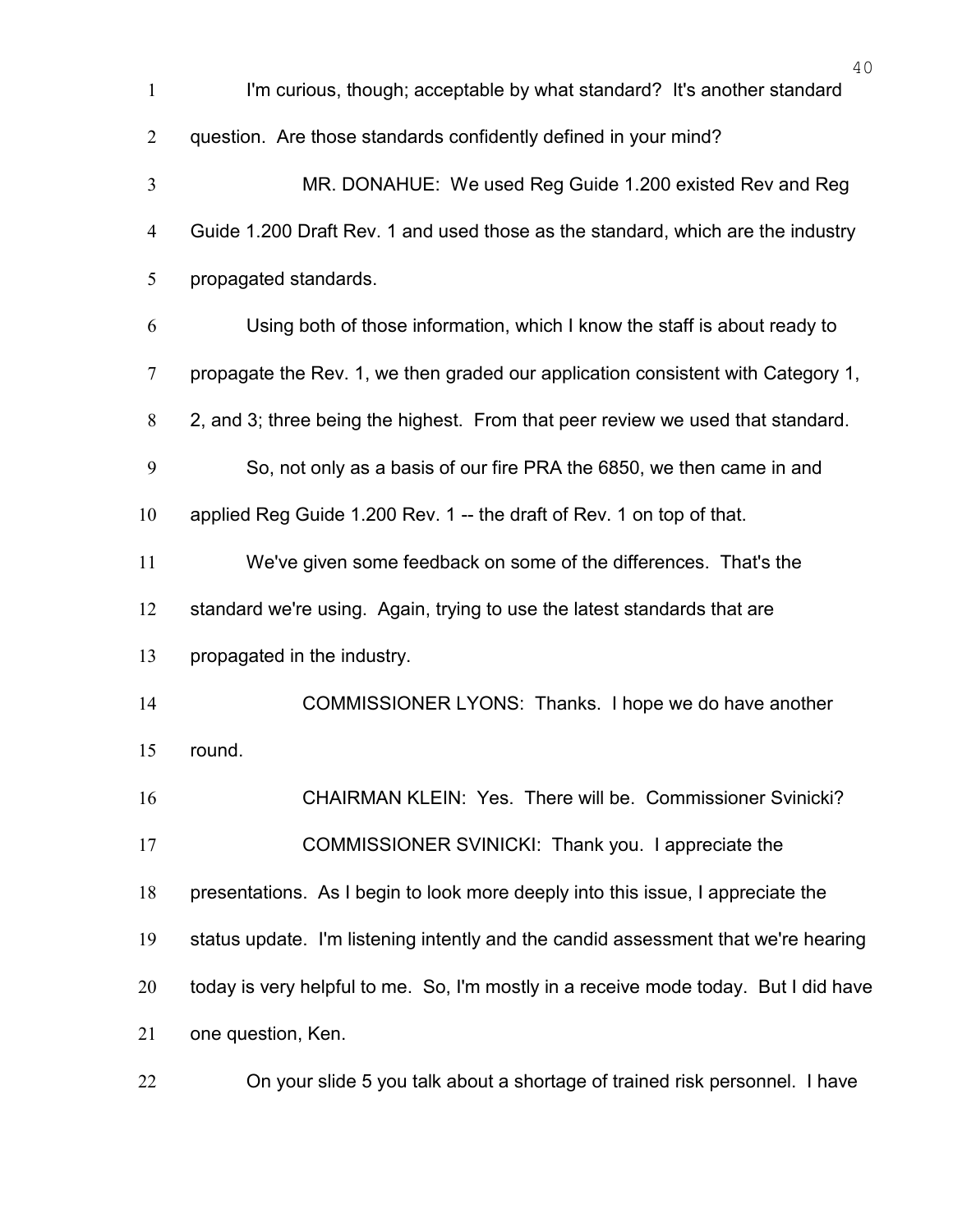heard discussions that as we have so many sites that move forward it may be a

circumstance where everyone is scrambling to hire just a handful of a few experts

that exists.

Is this shortage of personnel serious enough that you worry that it would jeopardize our ability to move forward on the kind of schedules that we're thinking about?

MR. CANAVAN: Short answer, yes. I think it would be the current schedules that call for even staff review of the large number of submittals that are coming, I think are -- it's a lot of work.

On the industry side, the number of submittals being developed over the course of the next several years really certainly pushes the existing resource pool to its limit.

And I'm aware of some studies done by the BWR owners' group to look at the number of resources over the course of the year and when peak resource loading occurs.

Based on that study, I would subjectively say it will be difficult to meet that resource burden with the existing personnel. At the same time, we are developing new personnel.

COMMISSIONER SVINICKI: Okay. That was going to be my other question. Is anyone doing anything about this shortage?

MR. CANAVAN: Two things. The first is we're bringing new risk professionals in. We're also training existing risk professionals in the ability to do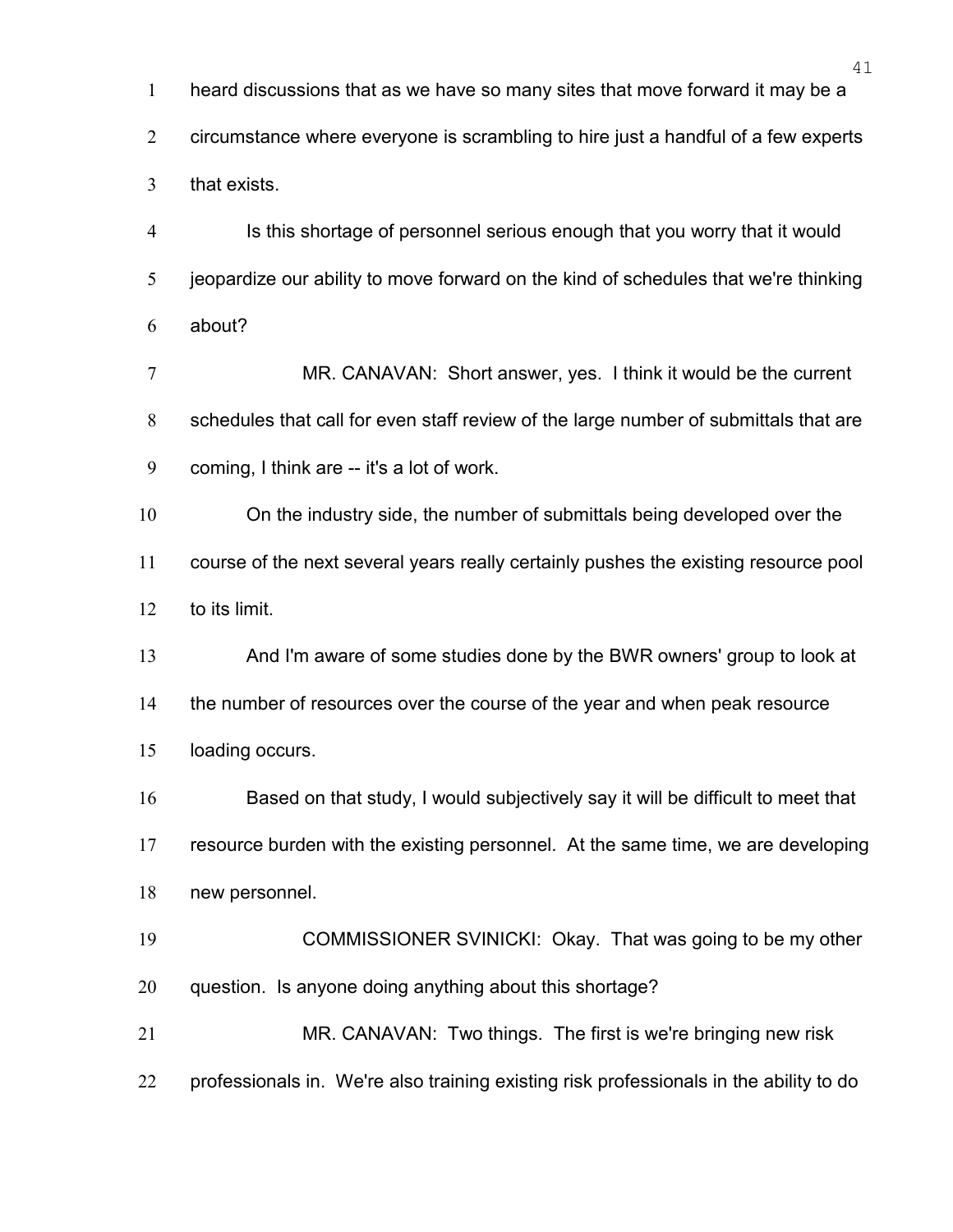fire PRAs.

| $\overline{2}$ | That's through the NRC course as well as the NRC/EPRI course which is                     |
|----------------|-------------------------------------------------------------------------------------------|
| $\mathfrak{Z}$ | offered jointly by NRC/EPRI and there's also some vendors that offer a similar            |
| 4              | course.                                                                                   |
| 5              | COMMISSIONER SVINICKI: How long is that course if you're                                  |
| 6              | already working in the risk field and you want to learn how do fire PRA?                  |
| $\tau$         | MR. CANAVAN: The course is three days to five days. They break                            |
| 8              | it down into several sessions depending on what particular items -- selected areas        |
| 9              | of focus you're interested in.                                                            |
| 10             | Also, EPRI has a forum for PRA professionals to exchange fire related                     |
| 11             | information on the PRAs. So, basically to ask an expert a question or to                  |
| 12             | participate in a technology exchange forum.                                               |
| 13             | COMMISSIONER SVINICKI: Okay. And that's, again -- to make                                 |
| 14             | sure I understand, that's people who are already experts in PRA, but it is to give        |
| 15             | them these techniques then for fire?                                                      |
| 16             | MR. CANAVAN: That's correct.                                                              |
| 17             | COMMISSIONER SVINICKI: Thank you, Mr. Chairman.                                           |
| 18             | CHAIRMAN KLEIN: Joe, on your slide 2 - and I, like Commissioner                           |
| 19             | Lyons, had also visited the Harris plant and I thought it was very good where             |
| 20             | you're looking at case by case of where fires might occur.                                |
| 21             | One of the things that I've noticed both in GAO's study and others that a lot             |
| 22             | of the fires are not necessarily in the reactor building. A lot of fires occur in turbine |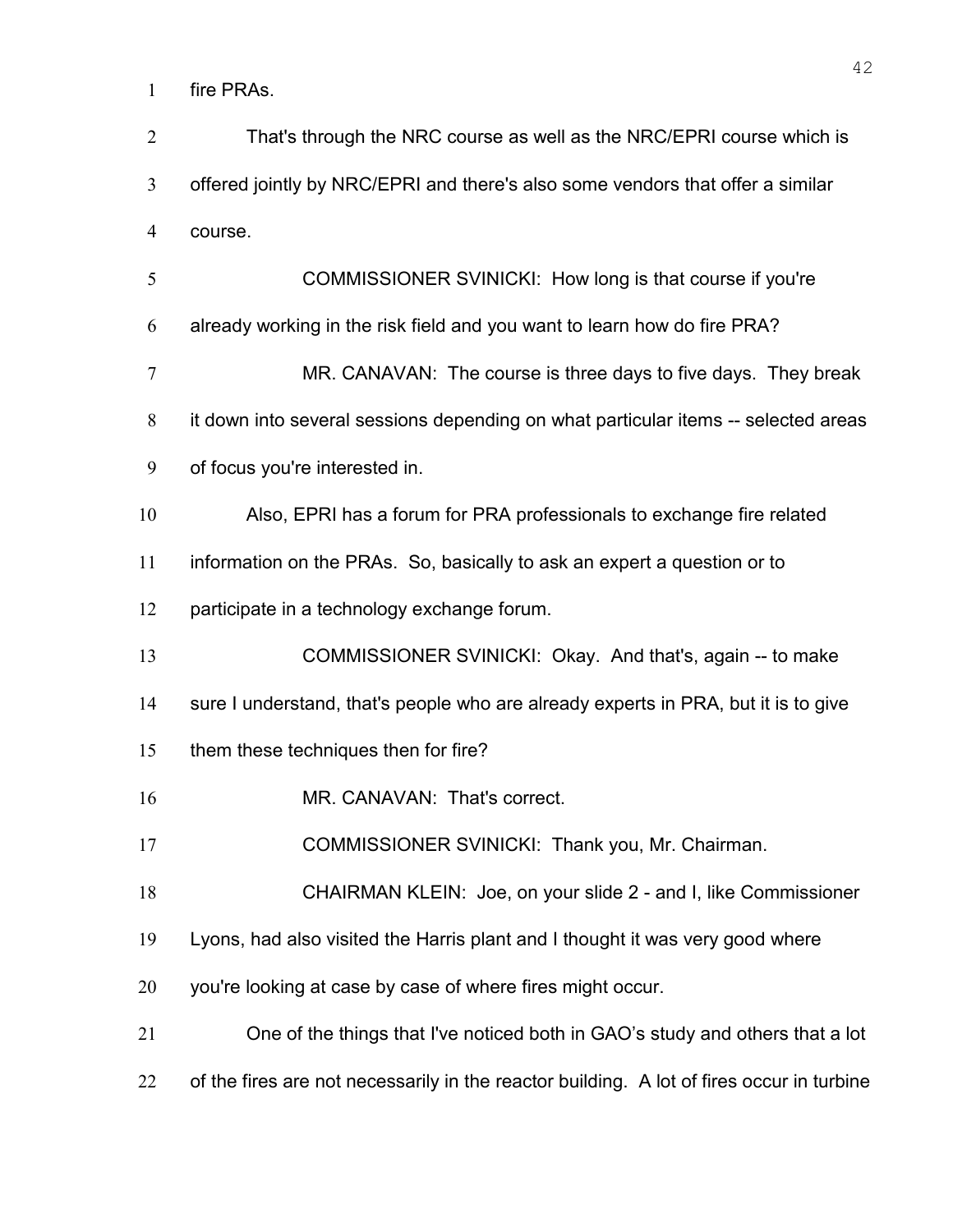buildings during repairs and maintenance and shut down periods.

So, when you look at the number of fires that occur it's a little different. Not all fires are created equal. I guess the question is when you look at the operating experience and you go through a PRA how do you factor in those - what I would call - non-operational fires; fires that occur either in switchyards during maintenance or in turbine repairs, welding; those kinds of things. How do you factor those into 805? MR. DONAHUE: I really can't answer that directly. In the case of the plant specific in Harris, the turbine building is an area we look at because we do have cable that goes through there. So, there has been -- we take a look at fire initiation rates and some of that is in there. From a risk perspective, the balance of plant side, unless it affects loss of power, which then affects other initiating events, that is not directly addressed in the fire PRA at this time. CHAIRMAN KLEIN: You had also indicated on slide 3 that you looked at about 4,000 scenarios. And I think you said in your testimony that you spent about 50,000 hours, I think, in your 805 assessment. What kind of lessons learned do you think would be transmitted that the next study -- would it cut it in a third or be as long? 20 MR. DONAHUE: Our thoughts on the PRA piece itself, it might be in my mind maybe 80% of the numbers we used. It's very plant specific when you do the modeling.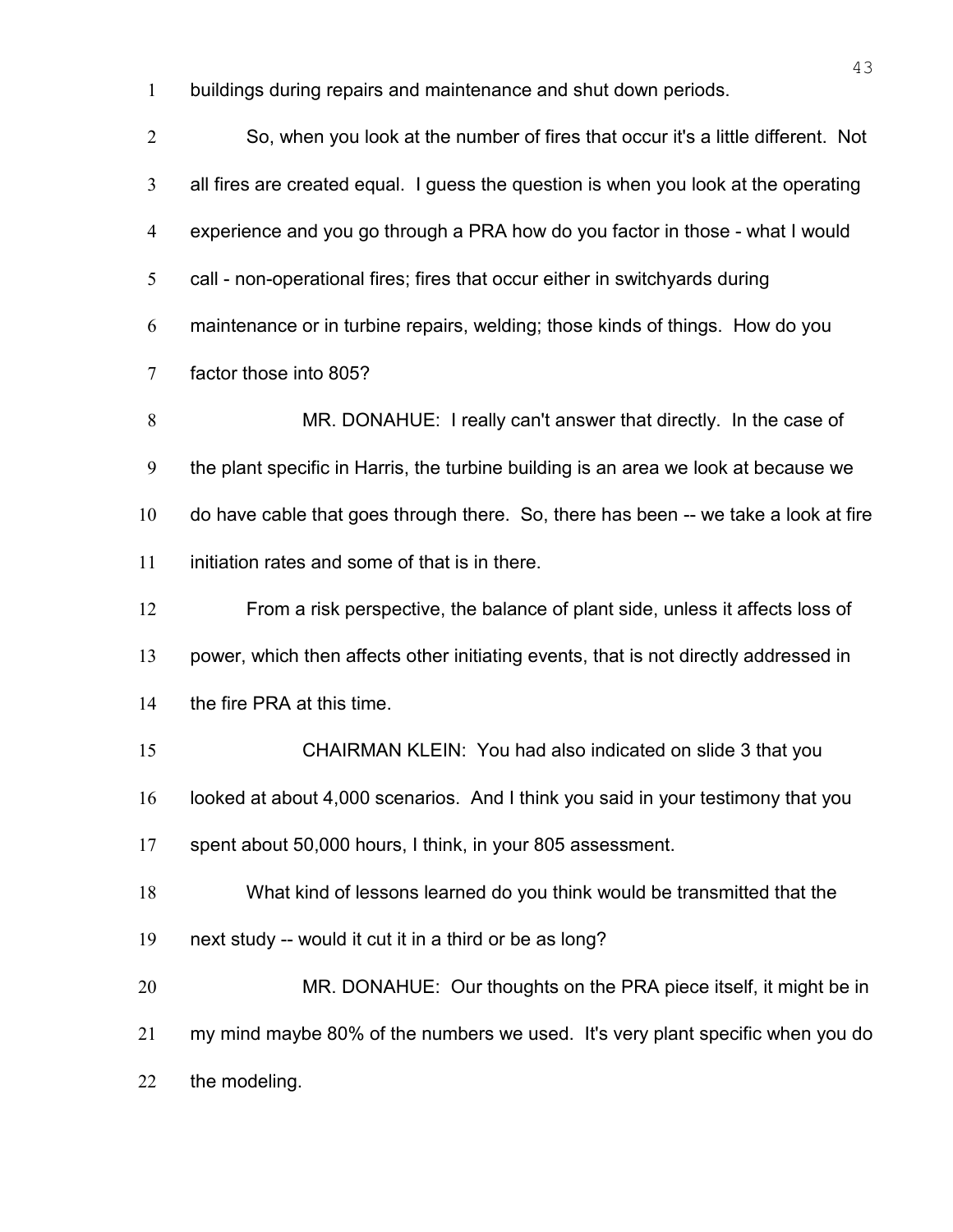As Oconee mentioned some of the time in that 50,000 was in support of 2 industry activities and being as open with our peers and that does add time. I think probably the biggest lesson we learned was if you complete the safe shutdown validation effort, whether it's an assessment or a redo and then enter the PRA process, you limit a whole set of iterations. That's probably the biggest lesson learned. I think David mentioned that, also. 7 In our fleet approaches we move across our other four sites, we are done and complete all with the exception of one of our plants the safe shutdown and that will be complete shortly. And then we've moved into the fire PRAs. At our house, we've also ensured our internal models have been as good as they can be before we go to fire PRA, so we did not have to iterate on those. Those were a couple lessons learned. If you've got a good, solid internal base model, you've got a good understanding of your safe shutdown analysis consistent then with the rules we're now using for multiple spurious operations. You put that into that then start your fire PRA. That will be a shorter period 16 of time because you have less iterations. CHAIRMAN KLEIN: Dave, you mentioned that the 805 works good for older plants. What about a newer plant? MR. BAXTER: I think it will work well for a newer plant, too, but newer plants probably were deterministic criteria since they were designed and built later and they were built under new understandings of criteria and different interpretations.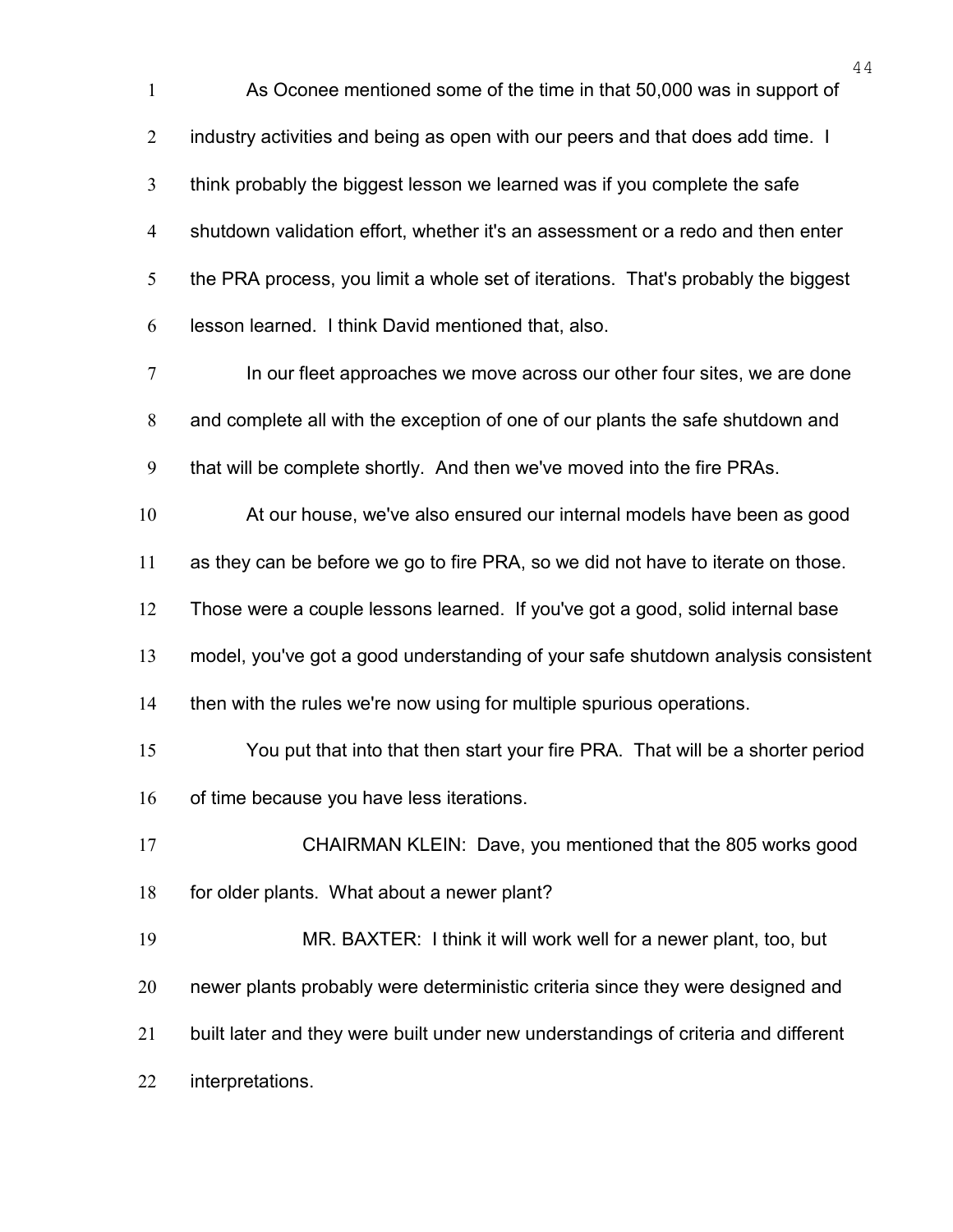| $\mathbf{1}$   | So, I would think it would be easier from a newer plant standpoint. When            |
|----------------|-------------------------------------------------------------------------------------|
| $\overline{2}$ | we look at going across our fleet and Oconee is due in 2009, McGuire comes right    |
| 3              | behind it and Catawba comes right behind it.                                        |
| $\overline{4}$ | When we compare our sites, Catawba is the newest and we believe we'll               |
| 5              | spend much less effort at -- we'll spend a lot of effort at McGuire, but much less  |
| 6              | effort at Catawba, which will be the third one.                                     |
| $\tau$         | Besides having the lessons learned just from the design of the plant it will        |
| 8              | be easier to implement?                                                             |
| 9              | CHAIRMAN KLEIN: I've got a question for Ken along that similar                      |
| 10             | line. As the NRC looks at other reactors like NGNP, do we know enough to apply      |
| 11             | PRA towards that reactor for the fire protection?                                   |
| 12             | MR. CANAVAN: For the fire protection? We're working on risk                         |
| 13             | informed frameworks for the next generation of plants. I think -- and that includes |
| 14             | NGNP. I think that the existing methods would apply, especially since we are        |
| 15             | making methods that are state of the art.                                           |
| 16             | Depending on the construction of the plant, how it's built and how it's             |
| 17             | designed and how many passive features it relies on, there may or may not be a      |
| 18             | need or a role for fire protection; risk analysis, that is.                         |
| 19             | In other words you can literally design it to a very small risk threshold. It       |
| 20             | really depends until we have a design on paper, but the principles apply.           |
| 21             | CHAIRMAN KLEIN: Great. Thanks. Commissioner Jaczko?                                 |
| 22             | COMMISSIONER JACZKO: One of the nice features of NFPA                               |
|                |                                                                                     |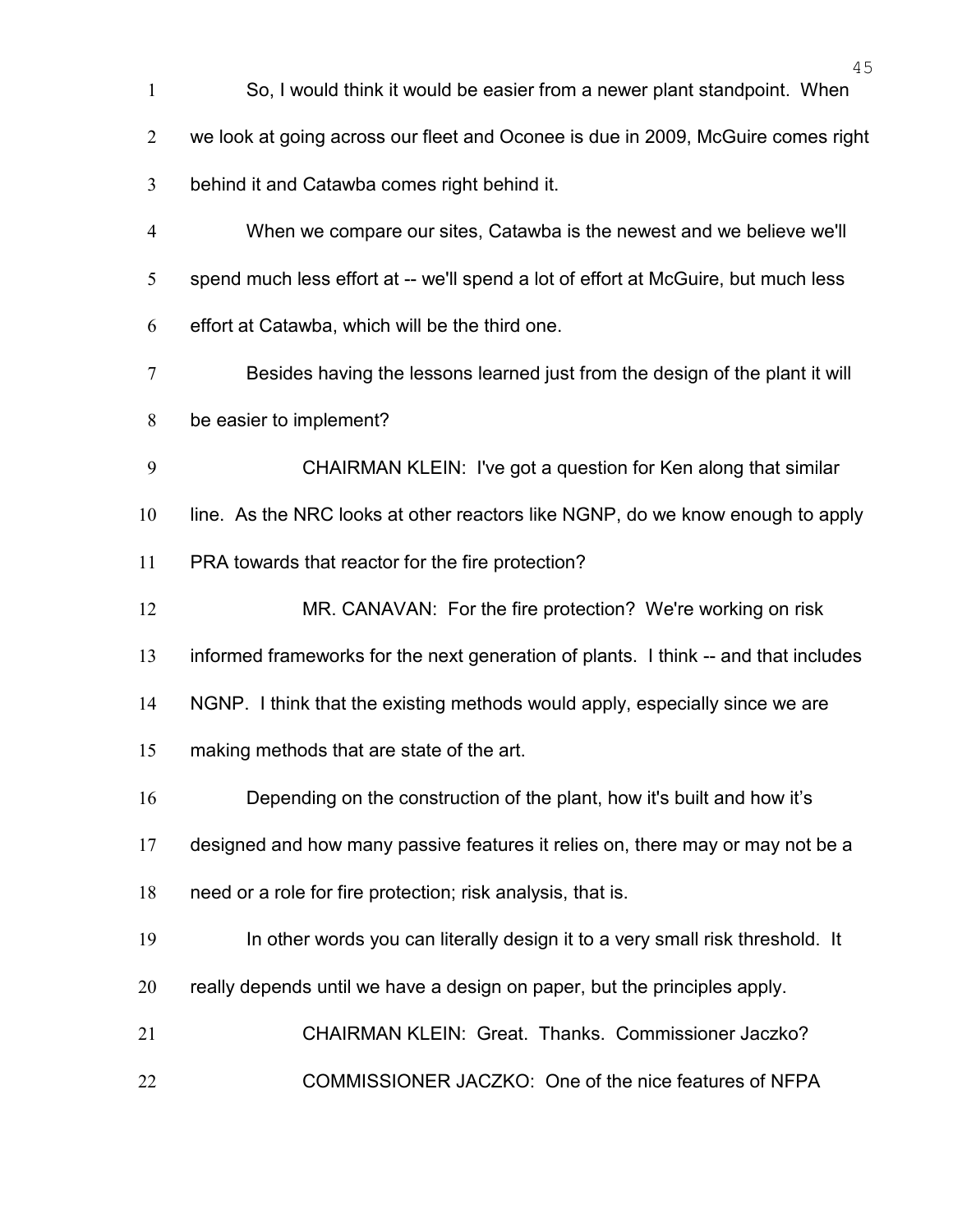805 -- we referred to it often as a risk informed performance based rule, but it really is a performance based rule. I think sometimes we get a little bit caught up in that and we've talked and focused a lot on the PRA, but the PRA is primarily needed in NFPA 805 in order to have a change process that doesn't require NRC approval.

So, the PRA is not crucial for implementation of 805. I think it's important that we have that information on the record because, I think, we've talked a lot about the need for the PRA.

And, certainly, It is a method if you choose under NFPA 805 to go to the

performance base rule rather than -- the performance based tree, if you will, of

NFPA 805, rather than the deterministic tree that PRA is one of the methodologies

to do analysis and the engineering analysis that you would do under that.

13 I guess perhaps I could ask the question this way. One, is anyone

considering using NFPA 805 and following the deterministic path, which is in many

ways comparable to Appendix R, but gives you a framework to do the analysis and

16 to do the methodology and to do the recalibration, if you will, of what the state of

fire risk is or fire areas are within the plant? Okay.

My next question, then, I guess would be on the role of the performance based side. So, if you go away from the deterministic side and the PRA becomes a little bit more dominant there.

Maybe you could talk a little bit and answer a little bit what role PRA really plays in that and can we make progress and are there other ways to identify the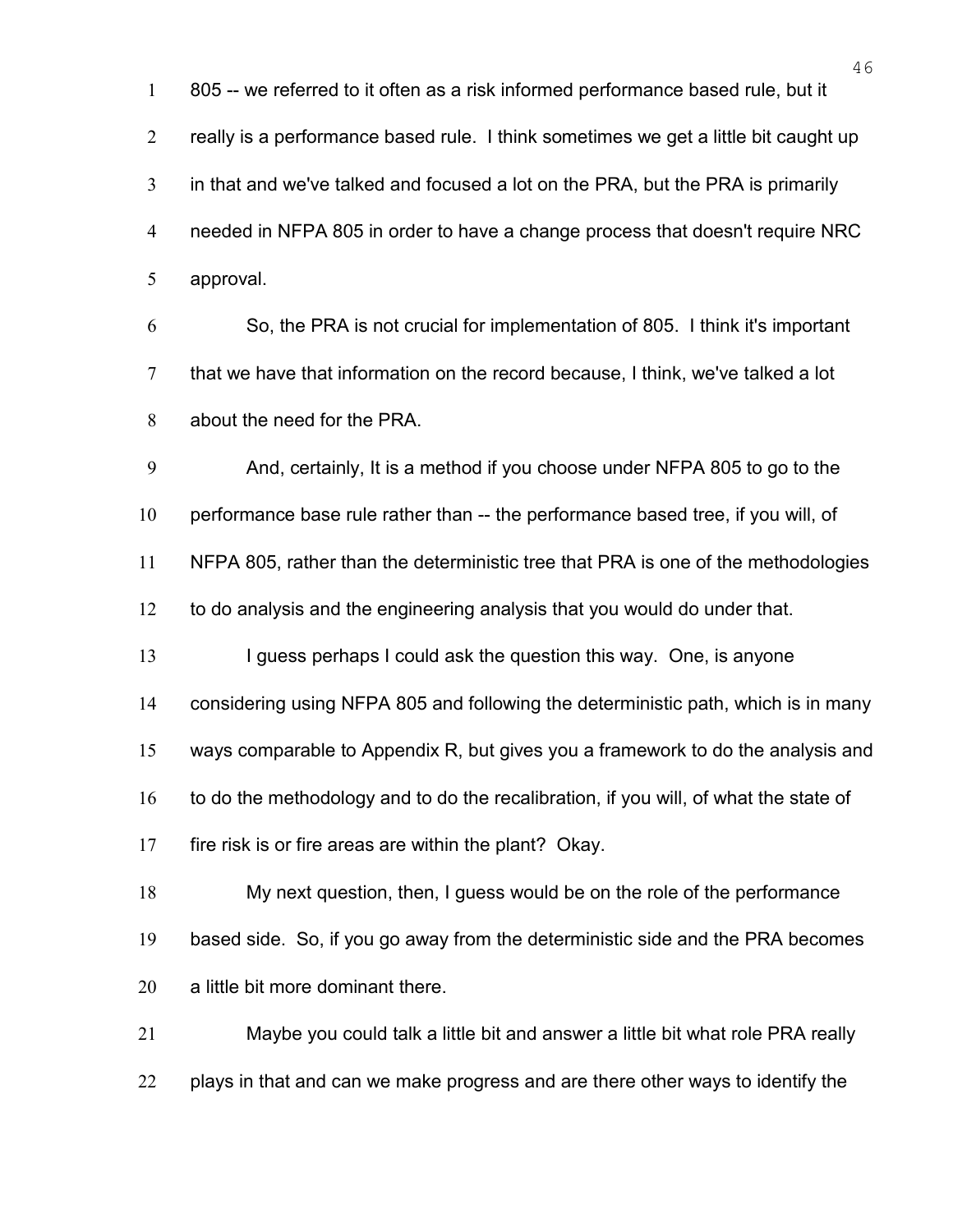| $\mathbf{1}$   | 47<br>areas of significance and identify the fire areas, identify the performance kind of |
|----------------|-------------------------------------------------------------------------------------------|
| $\overline{2}$ | measures without using the PRA that might get us to a resolution faster?                  |
| 3              | MR. MUENCH: I wasn't sure if I heard the beginning of your                                |
| 4              | question. Can I ask you to repeat that?                                                   |
| 5              | COMMISSIONER JACZKO: Sure.                                                                |
| 6              | MR. MUENCH: I didn't understand the beginning of the question.                            |
| 7              | COMMISSIONER JACZKO: I'm sorry. As I understand NFPA 805,                                 |
| $8\,$          | basically you have two options. You can go deterministic route and the                    |
| 9              | deterministic route essentially -- if you go the deterministic way, basically it means    |
| 10             | you've got to show for -- essentially you have to show the Appendix R type                |
| 11             | requirements; the three criteria for a safety system.                                     |
| 12             | Now, there's an option -- another option, which is to go to the performance               |
| 13             | route where you come up with a series of performance measures which the                   |
| 14             | standard goes through and defines in general terms what those performance kind            |
| 15             | of metrics and measures are                                                               |
| 16             | Now, part of a tool that you can use to do that analysis is PRA, but it's not a           |
| 17             | requirement that you use PRA. You can use other analysis and engineering                  |
| 18             | methodologies.                                                                            |
| 19             | So, if we were to not rely so much on the PRA because it's really only                    |
| 20             | required in the rule per se for the change process. Of course, we don't need to           |
| 21             | have a change process to begin. That's something that's a benefit and advantage           |
| 22             | later.                                                                                    |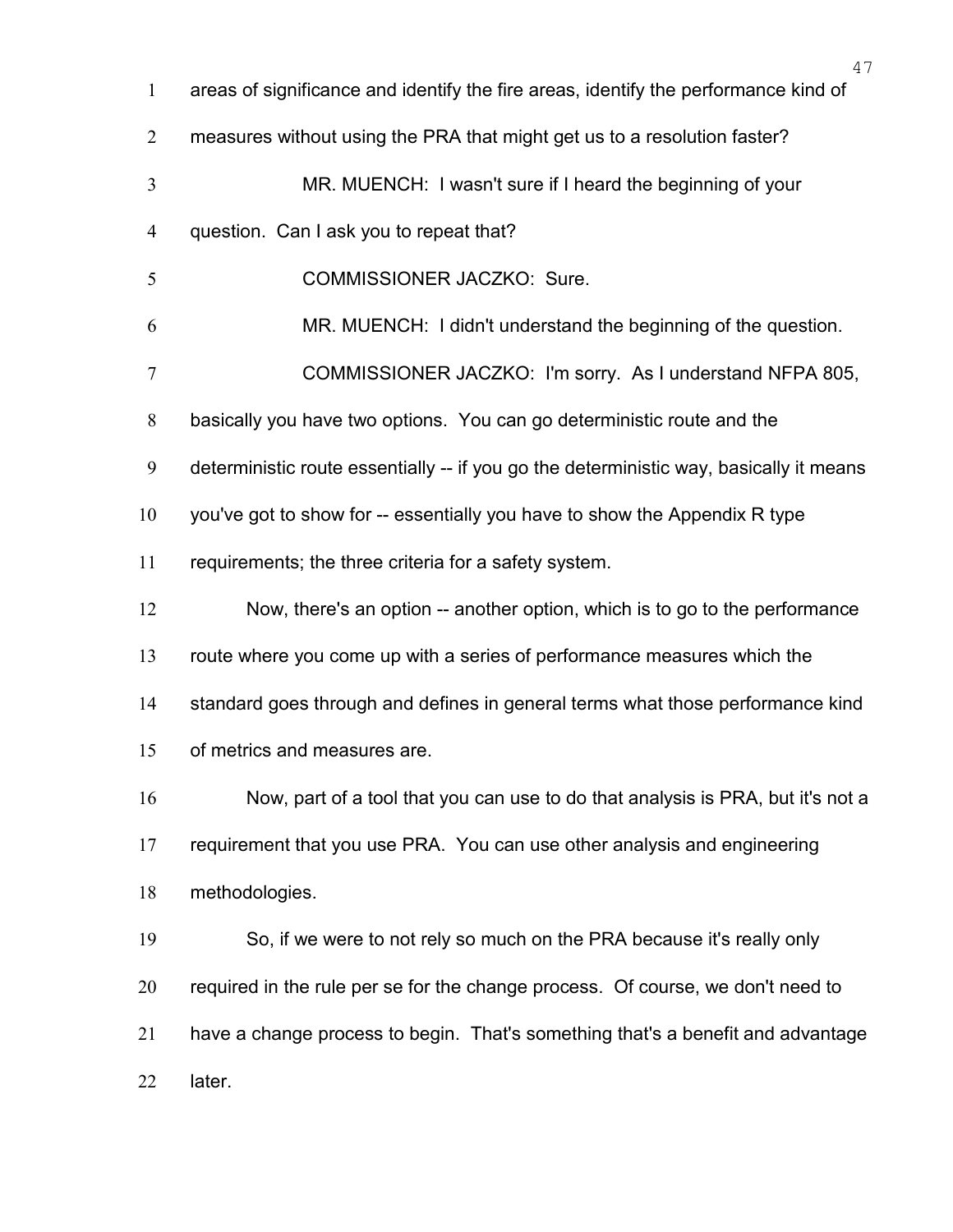Are there other methodologies and techniques to do that analysis under the performance method that would allow us to get to resolution quicker? MR. CANAVAN: I think I understand the question. COMMISSIONER JACZKO: My understanding may be slightly incorrect on the rule. MR. CANAVAN: There might be some other ways to assess significance of an area or a component or a suppression system within an area, like combustible loading, for example. The problem is the fire risk, the real true risk, is driven by not only the amount of combustibles, but the sources, the distance of the sources, the availability of suppression, all tied together. So, one single item -- one single element doesn't override -- doesn't tell you which area is more significant than another. Some area might have low suppression -- some area might have low combustible loading, but very good suppression. Some other area might have high combustible loading, but very good suppression. Which one is worse or better? 17 I think the short answer is always being -- subjective area being questioned as to why you chose what you chose. The PRA is the one place that allows you to integrate all those features and to assess them equally and then to make a measure. Okay, this is the place I rely mostly, for example, on Operator action, so I 22 don't want that. So, I'm going to put in an incipient detector system so that I have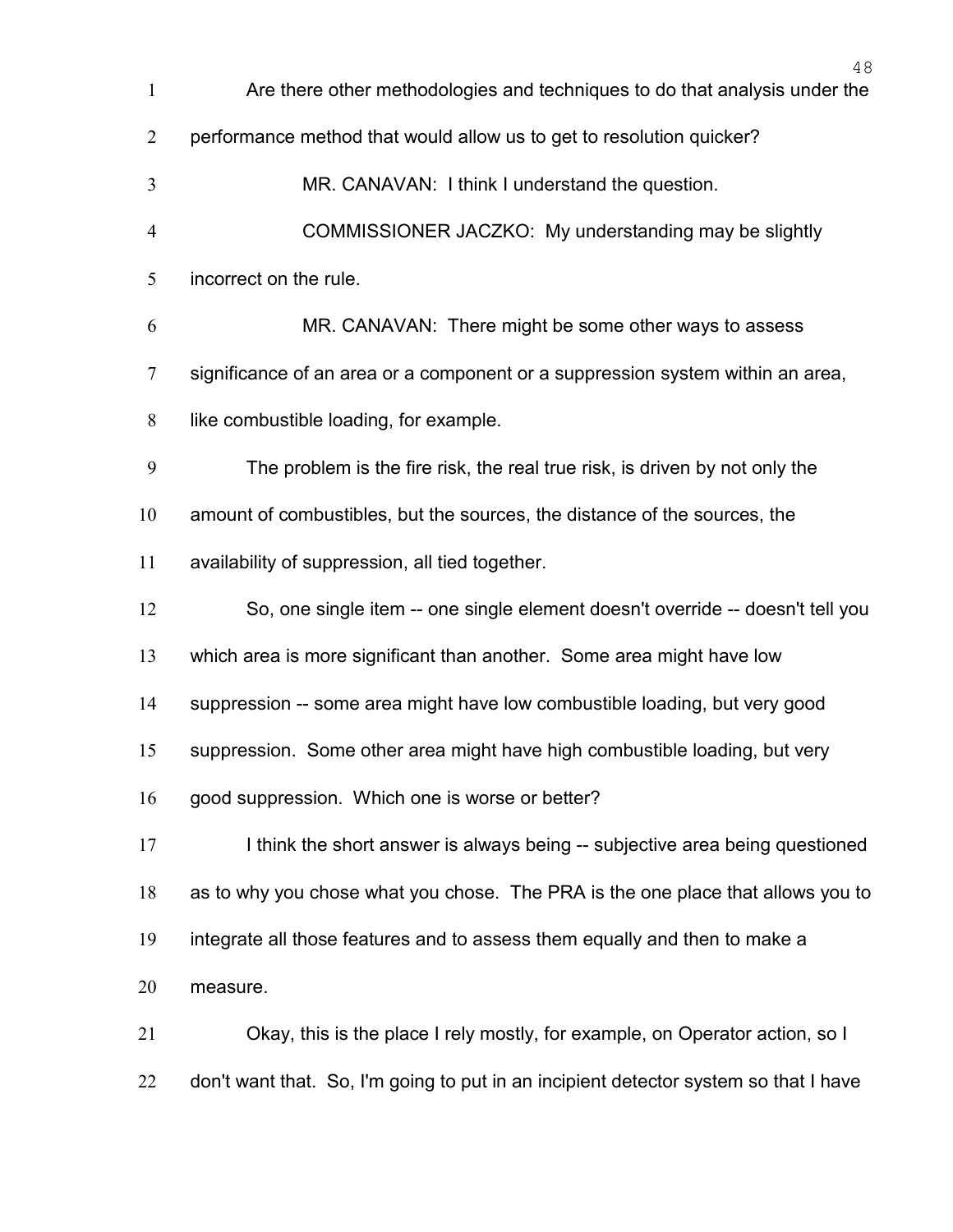earlier notice because I know I rely on the Operators. So, I think any other mechanism would allow you to be too subjective and it would be questioned especially in regulatory space.

COMMISSIONER JACZKO: Anybody else want to comment on that? We talked a little bit about enforcement discretion. I know we have -- the staff has proposed an additional enforcement discretion, I believe, with NFPA 805. Maybe you can talk a little bit about -- to be honest, you've heard me say it before, I'm not a big fan of enforcement discretion. I think I did one of those things where I chiseled in stone somewhere that I will never again agree to enforcement discretion in the area of fire protection. At this point, I'm not intending to blast out that stone chiseled statement. But maybe you can at least talk to me a little bit about what you see the need is for enforcement discretion at this point and what we'll be accomplishing by granting any additional enforcement discretion for the plants that have committed to NFPA 805? MR. MUENCH: Let me start off there. I think as we said before and as you said before it's very important that we put the fire protection issues behind us once and for all. And that we have a more consistent set of license basis out there that our engineers and your inspectors know consistently what we're looking

for.

And in order to do that we think it's important, number one, that we learn all 22 the lessons from the pilot plants. And it's not just from the PRA modeling, but it's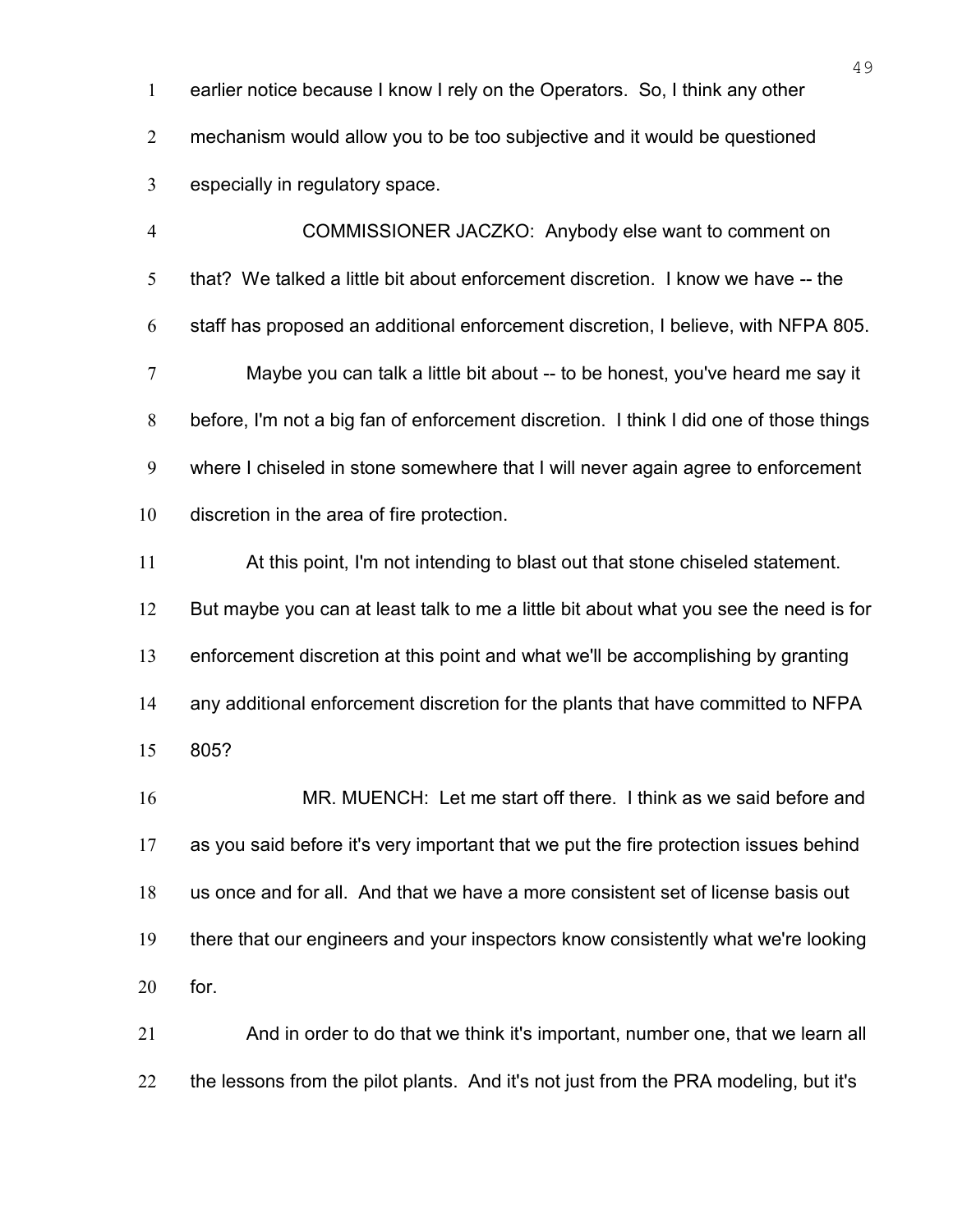also from the development of the license application.

| $\overline{2}$ | It's from answering the request for additional information and give that all to      |
|----------------|--------------------------------------------------------------------------------------|
| 3              | the ensuing plants so that they can have the benefit of that or else it will be      |
| 4              | changing as the review of the ensuing plants go on.                                  |
| 5              | But more importantly than that we talked about resources, PRA resources.             |
| 6              | We think it's also very important that we make the best decisions we can based       |
| 7              | upon having the most realistic PRA modeling, fire PRA modeling.                      |
| 8              | We have a constraint in our industry with PRA resources. So, we want to              |
| 9              | make sure that you need them to review our applications and we need them to          |
| 10             | develop the models. And oh, by the way, there's 1.200 activities going on and        |
| 11             | some of the non-NFPA 805 plants will be talking about limited number of license      |
| 12             | amendment requests and exemption requests that may also be using risk insights       |
| 13             | also. And they are coming in in the same time frame.                                 |
| 14             | If we follow the time table that the staff has proposed for the alternate            |
| 15             | strategy they'll be coming in the same timeframe as the last of the NFPA 805         |
| 16             | plants.                                                                              |
| 17             | So, we're worried mostly about resources and our proposal will move them             |
| 18             | all back to allow us to use those resources versus just the first set of plants      |
| 19             | because all that does is move that set of plants -- I think there's -- if I remember |
| 20             | the numbers correctly --                                                             |
| 21             | COMMISSIONER JACZKO: I don't have very much time. The                                |
| 22             | question I'm trying to get at -- that's more a question why you think you need more  |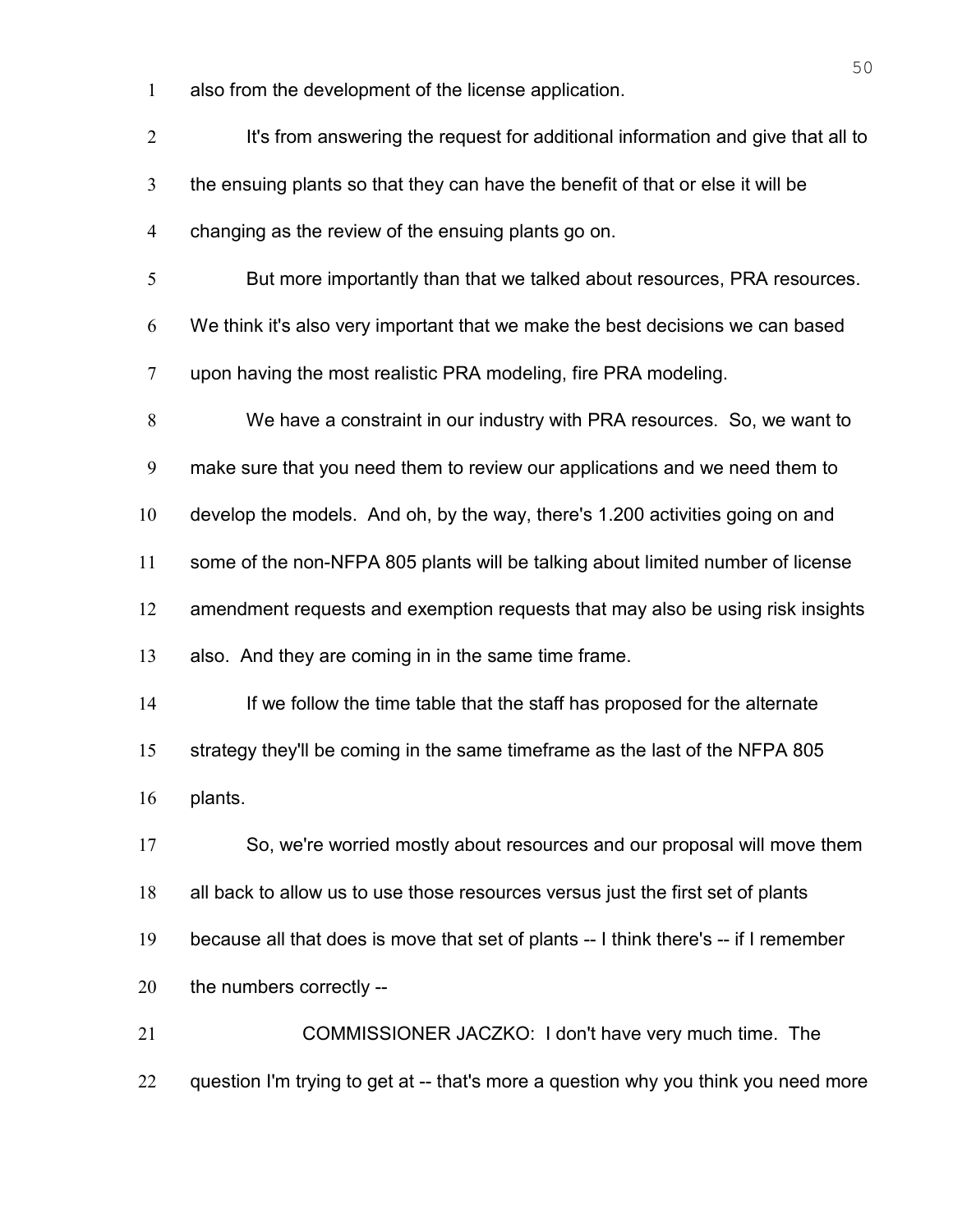time to do it.

| $\overline{2}$ | I'm trying to understand what enforcement discretion does to ensure that            |
|----------------|-------------------------------------------------------------------------------------|
| 3              | this will get done faster. That is, in my mind, the only reason we would invoke     |
| 4              | enforcement discretion is to provide a mechanism to get compliance more quickly.    |
| 5              | And nothing I heard from what you said gave me an answer to that question.          |
| 6              | MR. MUENCH: It was more meant to address your concern earlier                       |
| $\overline{7}$ | making sure we get this behind us as consistently as possible so that it stands the |
| 8              | test of time.                                                                       |
| 9              | COMMISSIONER JACZKO: In my mind, enforcement as a regulator                         |
| 10             | is an important tool in getting us there. So, when I hear requests for enforcement  |
| 11             | discretion I'm assuming there's a reason that it's going to get us there faster.    |
| 12             | Can you give me a reason why you think that will get us to completion               |
| 13             | faster?                                                                             |
| 14             | MR. MUENCH: That was not the logic that I was using. I would                        |
| 15             | agree with that.                                                                    |
| 16             | COMMISSIONER JACZKO: Okay. No more questions. Thanks.                               |
| 17             | <b>CHAIRMAN KLEIN: Commissioner Lyons?</b>                                          |
| 18             | COMMISSIONER LYONS: A question for both Joe and Dave at                             |
| 19             | your two plants. As you went through the NFPA 805 process, did you uncover any      |
| 20             | outstanding regulatory non-compliances?                                             |
| 21             | I know at least in the case of Harris that you found a number of areas that         |
| 22             | you felt should be improved, but was there anything that rose to the level of a     |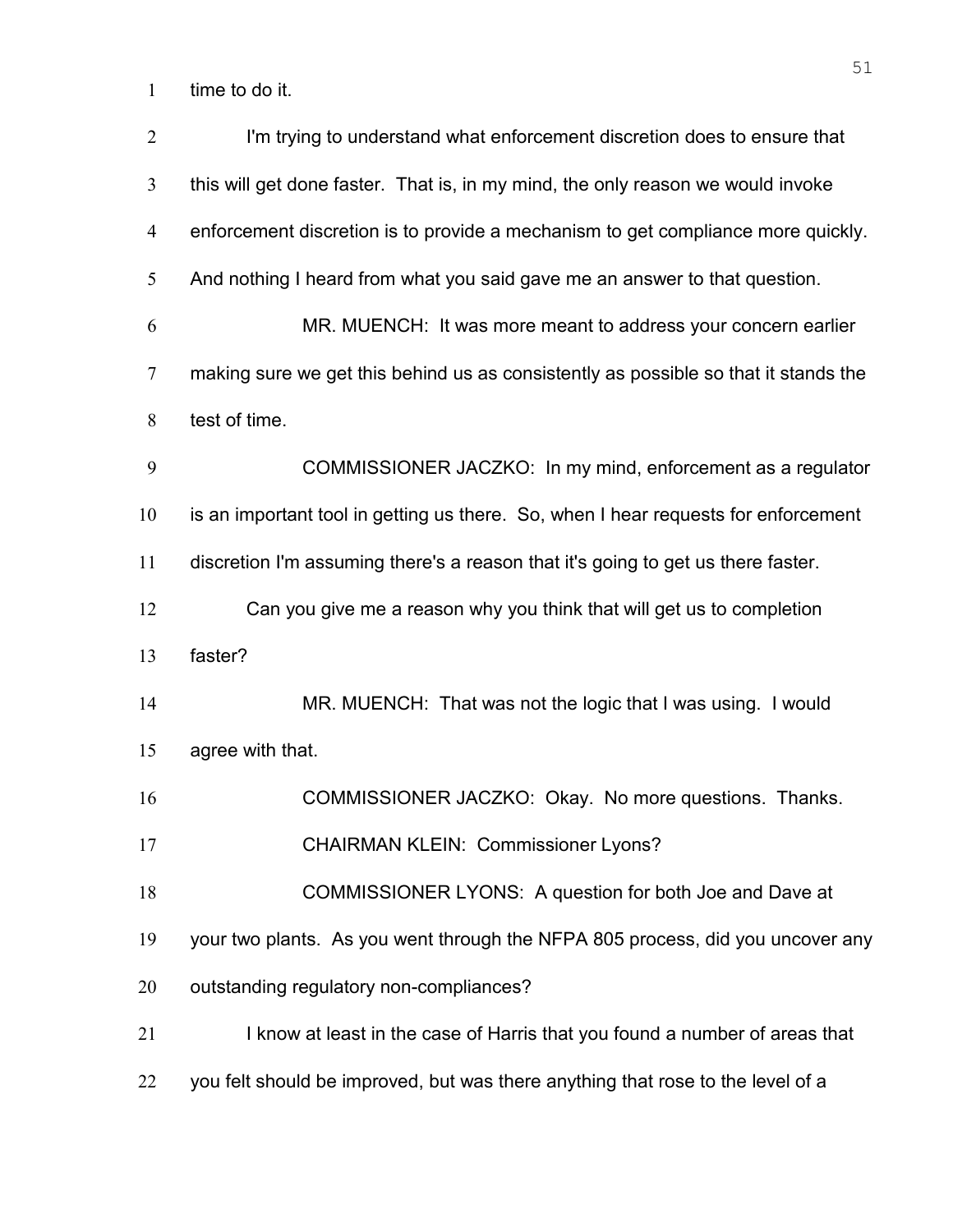- national noncompliance that you came up with during the 805 review or that we
- came up with? I'm not aware that the NRC did.

MR. DONAHUE: As we go through the safe shutdown reanalysis, we have at several of our plants found some limited cases where we did put it in to 5 compensatory action, put it in the corrective action program and in a couple of cases we've even made limited modifications. Generally when we got in and looked at detailed fire routings. In the case of Harris, many of our non-compliances we found were probably as much enveloped around the Hemyc and the Mt issues, but we have found some cable and cable separations that we need to put in place to address those. 11 But they have been enveloped by the other compensatory actions we've put in place. But those get entered into our corrective action program. COMMISSIONER LYONS: That was my next question. Were they enveloped in the compensatory action? MR. DONAHUE: Entered in the corrective action program and they are part of our transition plan in 805. So, when we say we are compliant at the end of 2010, we are there and we're full in compliance with those ones that we need to do to be compliant with our LAR. COMMISSIONER LYONS: Dave? MR. BAXTER: Likewise at Oconee, as we went through the transition and as we've looked at things we do have some open issues in the corrective action program that we will get finished by 2010 to be compliant.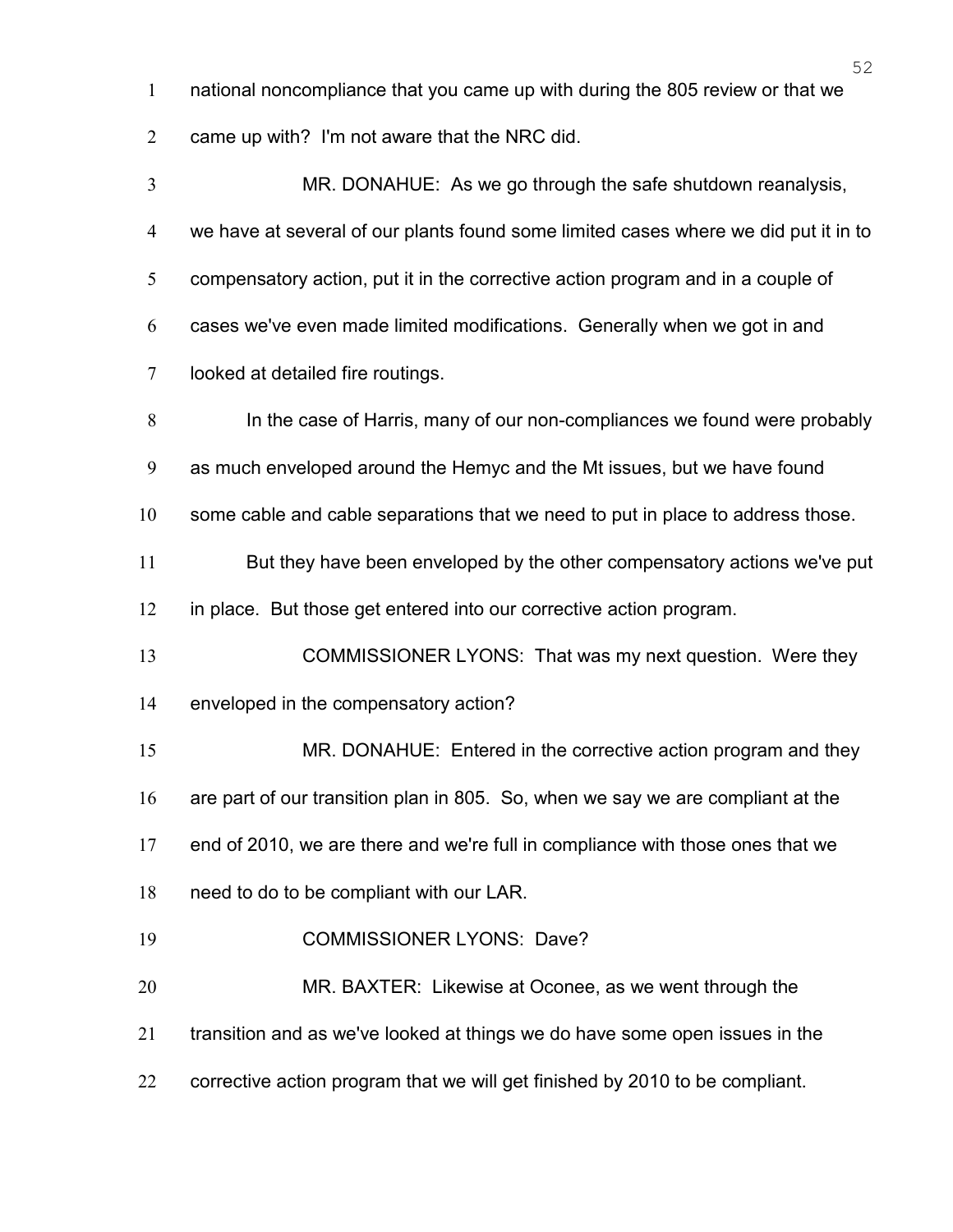I don't know that I could say that we actually were incompliant with anything, but there were certainly several enhancements. I'm not aware of a strict incompliance that we had. I'll go back and check with my staff because I don't know every detail about the 805 transition. But again, anything we found that was questionable went into the process, went into the corrective action process. And again, a lot of those were enhancements. COMMISSIONER LYONS: Thanks. A question for Jim. You expressed I believe in your remarks, a fair bit of concern about the compensatory actions that have been taken, like fire watches. Can you give me a little bit more of a feeling as to why you view such items as fire watches to not be appropriate or not be effective? MR. WARREN: Well, I guess I can refer to GAO and years of NRC statements and reports and policies where it was clear that these at one point were named interim measures. As I cited earlier, Congressman Dingell had been led to believe in '93, I think, that this was going to be a short-term kind of situation. So, by its very nature, fire watch is subordinate to prescriptive measures. I mean, GAO goes into some detail to describe how NRC staff had indicated weaknesses with long-term use of fire watch. So, I mean, there's a 22 pretty good history there of concerns about fire watch in particular and in terms of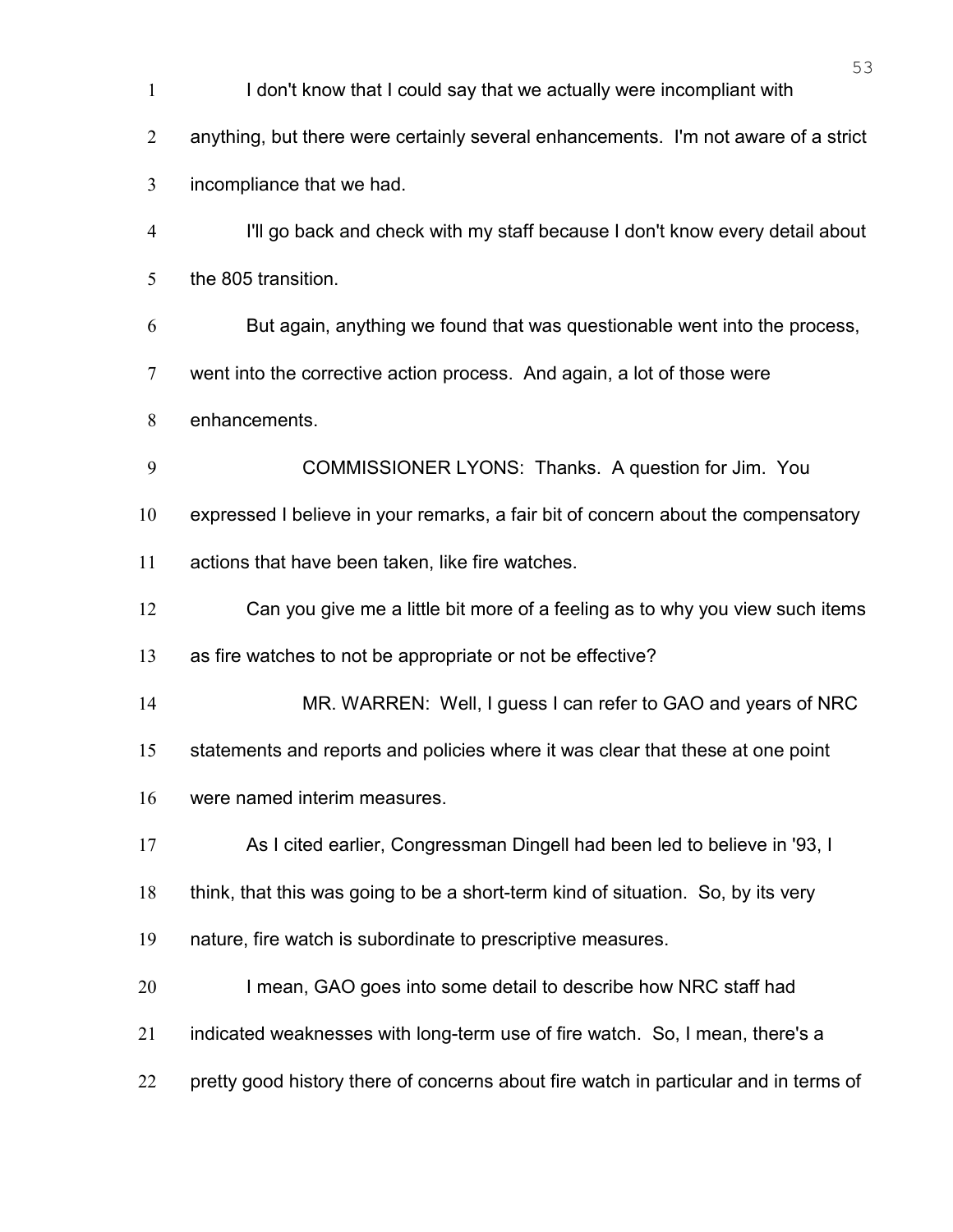OMAs some similar problems and then some.

So, it's very clear. I mean, there have been many pronouncements over the years that these were considered and were intended for interim measures, but they become a permanent part of the regulatory scheme. It's just not a sufficient 5 and not a permitted activity. COMMISSIONER LYONS: I appreciate your comment. I guess in my mind the presence of a fire watch, the presence of additional people actually in the facility available if necessary to take action is as advertised: an effective compensatory measure. MR. WARREN: Well, if there were extra people in addition to physical protections as prescribed then yes, that would be a plus. But when you're trying to substitute human activity with a roving fire watch as someone is in a fire area for a very short period of time on a rotating basis, you cannot substitute human activity for the physical protections that are prescribed in a regulation. COMMISSIONER LYONS: Well, again, I appreciate your point of view. At least in my mind certainly I would like to move towards the permanent barriers where possible. 18 I recognize that in many of the older plants it may be extraordinarily difficult or impossible to do it. In my mind the compensatory measures if carefully designed can be -- have proven to be - certainly based on the fire records -- to be highly effective. So-- MR. WARREN: Just one more point if I might on that,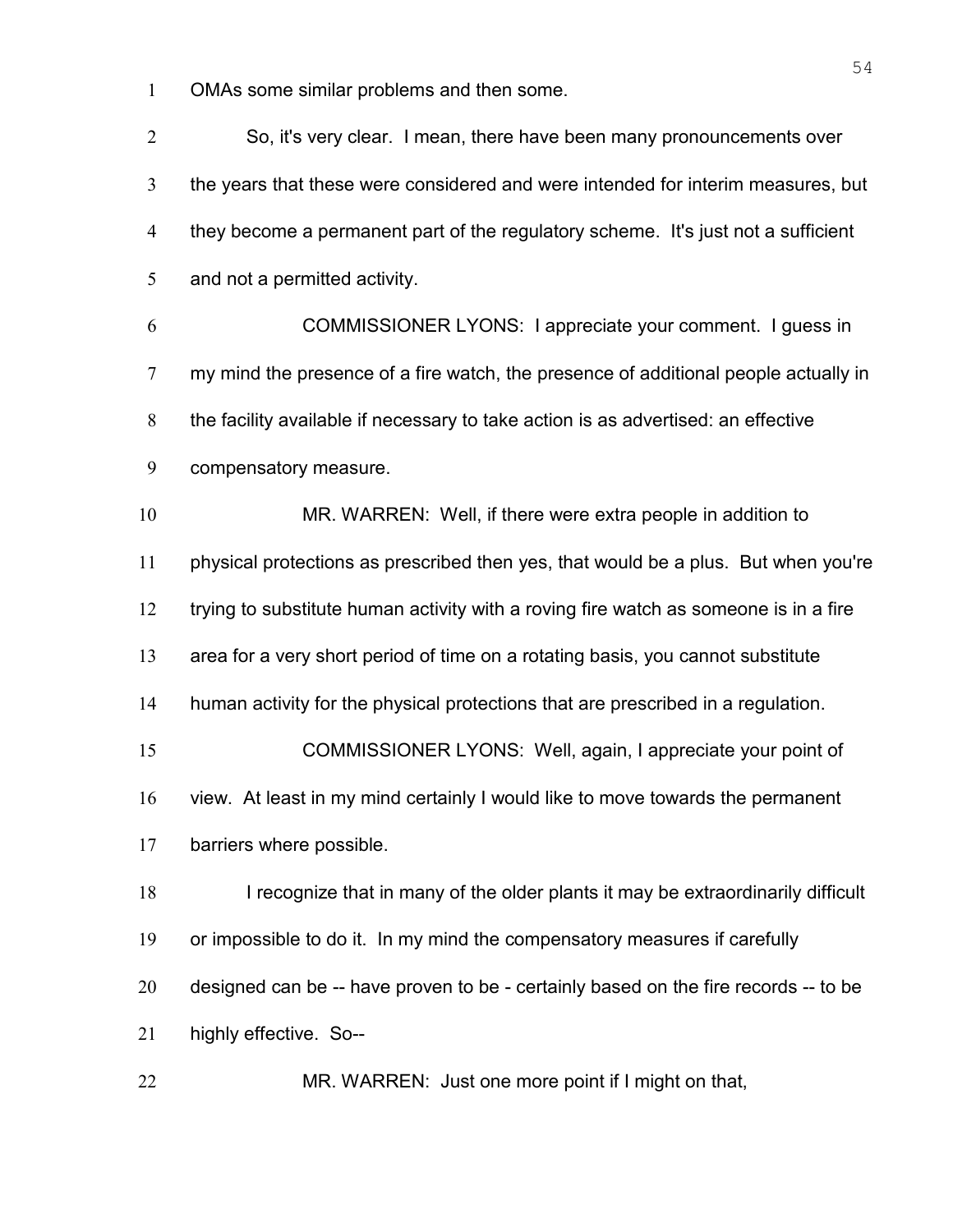| $\mathbf{1}$   | Commissioner. The proven effective is obviously a big area of concern, too. GAO         |
|----------------|-----------------------------------------------------------------------------------------|
| $\overline{2}$ | discusses some of this, too. The whole issue is the fire watch in OMAs have not         |
| 3              | been codified and approved through NRC processes as effective.                          |
| $\overline{4}$ | In fact, part of the big revelation is NRC does not even know all of the times          |
| 5              | and places where OMAs and fire watches are even being used.                             |
| 6              | So, public concern comes in when the agency does not even -- is not even                |
| 7              | aware of what the industry is doing.                                                    |
| 8              | COMMISSIONER LYONS: Just one more comment. To the extent                                |
| 9              | that I have discussed this with a number of our resident inspectors, whether or not     |
| 10             | there is a central database at headquarters of these. When I discuss it with a          |
| 11             | senior resident or a resident at a plant they know very well what needs to be done      |
| 12             | and it is part of their inspections, which gives me the confidence that it is receiving |
| 13             | the necessary degree of oversight.                                                      |
| 14             | Whether or not there is a central log here at headquarters of those is not of           |
| 15             | great concern to me. I'm far more concerned that the people on the ground               |
| 16             | responsible for the safety know exactly what they're doing and I've been convinced      |
| 17             | that that is the case. I'm over time.                                                   |
| 18             | MR. WARREN: One more quick reply to that, if I might,                                   |
| 19             | Mr. Chairman?                                                                           |
| 20             | <b>CHAIRMAN KLEIN: Short.</b>                                                           |
| 21             | MR. WARREN: We just heard a description from Duke and                                   |
| 22             | Progress that they continue through their 805 process to identify additional            |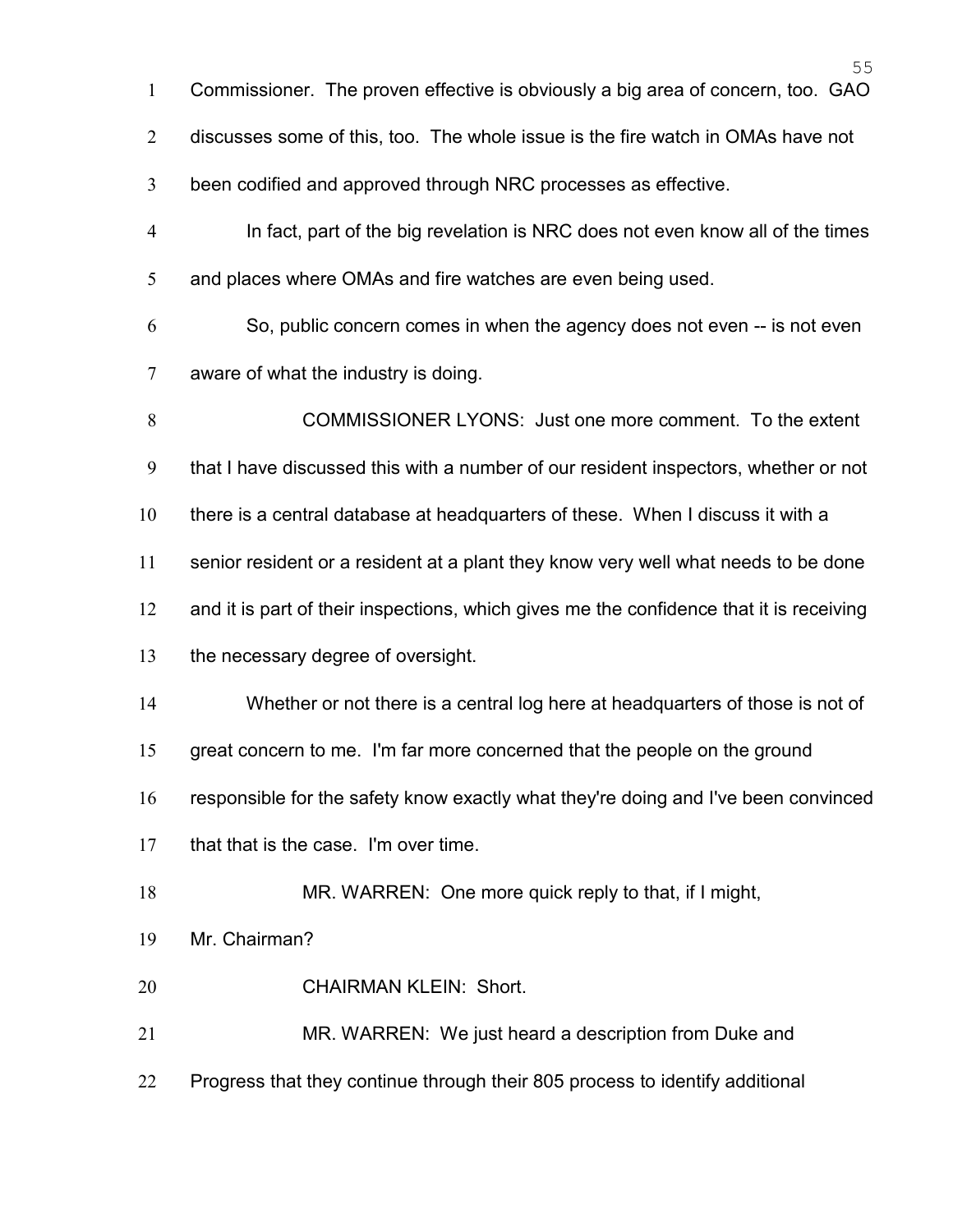noncompliant areas.

| $\overline{2}$ | I think that in itself is an example of the fact that you cannot be comping        |
|----------------|------------------------------------------------------------------------------------|
| 3              | every vulnerability if you don't even know -- the inspectors and the companies are |
| $\overline{4}$ | not even clear on where all the vulnerabilities are.                               |
| 5              | COMMISSIONER LYONS: We heard they uncovered them -- they                           |
| 6              | uncovered ones that were covered by compensatory measures. But again, we're        |
| 7              | long enough on this. Thank you, sir.                                               |
| 8              | CHAIRMAN KLEIN: Well, thank you very much for your testimony.                      |
| 9              | Obviously, this is an issue that is a concern to, I think, all of us. And we look  |
| 10             | forward to bringing this to closure as rapidly as possible.                        |
| 11             | Thank you very much. Now, we'll move into the next panel for the staff.            |
| 12             | Thank you.                                                                         |
| 13             |                                                                                    |
| 14             | Panel 2                                                                            |
| 15             |                                                                                    |
| 16             | CHAIRMAN KLEIN: Well, obviously, you heard a lot of the opening                    |
| 17             | comments and the intervening discussions. And so with that in mind I think we're   |
| 18             | probably ready to hear from the staff. Bill, would you begin?                      |
| 19             | MR. BORCHARDT: Thank you, Chairman. Good afternoon. We                             |
| 20             | have two principal messages to convey today.                                       |
| 21             | First, that it is our firm belief that the country's operating nuclear power       |
| 22             | plants today are operating safely and have been since the fire protection          |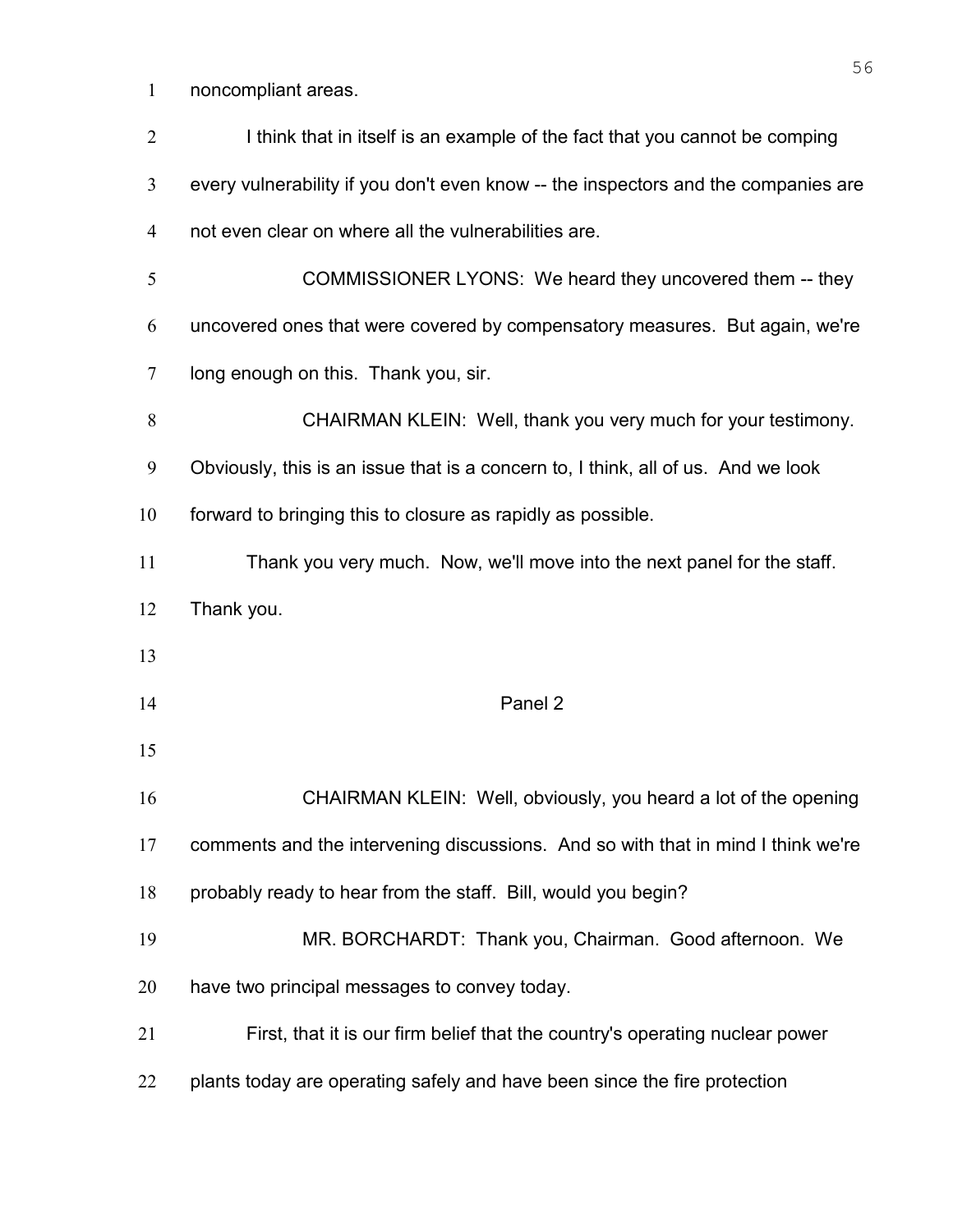regulations were established 27 years ago.

| $\sqrt{2}$     | Second, we believe that we are now working on a proactive approach to                    |
|----------------|------------------------------------------------------------------------------------------|
| 3              | bring the current issues to closure. We'll be the first to admit it's long overdue.      |
| $\overline{4}$ | While tough issues remain, we believe that they are solvable and that this               |
| 5              | briefing is going to focus today on a look forward at how we're going to close these     |
| 6              | issues in an open and a transparent manner.                                              |
| 7              | Even though the two speakers today are from the Office of Nuclear Reactor                |
| 8              | Regulations, I just want to reiterate the point that this is truly an agency wide effort |
| 9              | and activity.                                                                            |
| 10             | The offices of Nuclear Reactor Regulation and Research, the Office of                    |
| 11             | Enforcement, all the regional offices, Office of Information Services and the Office     |
| 12             | of Public Affairs are all intimately involved in the activities that have been taking    |
| 13             | place and on the path forward.                                                           |
| 14             | Bringing fire protection back into a stable, regulatory environment will                 |
| 15             | require the hard work of all these offices as well as other parts of the agency over     |
| 16             | the near future.                                                                         |
| 17             | With that, I'll turn to Jack Grobe.                                                      |
| 18             | MR. GROBE: Thanks, Bill. Slide 2, please. My name is Jack                                |
| 19             | Grobe. I'm Associate Director in the Office of Nuclear Reactor Regulation for            |
| 20             | Safety Systems and Engineering. With me today is Mark Cunningham. Mark is                |
| 21             | Director of the Division of Risk Assessment, which also includes fire protection         |
| 22             | activities in the Office of Nuclear Reactor Regulation.                                  |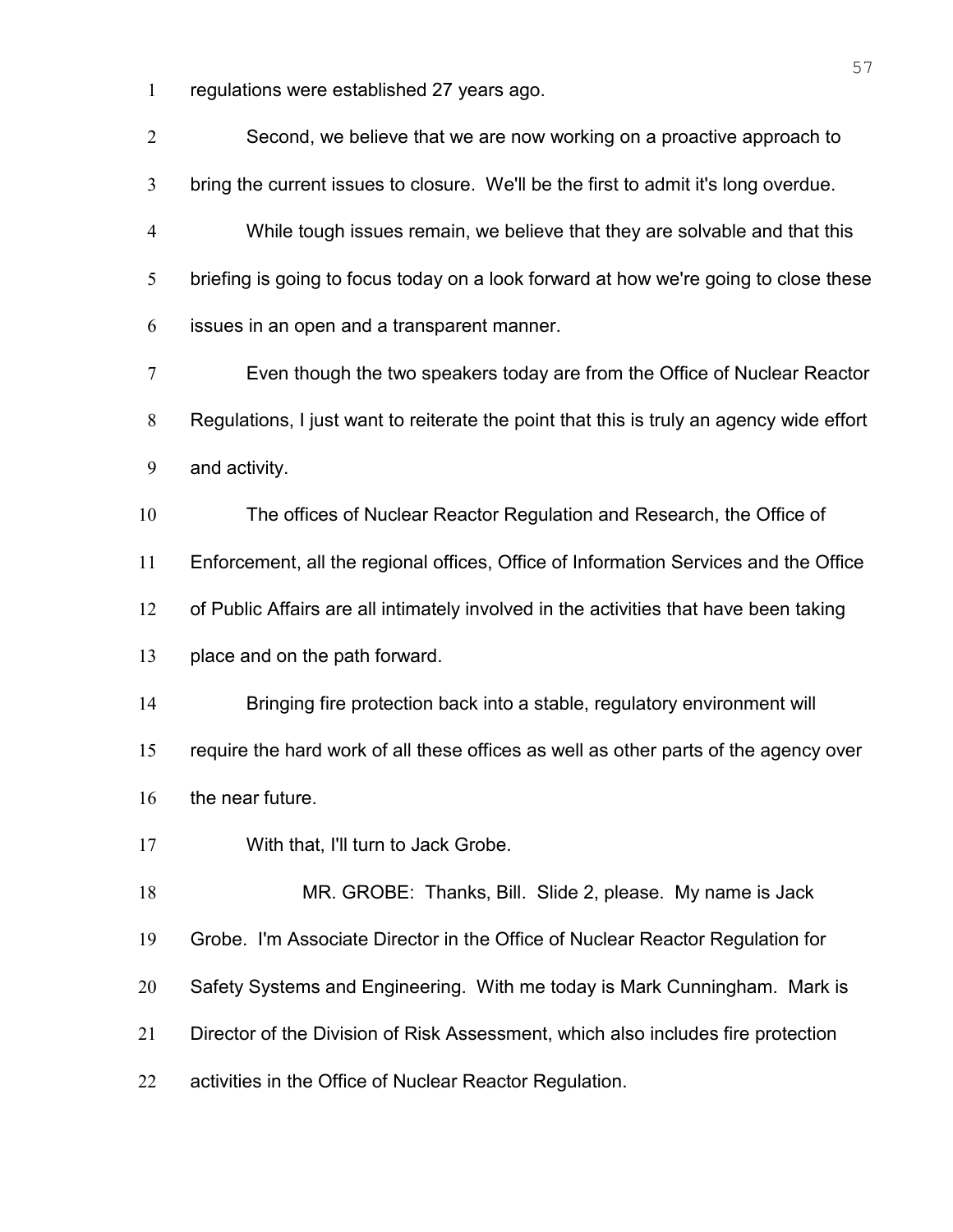| $\mathbf{1}$   | We are here today representing the NRC's Fire Protection Steering                      |
|----------------|----------------------------------------------------------------------------------------|
| $\overline{2}$ | Committee. We have the full committee here and I'd like to introduce them. Steve       |
| 3              | West. Make yourself know, Steve. Thank you.                                            |
| $\overline{4}$ | He's the Director of the Division of Reactor Safety in Region III. Steve               |
| 5              | brings a great spectrum of experiences to the committee in that in his past life he    |
| 6              | was responsible for fire protection engineering here in NRR and he has since been      |
| $\overline{7}$ | responsible for all aspects of reactor inspection in the field. So, he has great       |
| 8              | experience.                                                                            |
| 9              | Christiana Lui is the Director of the Division of Risk Analysis in the Office of       |
| 10             | Nuclear Regulatory Research who has responsibility both for risk as well as fire.      |
| 11             | And Stu Magruder is our enforcement guru. He's the Deputy Office Director              |
| 12             | for the Office of Enforcement.                                                         |
| 13             | The Executive Director for Operations established the Steering Committee               |
| 14             | in 2007 to facilitate resolution of key fire protection issues and to ensure effective |
| 15             | interface with the industry and other external stakeholders.                           |
| 16             | The overall goal of the Steering Committee is to ensure that the staff                 |
| 17             | completes the necessary actions to return fire protection to a normal, predictable     |
| 18             | regulatory environment.                                                                |
| 19             | I realize we're short on time so I'm going to try to go quickly. Slide three,          |
| 20             | please.                                                                                |
| 21             | Fire protection remains a significant safety focus for the staff.                      |
| 22             | Approximately one-half of the core damage risk at operating reactors results from      |
|                |                                                                                        |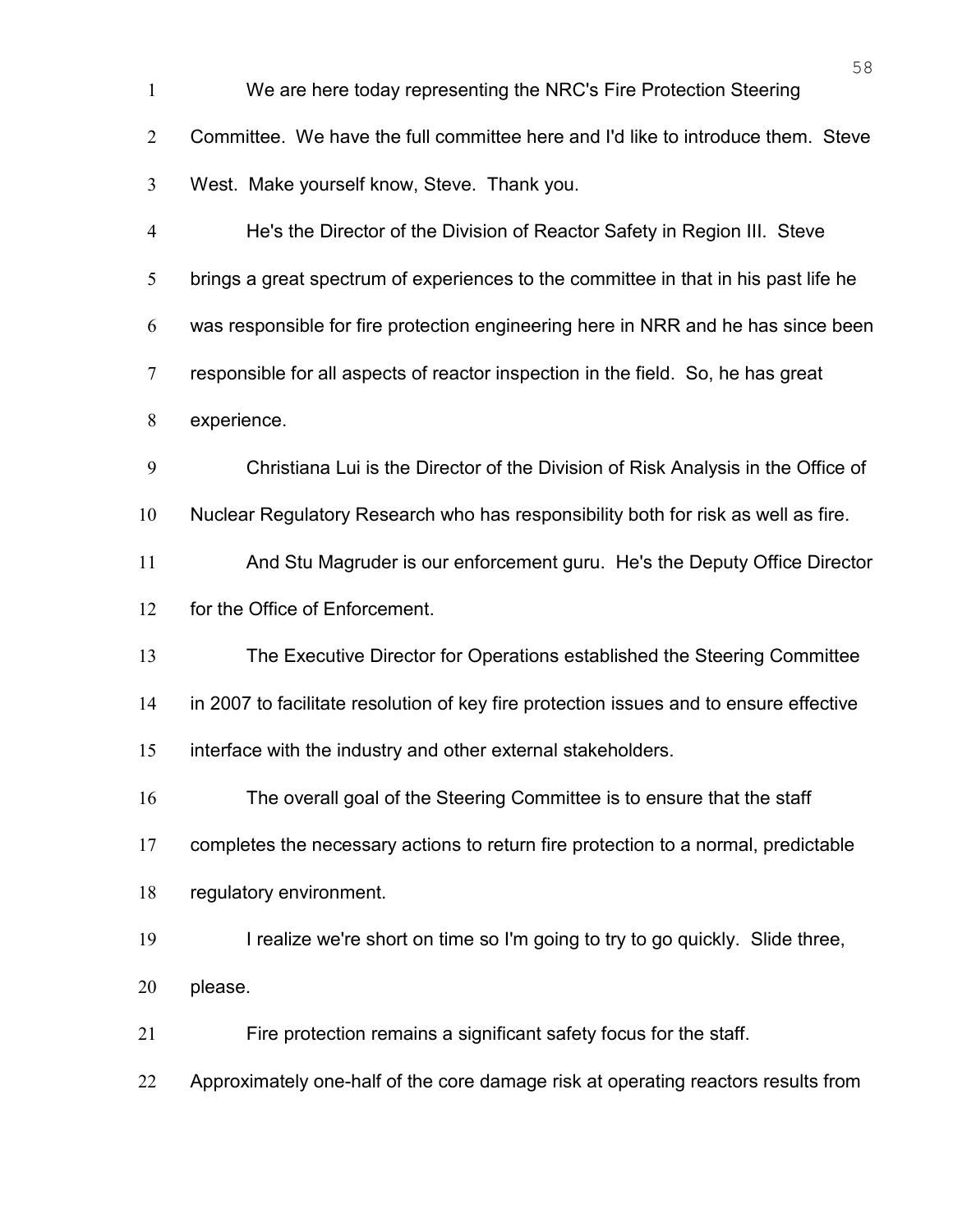accident sequences that initiate with fire events.

| $\overline{2}$ | Our presentation today will focus on operating reactor issues. Fire                 |
|----------------|-------------------------------------------------------------------------------------|
| 3              | protection at new reactors will be simplified through designed-in separation and    |
| 4              | isolation of redundant safe shutdown systems, extensive use of fiber optic cable in |
| 5              | control systems, as well as passive plant designs that have few active components   |
| 6              | necessary for safe shutdown.                                                        |
| 7              | The Steering Committee focus has been on the four issues that Mark will             |
| 8              | cover today in our presentation. The committee has met regularly with the staff     |
| 9              | and frequently with the industry and other external stakeholders.                   |
| 10             | Progress is being made in all of these areas and the Steering Committee             |
| 11             | has issued a closure plan documenting key milestones and deadlines to bring         |
| 12             | these issues to closure.                                                            |
| 13             | Few actions remain to resolve fire barrier issues and Operator manual               |
| 14             | actions. While there is more work to do on multiple spurious operations and         |
| 15             | implementation of NFPA 805, the path toward is defined, well understood and         |
| 16             | being implemented.                                                                  |
| 17             | I'd now like to turn it over to Mark.                                               |
| 18             | MR. CUNNINGHAM: I'm going to be covering this afternoon the                         |
| 19             | closure path for three remaining fire protection issues, as well as the process for |
| 20             | more broadly risk informing fire protection activities.                             |
| 21             | The first specific issue is fire barrier performance. NRC regulations               |
| 22             | mandate that key equipment is protected from fires and fire barriers are one        |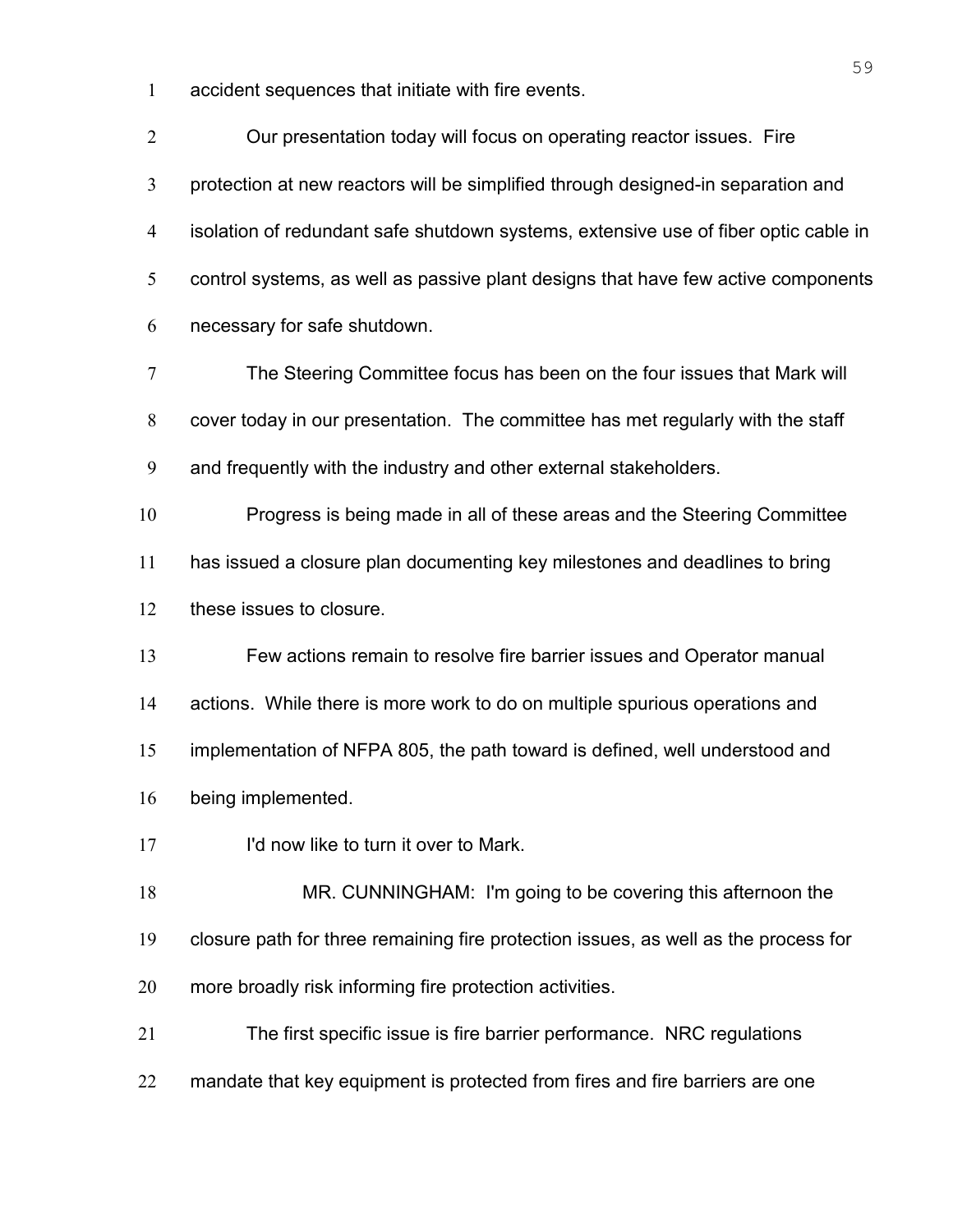mechanism to accomplish this protection.

| $\overline{2}$ | Over the last two decades issues have arisen and been subsequently                      |
|----------------|-----------------------------------------------------------------------------------------|
| 3              | resolved on certain barriers including Thermo-Lag. The staff is in the process now      |
| $\overline{4}$ | of resolving the issue on the last -- the last known barrier issue which, of course, is |
| 5              | connected to Hemyc.                                                                     |
| 6              | Inspection reports and subsequent experiments by the Office of Research                 |
| $\overline{7}$ | indicated that Hemyc performance could be compromised if the material was not           |
| 8              | installed properly.                                                                     |
| 9              | As a result, the staff took actions including the issuing of a generic letter in        |
| 10             | 2006 to have licensees review their fire protection programs, identify                  |
| 11             | nonconforming conditions and take appropriate actions.                                  |
| 12             | Licensees responded -- licensee responses indicated that 16 units used                  |
| 13             | Hemyc. Of these 16, six are not transitioning to NFPA 805. These licensees thus         |
| 14             | identified combinations of facility modifications and licensing actions to resolve the  |
| 15             | issue.                                                                                  |
| 16             | For these six issues, the staff plans to inspect the closeout activities and            |
| 17             | document the results by the end of this year. Slide five, please.                       |
| 18             | Operator manual actions can be used under certain circumstances to help                 |
| 19             | provide the necessary protection from fires. After inspections identified a number      |
| 20             | of inconsistencies in how licensees were crediting operator manual actions, NRC         |
| 21             | took a number of actions.                                                               |
| 22             | We issued a Regulatory Information Summary in 2006 that clarified staff                 |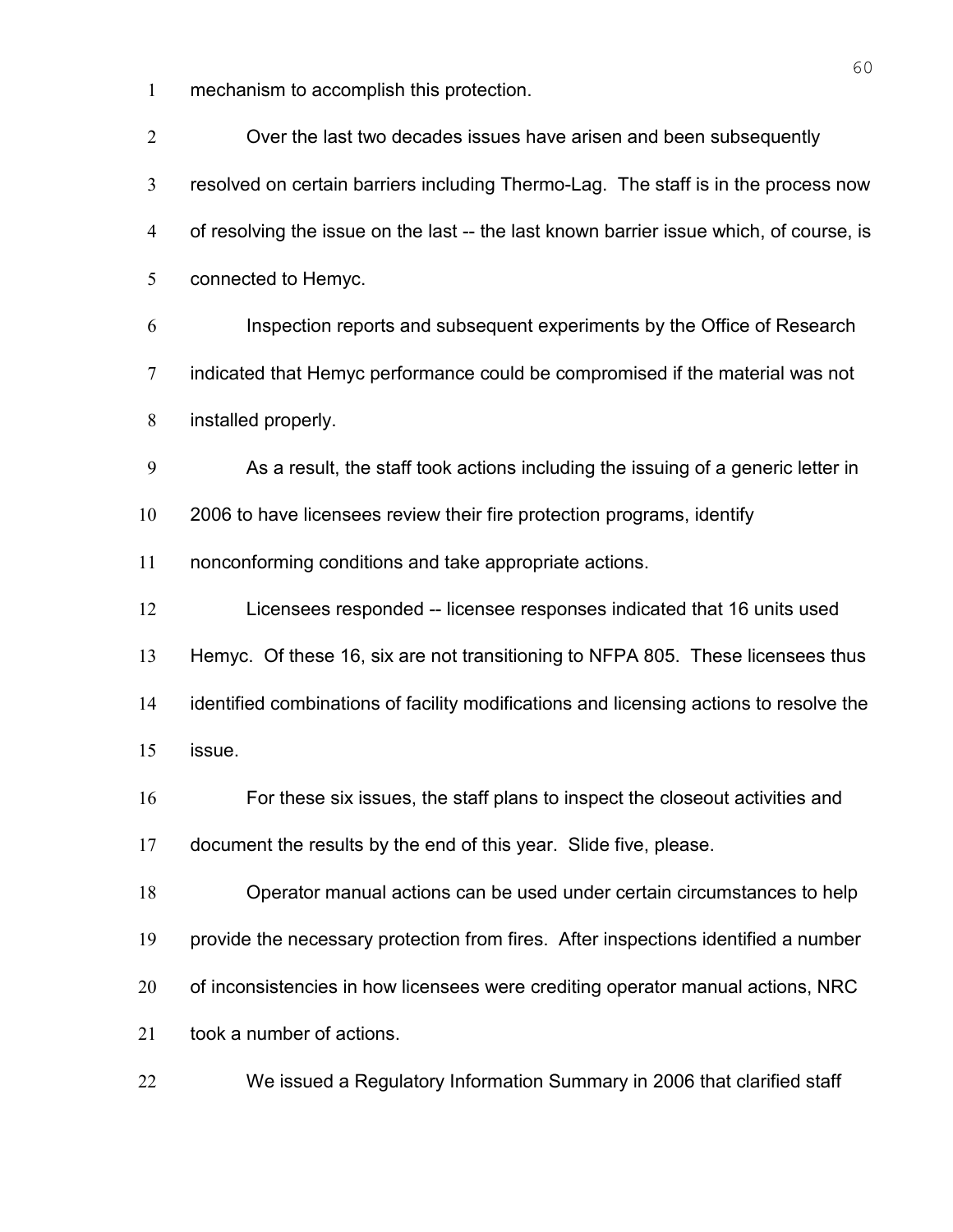expectations with respect to compliance, reiterated the need for establishing

compensatory measures, established a timetable of March 2009 for completing

corrective actions.

NRC also issued a guide for evaluating -- for the staff for evaluating the acceptability of manual actions. We also changed guidance used by inspectors to help focus their Operator manual action inspections.

The staff has been using this guidance to ensure that manual actions credited by licensees are both feasible and reliable. The staff will be closing this issue by assessing plant specific corrective actions. We expect to complete this in 2010. Slide 6, please.

In 2006, the Commission provided direction to the staff on the resolution of

fire induced circuit failures. A few years before that experiments had indicated that

certain types of circuit failures, which were much more likely than had been

previously understood.

The staff provided its response to the Commission direction in

SECY-08-0093 just from last month. The paper describes acceptable methods for

protecting a plant's safe shutdown capability from circuit failures.

It describes possible methods for ensuring that mal operation of other

equipment does not compromise the safe shutdown capability and it proposes a

revision to the enforcement guidance associated with circuits.

The staff is proceeding to finalize the acceptable methods -- the set of

acceptable methods for protecting safe shutdown capability from mal operation of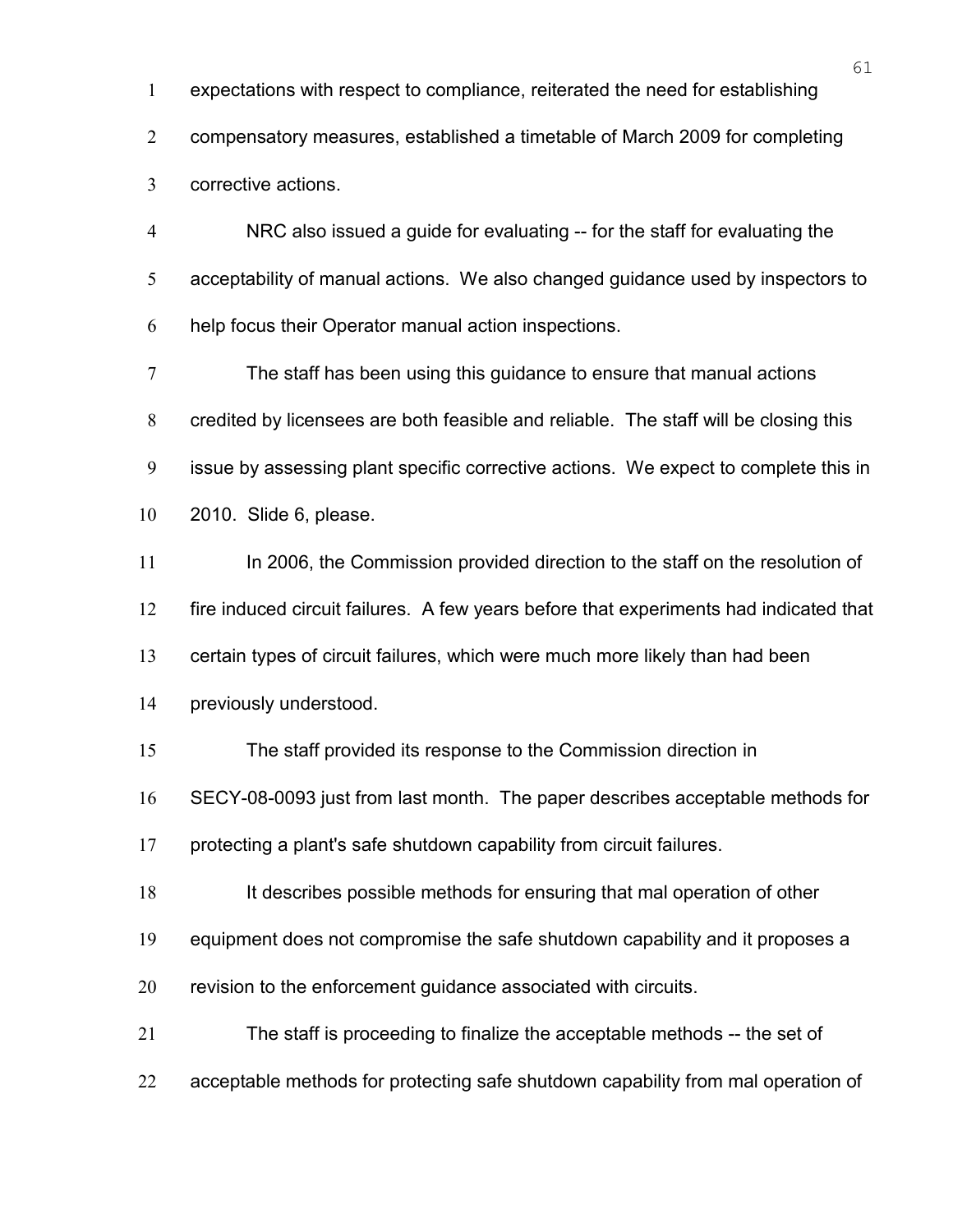other equipment.

We'll be drafting guidance on these methods and holding public meetings to facilitate the understanding. We expect the guidance to be completed by early next year.

Once the guidance is completed the licensees would have three years to complete the needed actions. The timing would be about the same as those plants transitioning to 50.48C as directed in the SRM.

The staff is also initiating experimental research on direct current circuits.

The purpose of the research is to determine if failure modes of direct current

circuits are similar to those found in alternating current circuits that have been

11 previously tested.

The initial public meeting on this will be a discussion of the test plan and

scheduled for September of this year. Slide 7, please.

I'm going to change now from a discussion of specific technical issues to

describing a process by which issues - like we've talked about today - can be

addressed using more modern technologies. This, of course, is 50.48C, that was

endorsed -- issued by the Commission in 2004.

This rule endorses National Fire Protection Association Standard 805 as an alternative to traditional fire protection regulation.

50.48C is risk informed, meaning that it provides a better safety focus as performance based, which gives greater latitude to licensees to deal with small

risk issues and provides better guidance on when issues must be brought to the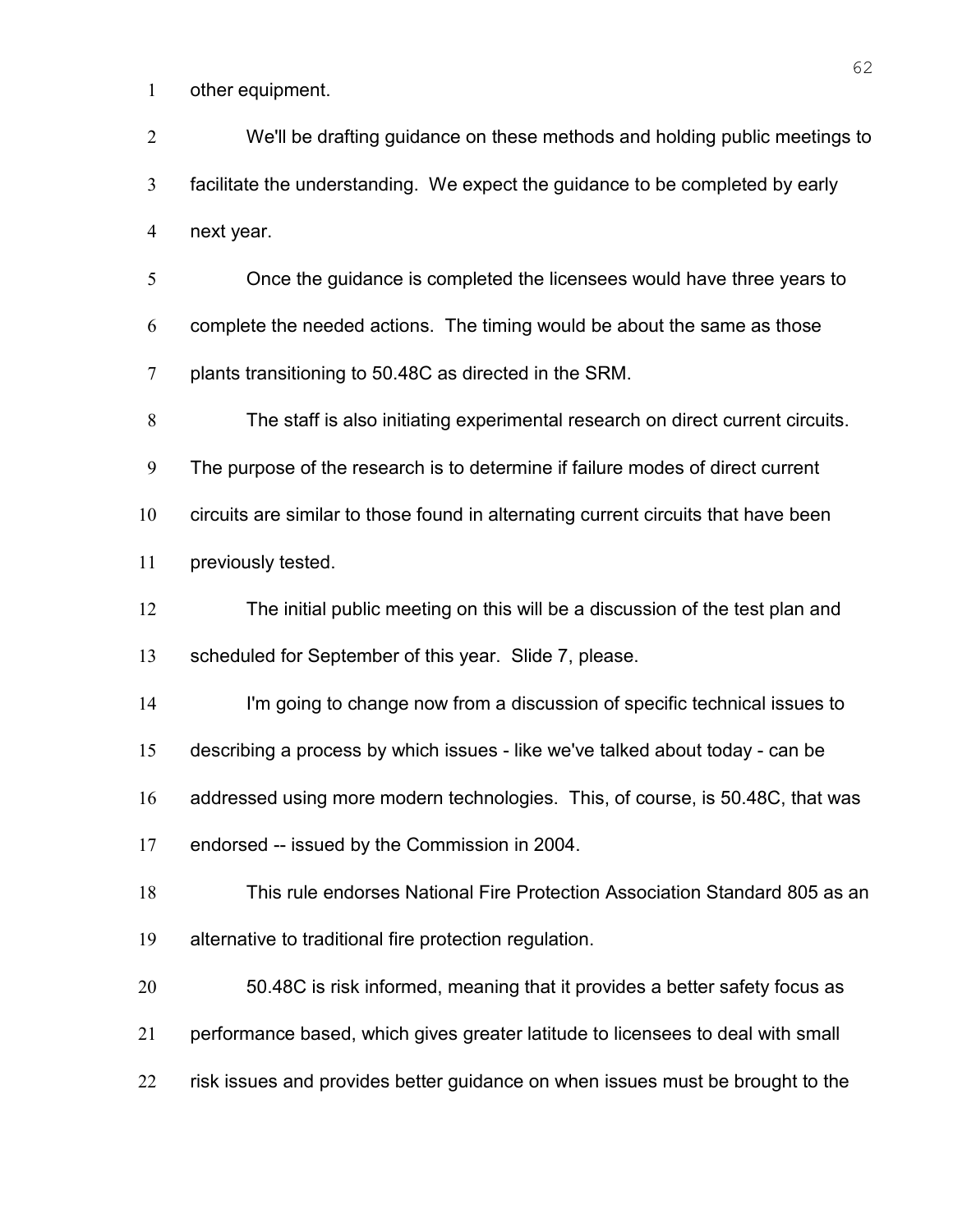|                  | 63                                                                                  |
|------------------|-------------------------------------------------------------------------------------|
| 1                | attention of NRC. To date, 47 of the 104 units have committed to the transition.    |
| $\overline{2}$   | As you've heard earlier this afternoon, the staff has received proposed             |
| $\mathfrak{Z}$   | license amendments from the two pilot plants and our initial acceptance review is   |
| $\overline{4}$   | underway. We have a completion date of the end of this month to provide -- to       |
| 5                | issue our acceptance reviews.                                                       |
| 6                | To ensure that licensees and the public have a clear understanding of the           |
| $\overline{7}$   | staff's work we are improving the infrastructure for remaining reviews and          |
| $8\,$            | communicating it widely. I'll discuss that in slide 8.                              |
| $\boldsymbol{9}$ | In parallel with and learning from the pilot plant amendment reviews, the           |
| 10               | staff is finalizing its review infrastructure. This has several parts.              |
| 11               | Technical methods, such as NUREG/CR-6850 will be updated by the Office              |
| 12               | of Research in accommodation with industry experts. I believe the goal is to have   |
| 13               | that updated by March of next year.                                                 |
| 14               | Fire PRA standards are being endorsed in a revision to Regulatory Guide             |
| 15               | 1.200 that's now out for public comment. New regulatory guidance is being           |
| 16               | developed.                                                                          |
| 17               | This guidance includes staff acceptance criteria for the initial acceptance         |
| 18               | reviews, a new standard review plan focused on the review of 805 applications, a    |
| 19               | template of the safety evaluation report that the staff would write, and inspection |
| 20               | guidance for those plants once they've exited the 805 amendment review, we cal      |
| 21               | that post transition inspection guidance.                                           |
| 22               | Given both the large number and the complexity of the 805 applications, the         |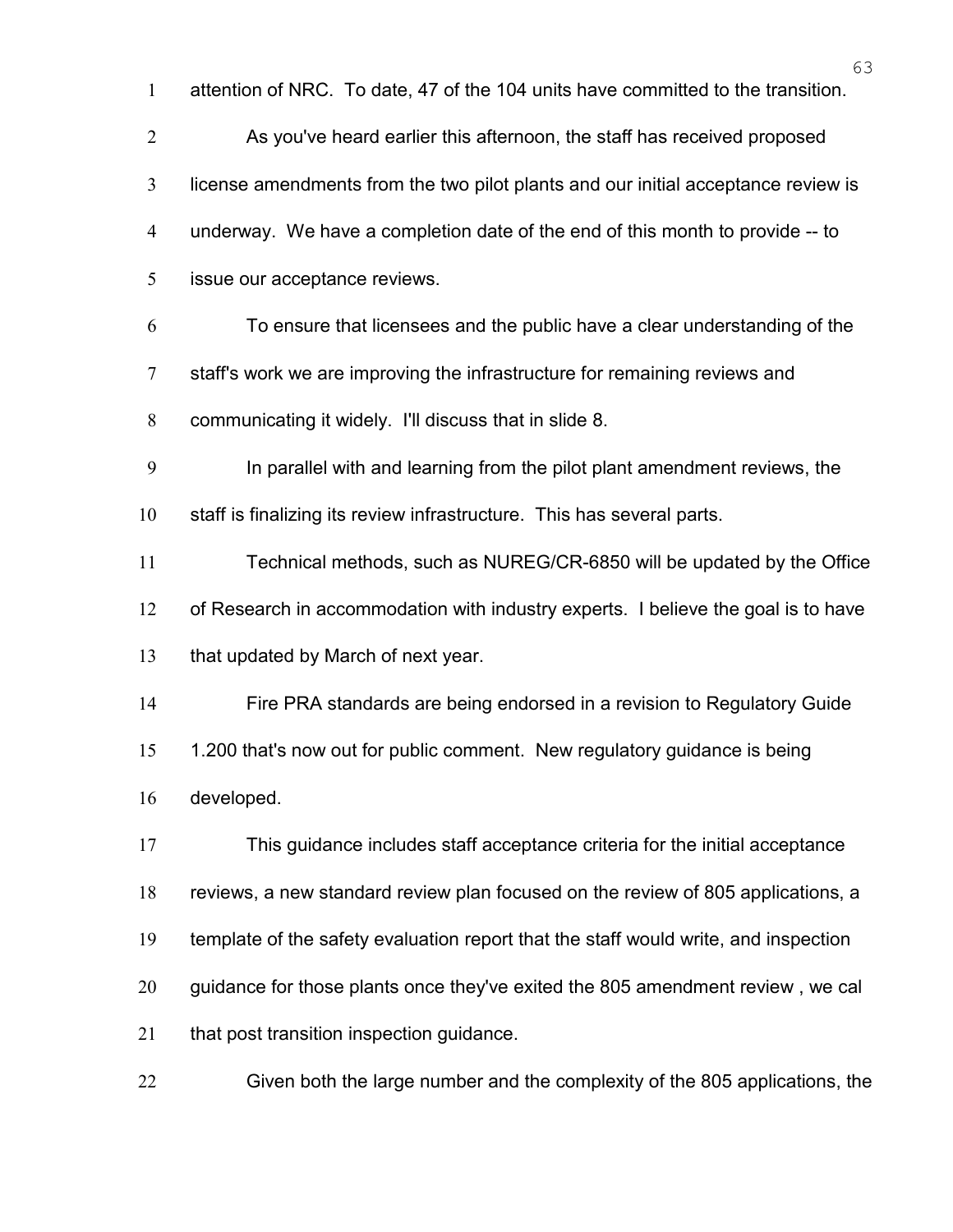- staff is using state of the art planning tools to help us do our work. We've adopted
- 2 the tools now being used by the Office of New Reactors to help us plan and
- implement the fire protection amendment reviews.
- In recognizing the considerable interest in nuclear power plant fire
- 5 protection issues, the staff is refocusing some of its communications efforts.
- The staff will continue, of course, to hold public meetings to share the results of the pilot plant reviews.
- The staff will continue to use the frequently asked question process on emerging technical issues and their resolution with the principle audience there being the non-pilot 805 plants.
- The staff has also updated the NRC's website to make it easier to find
- information on fire issues. This update is focusing more on the four issues that
- we're talking about today.
- In fact, this update went live this morning thanks to help from the Office of
- Information Services and OPA. This update is a first step in a larger scale
- improvement to the Web site on fire issues that will provide more general
- background information on fire issues.
- What we have so far is more focus to the people that are intimately involved
- in 805 applications, for example. And it will discuss fire issues beyond those just
- 20 for operating reactors. Slide 9, please.
- The staff is implementing its 805 closure plan by establishing an efficient,
- well defined process. We expect to finalize the guidance and standardize our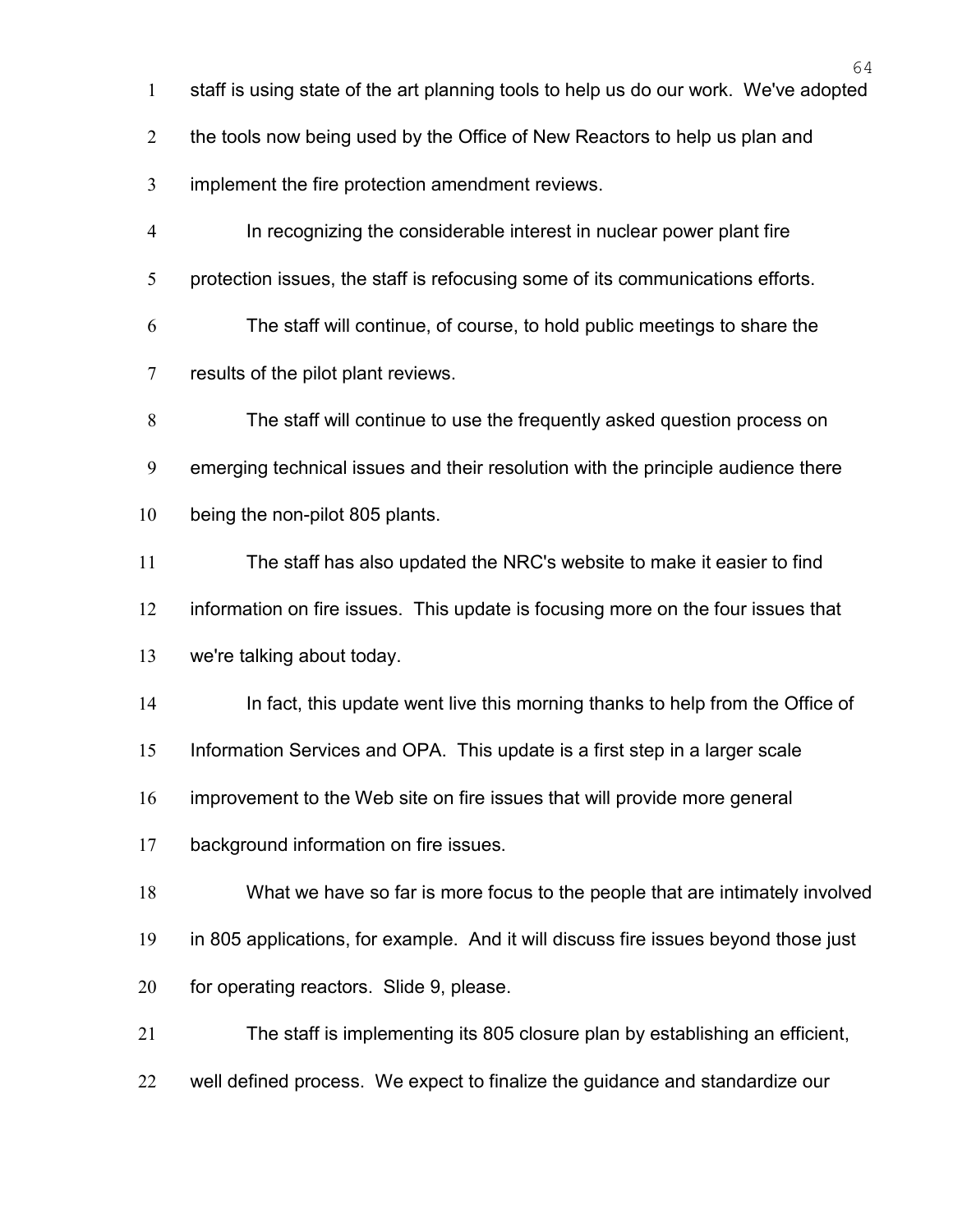- review process on the same schedule as the pilot plant reviews.
- We'll be updating the web site and using public meetings to communicate the results and the lessons learned. With this in place the staff expects to transition to what we might call a more routine licensing process, if that's possible for fire protection, but that would involve licensee submittals, staff reviews, implementation of changes by the licensees and inspections to ensure the adequacy of the changes. With that, I'll turn it back to Jack. MR. GROBE: Thanks, Mark. Slide 10, please. Fire protection at operating reactors has had a long, complex and sometimes contentious history. The goal of the Steering Committee is to ensure that the staff takes the proper actions to return fire protection to a stable, predictable, routine regulatory environment. While some of the necessary actions will take some time to complete progress is being made and there is a clear path to closure for each of the issues. Finally, our interaction with the industry and other stakeholders has been positive and constructive and we will continue to reach out for input and to assure clarity of expectations. This completes the staff presentation and hopefully we've left enough time 20 to respond to your questions. CHAIRMAN KLEIN: Thank you. I guess I'll start off with Bill as EDO. 22 Do you have a closure plan with milestones and deliverables?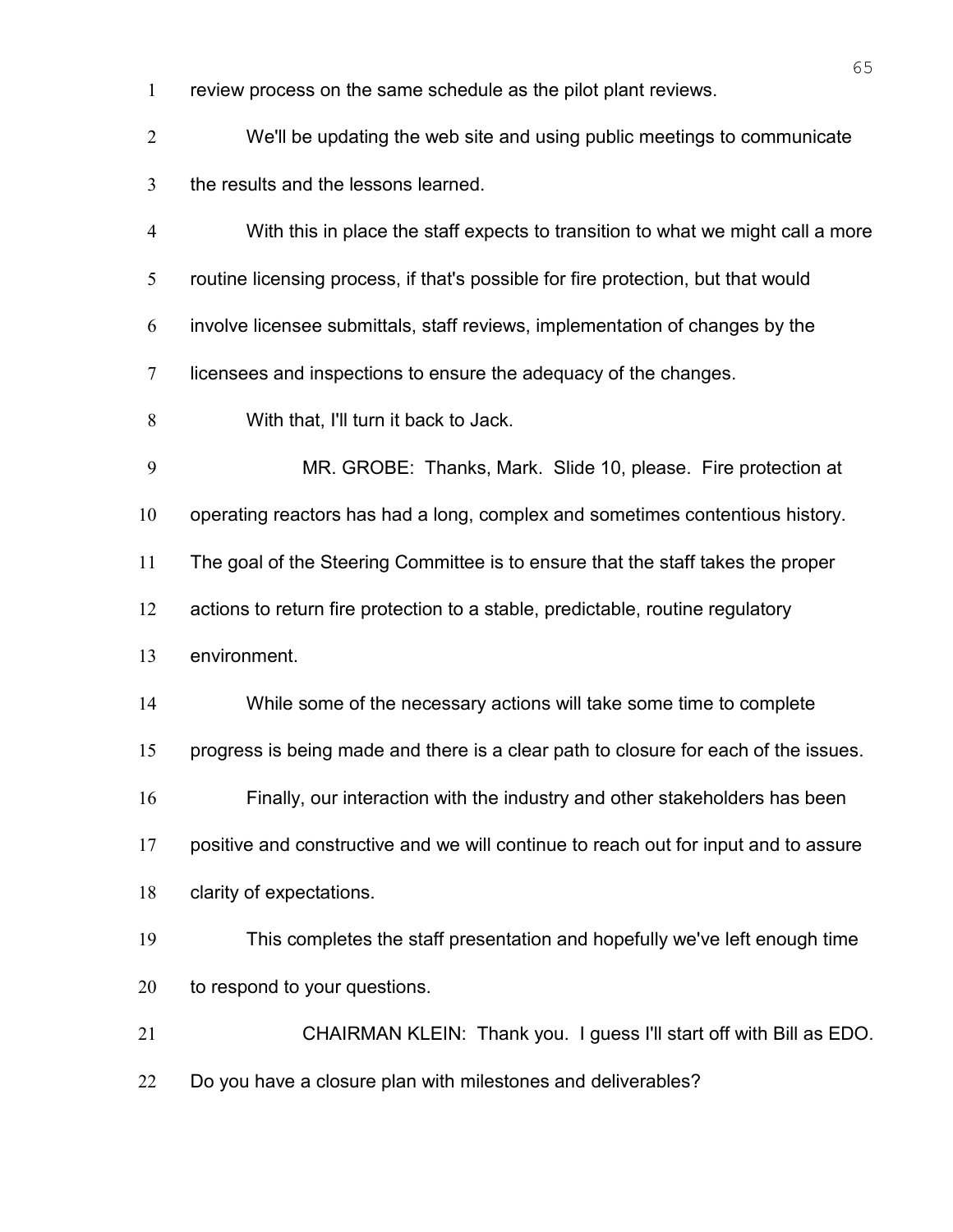| $\mathbf{1}$   | 66<br>MR. BORCHARDT: What Mark attempted to outline is that plan.                      |
|----------------|----------------------------------------------------------------------------------------|
| $\overline{2}$ | There's some additional work that probably needs to be done, but I think that's the    |
| 3              | major strive that we're trying to make now is to define what success is for this       |
| $\overline{4}$ | program, have deliverable milestones and then get the closure.                         |
| 5              | CHAIRMAN KLEIN: Realizing that it's almost finished, what do you                       |
| 6              | believe is a reasonable date to finally lay this to rest and address both the IG and   |
| $\tau$         | GAO issues?                                                                            |
| 8              | MR. BORCHARDT: Well, the final inspections that Mark alluded to, I                     |
| 9              | think, were 2010 were the last of the actions related to this, although many of the    |
| 10             | activities will be done well before that.                                              |
| 11             | CHAIRMAN KLEIN: You could hear from the previous discussion                            |
| 12             | about compensatory measures. Do you believe that those are reasonable and are          |
| 13             | we putting people at risk with those compensatory measures?                            |
| 14             | MR. BORCHARDT: Our assessment and as Commissioner Lyons                                |
| 15             | mentioned earlier the almost daily oversight of the compensatory measures at           |
| 16             | each of the 104 reactors give us confidence that the plants are being adequately       |
| 17             | protected against fire and that we're comfortable with its current operational status. |
| 18             | CHAIRMAN KLEIN: I have a few questions for Mark. Why would a                           |
| 19             | plant not go to 805?                                                                   |
| 20             | MR. CUNNINGHAM: The advantages of 805 from what I understand                           |
| 21             | are most -- it becomes most appealing to the plants and perhaps to the oldest. If      |
| 22             | you were a licensee that owns a fairly modern plant one of the last of the plants of   |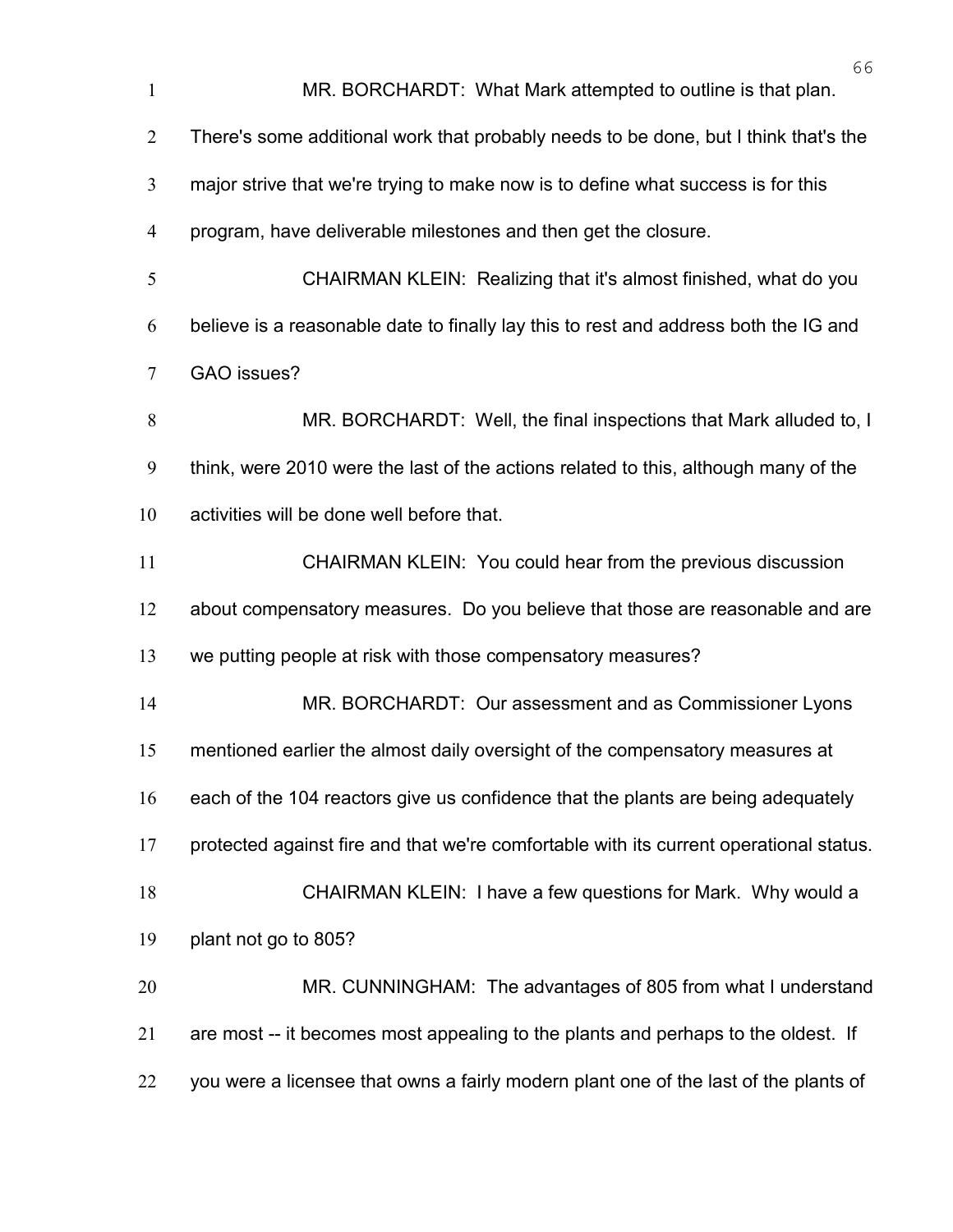the 104, you may already have a great deal of physical separation.

| $\overline{2}$ | You may have a lot of features that make it less attractive, if you will. So,           |
|----------------|-----------------------------------------------------------------------------------------|
| $\mathfrak{Z}$ | the newer designs would tend to have less -- fewer of the issues that in a sense        |
| $\overline{4}$ | drives somebody to an 805 type of approach.                                             |
| 5              | CHAIRMAN KLEIN: One the numbers that we heard is 47 plants                              |
| 6              | intend to go to 805. So, there's probably a shade of gray that some haven't             |
| $\tau$         | decided and then some probably will decide not to go. Do you have a breakdown           |
| 8              | of those three groups?                                                                  |
| 9              | MR. CUNNINGHAM: The 47 are the ones that have committed to us                           |
| 10             | in writing that they intend to transition. We hear of at least 20 or 30 others that are |
| 11             | doing substantial work to improve their fire PRAs.                                      |
| 12             | And so, I think that's perhaps a leading indicator that they could be edging            |
| 13             | towards an 805 transition because it's clear that one of the big investments in 805     |
| 14             | is performing the fire PRA.                                                             |
| 15             | So, there could be -- that middle ground could be those ones that are out               |
| 16             | there actively improving their PRAs. I've heard numbers of 20 to 30.                    |
| 17             | CHAIRMAN KLEIN: Okay. As we move forward to the new                                     |
| 18             | reactors -- and this could either be a Mark or a Bill question probably -- how will     |
| 19             | they address the fire issues? Will it be 805 or will it be through another              |
| 20             | mechanism?                                                                              |
| 21             | MR. BORCHARDT: I would be surprised if they're not able to meet                         |
| 22             | the deterministic requirements for fire protection. If you're building a plant from the |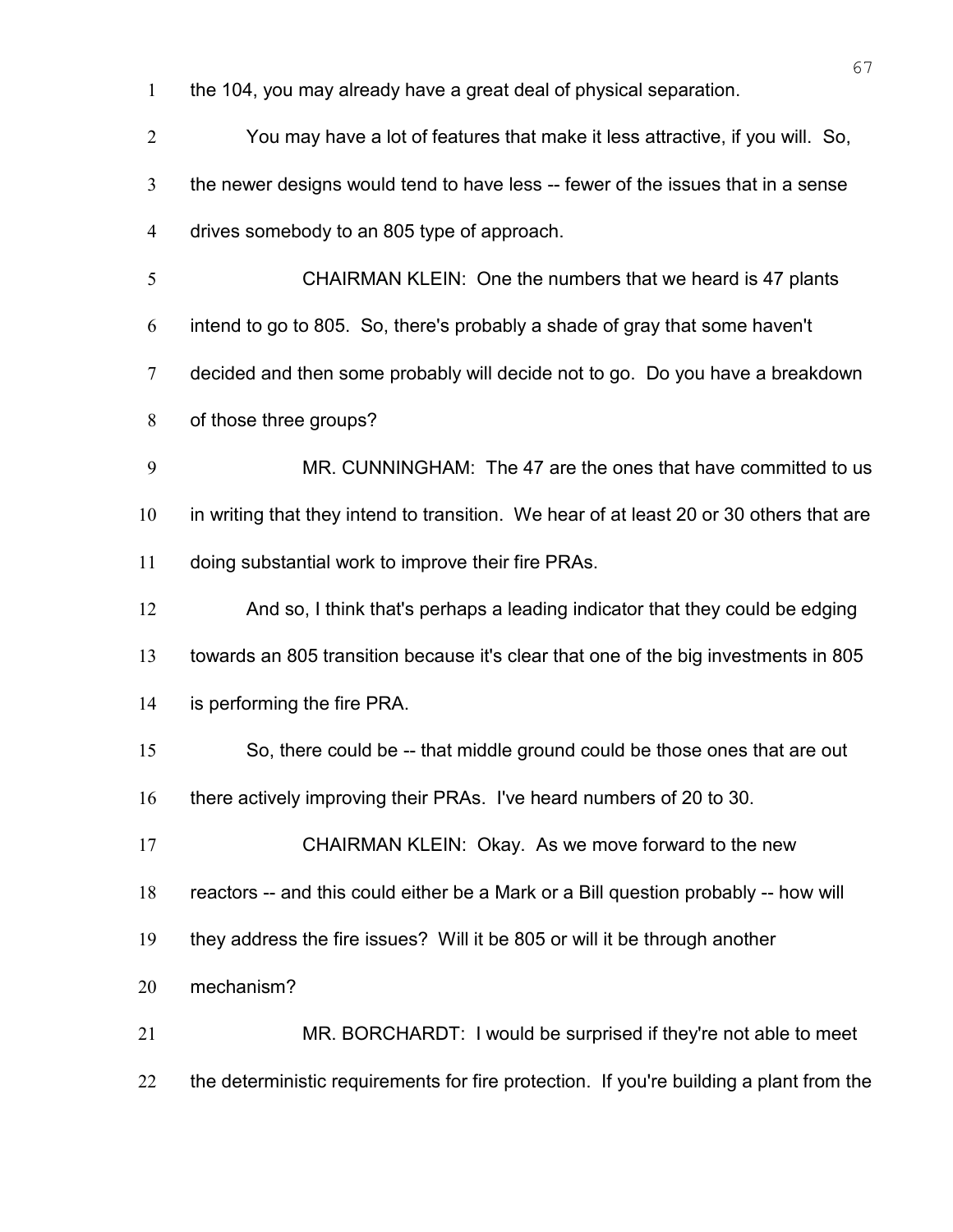|                | 68                                                                                 |
|----------------|------------------------------------------------------------------------------------|
| $\mathbf{1}$   | beginning and you have clear regulatory requirements you can design that in.       |
| $\overline{2}$ | Much of what we're dealing with today is the result of having plants that          |
| 3              | were already constructed and then you create fire protection regulations which are |
| $\overline{4}$ | physically impossible in many circumstances to meet.                               |
| 5              | And so you get into compensatory measures and the need to do a more                |
| 6              | site specific detailed analysis in order to prove that there is a safe situation.  |
| 7              | So, for the new reactors, I will be disappointed if they don't just meet the       |
| 8              | deterministic requirements.                                                        |
| 9              | CHAIRMAN KLEIN: I share a view similar to Commissioner Lyons                       |
| 10             | having gone through several plants, looked at their plans and their programs and   |
| 11             | talked about the compensatory measures.                                            |
| 12             | It doesn't seem to me that there's a great risk with incorporating those           |
| 13             | compensatory measures. And so the question is why isn't that a part of their fire  |
| 14             | protection plan?                                                                   |
| 15             | In other words, rather than giving people exemptions to say this is your plan      |
| 16             | to do these actions. Why did we not do that?                                       |
| 17             | MR. GROBE: I'm not completely sure I understand the question.                      |
| 18             | Why did we not impose similar conditions that they're now implementing on an       |
| 19             | interim basis?                                                                     |
| 20             | CHAIRMAN KLEIN: Right. Rather than calling them interim for 15                     |
| 21             | years why didn't we just say, "This is your plan" and not give exemptions and say  |
| 22             | this is how we expect you to operate?                                              |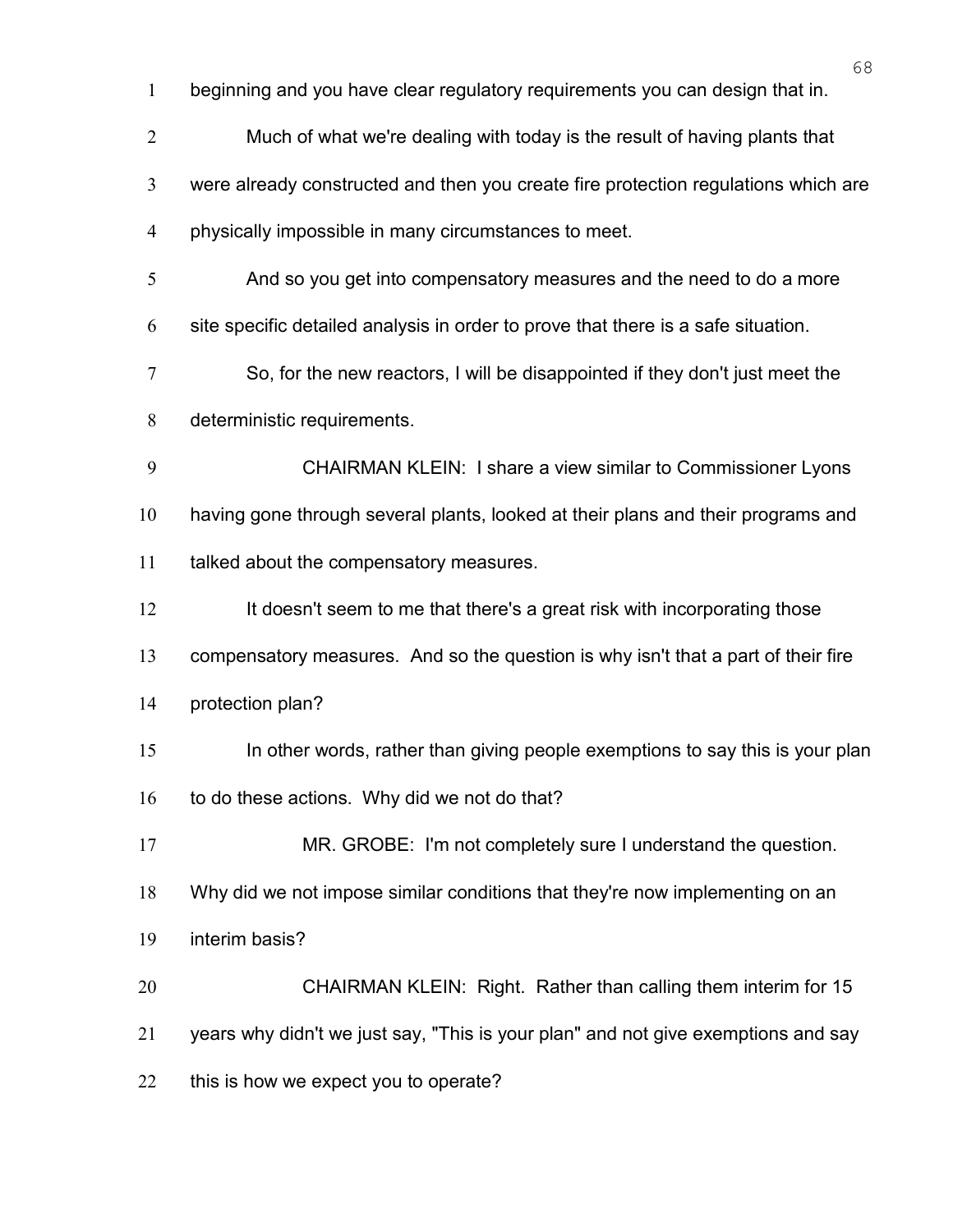| $\mathbf{1}$     | MR. GROBE: The compensatory measures -- typically we do not                           |
|------------------|---------------------------------------------------------------------------------------|
| $\overline{2}$   | depend in the design of the safety provisions for nuclear plants on human actions.    |
| 3                | We try to design in the safety conditions.                                            |
| $\overline{4}$   | So, we wouldn't typically specify a safety requirement that was solely                |
| 5                | dependent on a human action, similar to the automatic actuation of safety             |
| 6                | systems. I think I'm answering your question; maybe I'm not.                          |
| $\boldsymbol{7}$ | CHAIRMAN KLEIN: We've given exemptions for a long, long time.                         |
| $8\,$            | And so I guess my question is why didn't we--?                                        |
| 9                | MR. BORCHARDT: I'm looking at Steve West who might have a                             |
| 10               | better historical basis. If you have something to add; if not--                       |
| 11               | MR. WEST: The compensatory measures are actually part of the                          |
| 12               | licensee's fire protection plan, so they're built in to be used and relied upon when  |
| 13               | there are problems identified with the fire protection features that are put in place |
| 14               | and installed.                                                                        |
| 15               | It's true that there weren't intended to be permanent measures as Jack was            |
| 16               | explaining. Most of the exemptions don't deal with compensatory measures.             |
| 17               | They deal with situations where a licensee is unable to meet the literal compliance   |
| 18               | with the rule where it says you have to have 20 feet of separation and they may       |
| 19               | have 18 feet.                                                                         |
| 20               | So, you approve an alternative to the 20 feet. Maybe they put in an extra             |
| 21               | sprinkler system or something like that. So, there's not a real link between the      |
| 22               | comp measures and the exemptions.                                                     |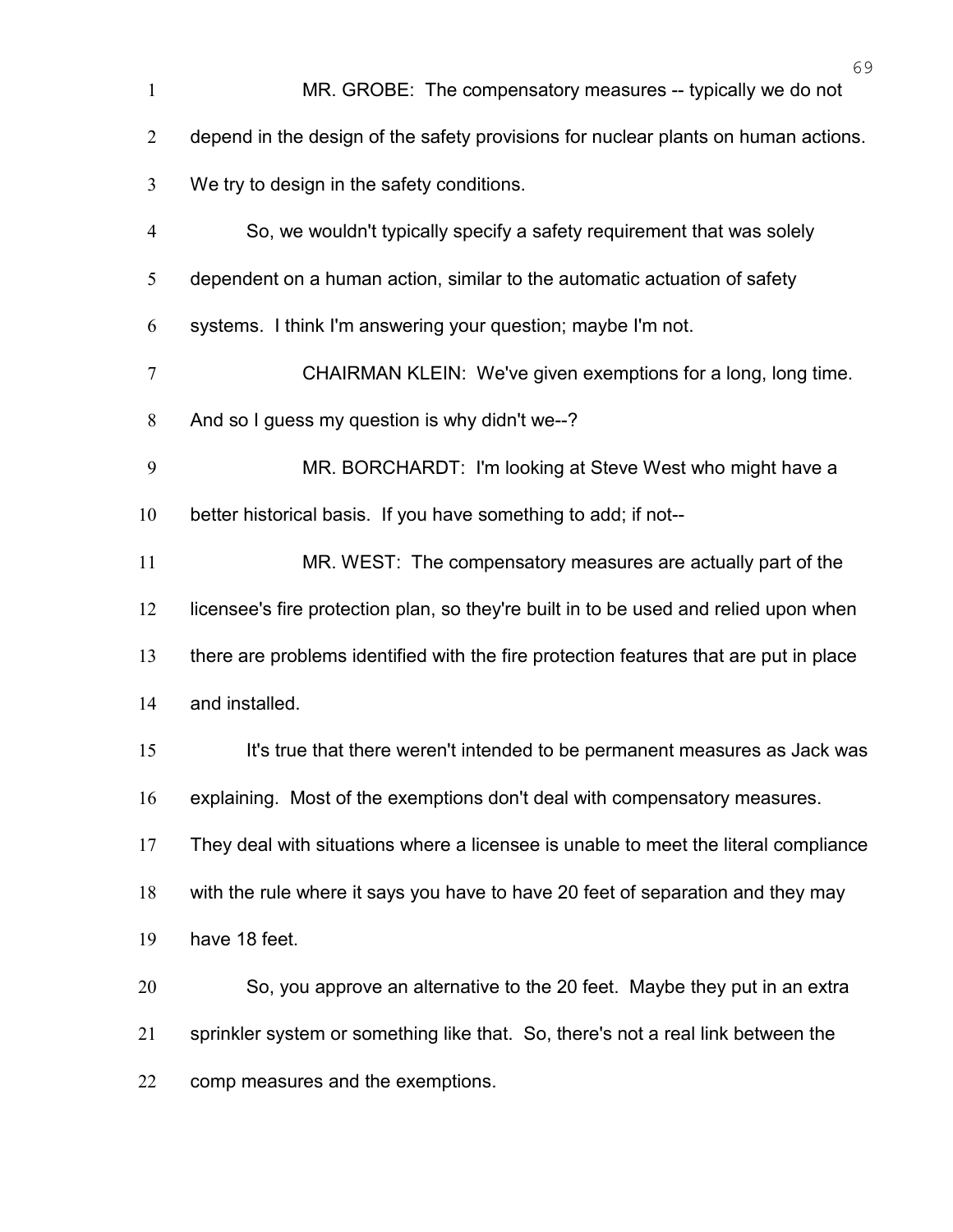| $\mathbf{1}$   | 70<br>CHAIRMAN KLEIN: I think part of the problem that we have in this                 |
|----------------|----------------------------------------------------------------------------------------|
| $\overline{2}$ | arena is articulating the expectations for a long period of time.                      |
| 3              | MR. WEST: Right. I agree with that.                                                    |
| $\overline{4}$ | MR. BORCHARDT: I think the lesson learned and we've been                               |
| 5              | focusing on this lately is this idea of defining what success is before you head       |
| 6              | down the path into a project. And I don't think we did that many years ago when        |
| 7              | we started down this path.                                                             |
| 8              | <b>CHAIRMAN KLEIN: Thanks. Commissioner Jaczko?</b>                                    |
| 9              | COMMISSIONER JACZKO: Well, I guess I have a couple quick                               |
| 10             | questions. I might follow up on the Chairman's point. I think I'll start with that. I  |
| 11             | would probably turn the question around the other way.                                 |
| 12             | What is the purpose of our existing regulations? Maybe you could                       |
| 13             | comment on that in fire protection.                                                    |
| 14             | MR. GROBE: I'll take that. The purpose of the existing regulations                     |
| 15             | is to make sure that the plant is maintained in a safe condition such that it could be |
| 16             | safely shut down.                                                                      |
| 17             | It's constructed with a series of defense in depth characteristics: prevention,        |
| 18             | identification of fire suppression and the last criteria is specific protection of one |
| 19             | safe shutdown train.                                                                   |
| 20             | The specific issues that we've been dealing with where there are                       |
| 21             | compensatory actions affect only a limited number of those defense in depth            |
| 22             | situations.                                                                            |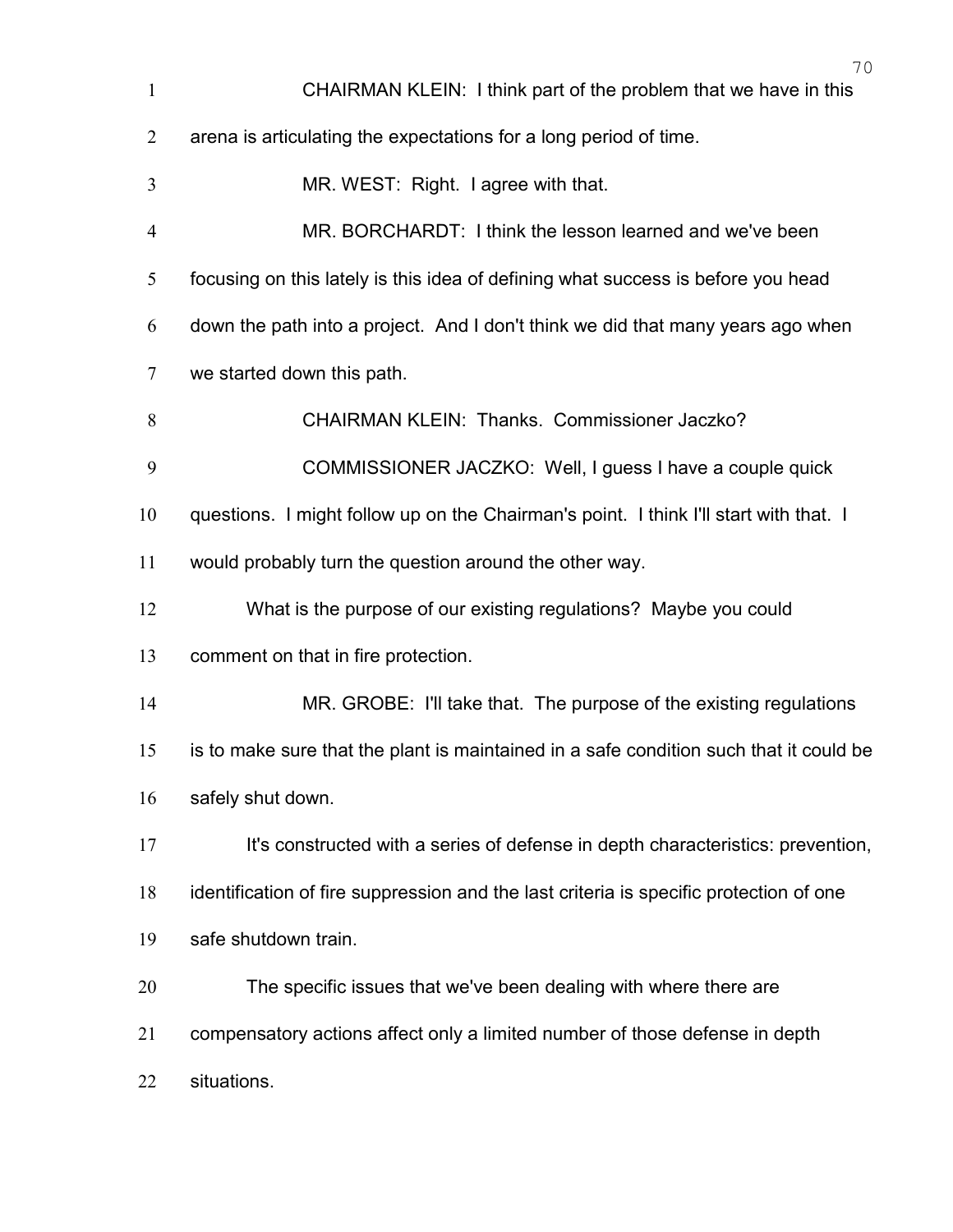| 1              | So, there's not a whole lot of safety significance associated with these             |
|----------------|--------------------------------------------------------------------------------------|
| $\overline{2}$ | deficiencies. That's why a compensatory action is sufficient in the situation for a  |
| 3              | period of time until the issue is resolved.                                          |
| $\overline{4}$ | COMMISSIONER JACZKO: When we approve a compensatory                                  |
| 5              | measure, do we specify a time period for which that compensatory measure is          |
| 6              | acceptable?                                                                          |
| $\tau$         | MR. GROBE: No. There's, I think, two programs that we have - the                     |
| $8\,$          | security program and the fire protection program where there's compensatory          |
| 9              | measures actually built into the program.                                            |
| 10             | If a detector is out of service for a period of time there's a compensatory          |
| 11             | measure specified, but the control of return of that detector, for example, is under |
| 12             | the corrective action program where the corrective action, the timeliness of it is   |
| 13             | commensurate with the safety significance of the deficiency.                         |
| 14             | COMMISSIONER JACZKO: What is the maximum time that we                                |
| 15             | currently have an interim compensatory measure that is currently being relied        |
| 16             | upon?                                                                                |
| 17             | MR. GROBE: I don't know the answer to that question.                                 |
| 18             | COMMISSIONER JACZKO: Can you provide that answer?                                    |
| 19             | MR. GROBE: Sure. We'd be happy to.                                                   |
| 20             | COMMISSIONER JACZKO: Would you guess it's zero to five years?                        |
| 21             | And you can correct it if it's wrong.                                                |
| 22             | MR. BORCHARDT: That's probably right after we established the                        |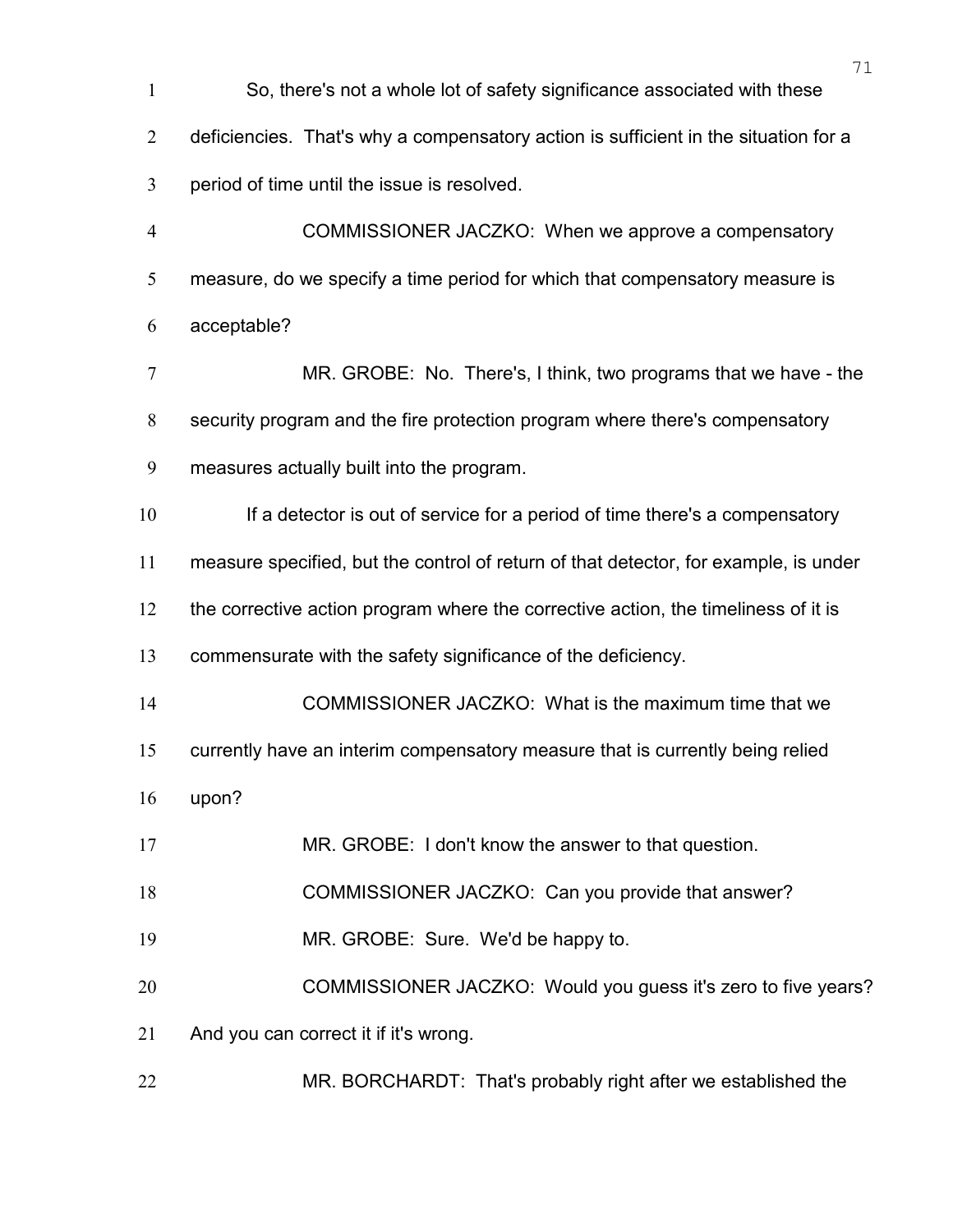regulation – 20 some years.

| $\overline{2}$   | COMMISSIONER JACZKO: The staff in the background material                               |
|------------------|-----------------------------------------------------------------------------------------|
| 3                | provided your fire protection closure plan and I just want to go through some of the    |
| $\overline{4}$   | milestones in here. On the electrical raceway fire barrier closure -- and this is a     |
| 5                | question probably perhaps the easiest is just to do this as a general question.         |
| 6                | But if you can provide resource estimates for what it would take, for                   |
| $\boldsymbol{7}$ | instance, to accelerate some of these milestones. I'm looking at the fire barrier       |
| $8\,$            | issue. The last milestone is first quarter of 2010 and that's to complete the           |
| 9                | documentation of essentially all the Hemyc issues and other fire barrier issues.        |
| 10               | What resources would it take to accelerate that say by a year, which                    |
| 11               | currently the staff is saying in 2009 we would inspect licensee Hemyc actions           |
| 12               | related to the generic letter of 2006. So, again, what would it take to accelerate      |
| 13               | that activity? What resources?                                                          |
| 14               | And I guess if you could provide those -- something like that for all of these          |
| 15               | activities, I guess, the circuit failure. I guess I would say I'd be most interested in |
| 16               | circuit failure and the fire barrier.                                                   |
| 17               | I guess for the circuit failure we're looking at 2013 3rd quarter for                   |
| 18               | completing circuit failure actions, inspections and document results. So, that's still  |
| 19               | a ways off into the future. That one in particular, what the resources would be to      |
| 20               | accelerate that one probably by a couple years. What would it take to do that?          |
| 21               | The Operator manual action similarly, I think, 2010 second quarter is the               |
| 22               | last date. So, what would it take to accelerate that one by a year?                     |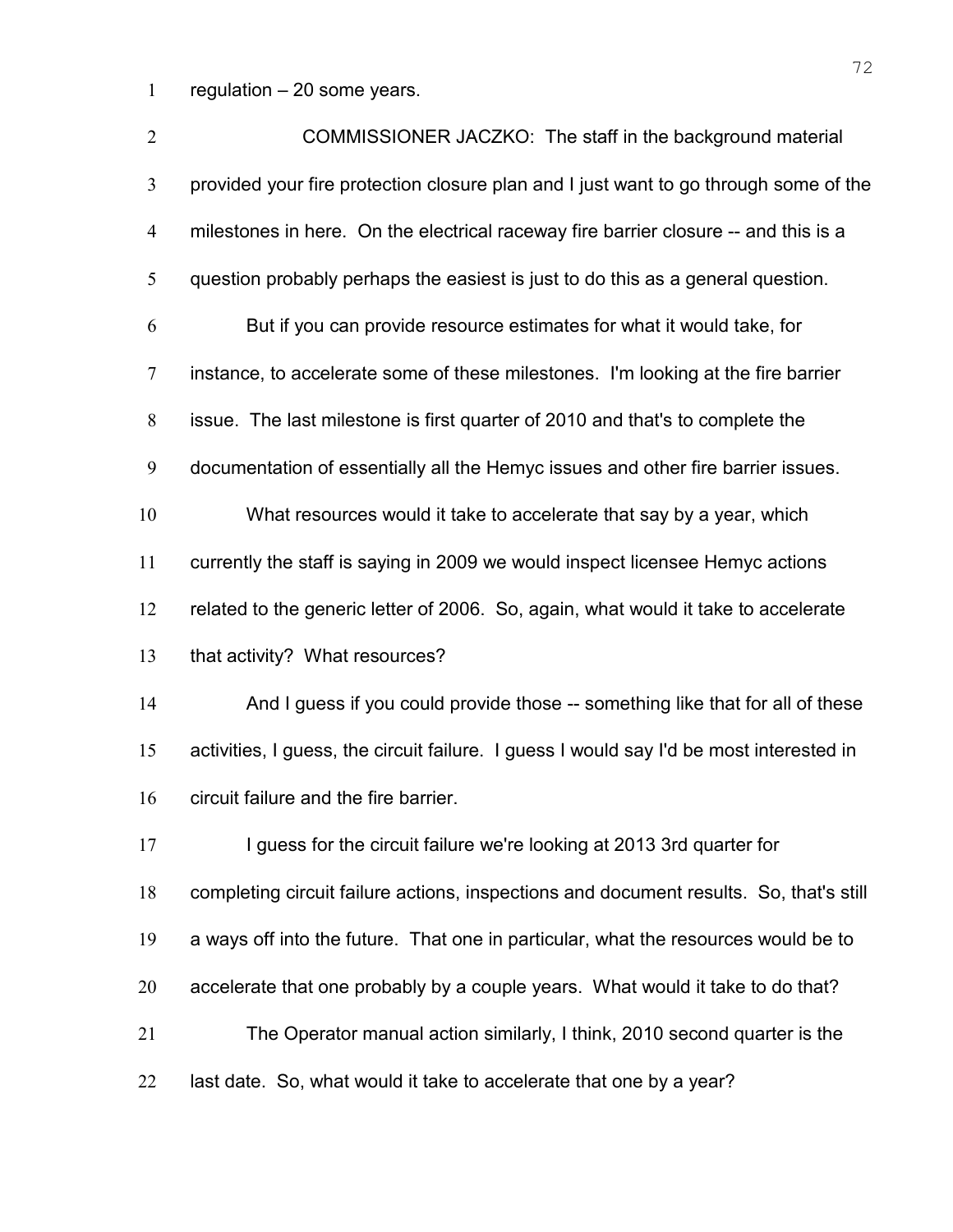| $\mathbf{1}$   | And I won't ask you about the NFPA 805 because that in large part                  |
|----------------|------------------------------------------------------------------------------------|
| $\overline{2}$ | depends on licensee submittal. So, I think that's one that's perhaps outside our   |
| 3              | control.                                                                           |
| $\overline{4}$ | MR. MALLETT: I'd like to start this one. We appreciate your                        |
| 5              | questions. I think they're very good questions. What we have to do now -- the      |
| 6              | Steering Committee has proposed this closure plan.                                 |
| 7              | I believe what we have to do now is sit down and decide those very                 |
| 8              | questions you're asking. Are those the right dates? What will it take? Are we      |
| 9              | sure we can deliver those items on the dates?                                      |
| 10             | For example, on the fire barrier one you picked, we believe that the Hemyc         |
| 11             | issues as far as licensing and inspection will be done the end of this year and so |
| 12             | the issue is how do you bring that to closure sooner? I think we can do that. I'd  |
| 13             | rather not give you an answer here.                                                |
| 14             | COMMISSIONER JACZKO: That's fine.                                                  |
| 15             | MR. MALLETT: I think we owe the Commission an answer and I                         |
| 16             | think we need to take this closure plan and put it in that forum to go back to the |
| 17             | Commission to give you that answer.                                                |
| 18             | COMMISSIONER JACZKO: Absolutely. Certainly, if there are ways                      |
| 19             | and I'm asking this now because we are in the process of doing the 2010 budget     |
| 20             | and we'll be looking at that in the next couple of weeks.                          |
| 21             | So, getting that information to the Commission sooner rather than later            |
| 22             | would be beneficial for us to make adjustments if necessary in the budget for --   |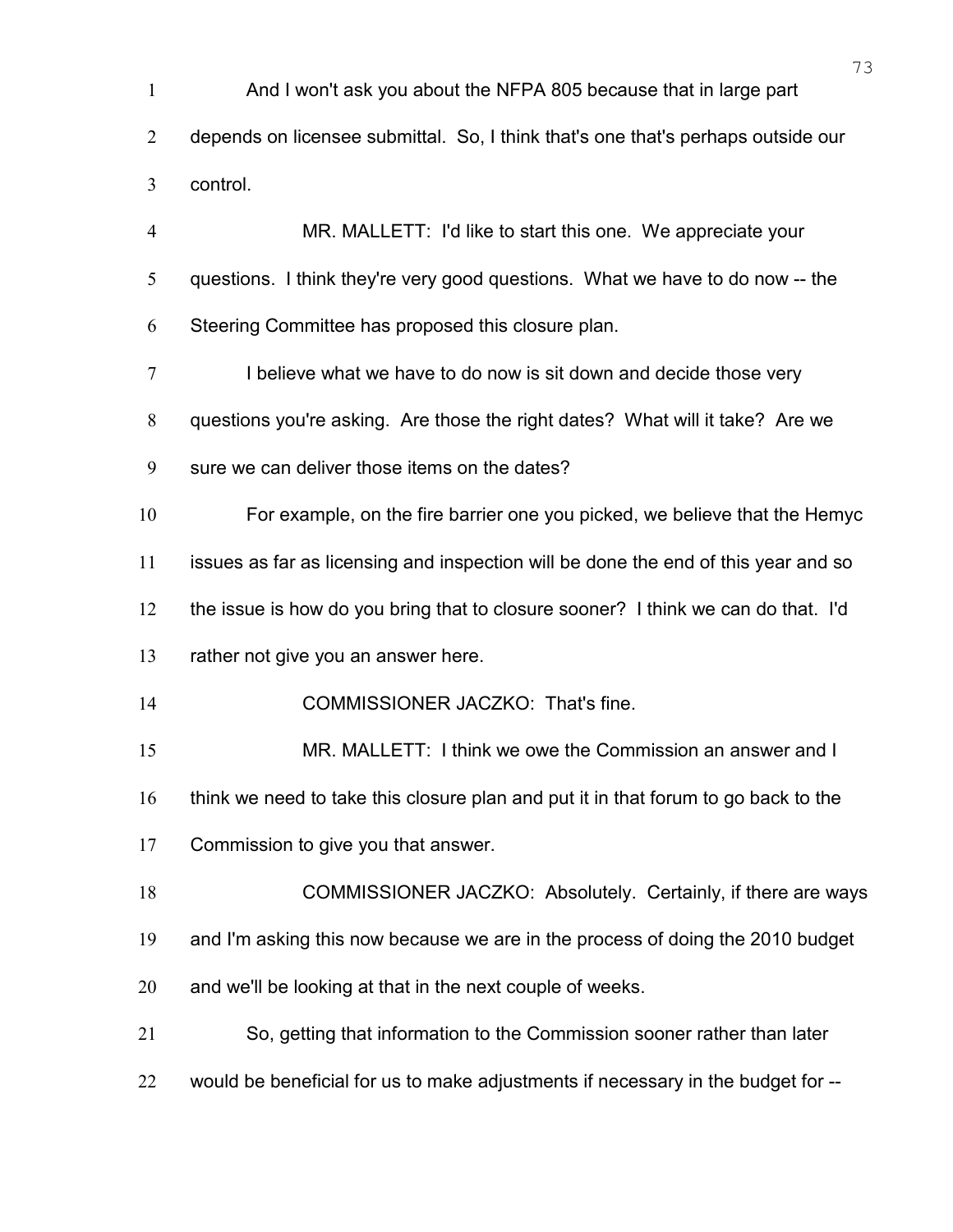|                | 74                                                                                      |
|----------------|-----------------------------------------------------------------------------------------|
| $\mathbf{1}$   | certainly for '10 and if possible for making some adjustments in '09 where we can.      |
| $\overline{2}$ | MR. MALLETT: I agree. I also want to state that we have down on                         |
| $\overline{3}$ | one document our closure plan for the first time in these areas. I think that's a       |
| $\overline{4}$ | good step forward.                                                                      |
| 5              | COMMISSIONER JACZKO: I certainly am pleased to see it because                           |
| 6              | once we know what the milestones are, then we can figure out how to do them             |
| $\overline{7}$ | faster.                                                                                 |
| 8              | MR. BORCHARDT: That's the disadvantage.                                                 |
| 9              | COMMISSIONER JACZKO: If we have more rounds then I'll ask a                             |
| 10             | couple more.                                                                            |
| 11             | MR. GROBE: Just a quick observation. Some of those milestones                           |
| 12             | are controlled by how quickly licensees can install modifications and sometimes         |
| 13             | that's controlled by outage schedules.                                                  |
| 14             | So, it's not just internal resources that drives some of those milestones.              |
| 15             | <b>CHAIRMAN KLEIN: Commissioner Lyons?</b>                                              |
| 16             | COMMISSIONER LYONS: Well, the Chairman came close to asking                             |
| 17             | this question, but I just wanted to ask if after having listened to the preceding panel |
| 18             | there were any loose ends or particular points that you want to clarify from the staff  |
| 19             | perspective?                                                                            |
| 20             | And Dale, you came close to asking that, but I simply wanted to make that               |
| 21             | an offer.                                                                               |
| 22             | MR. GROBE: There's one issue that Rick Muench raised and that                           |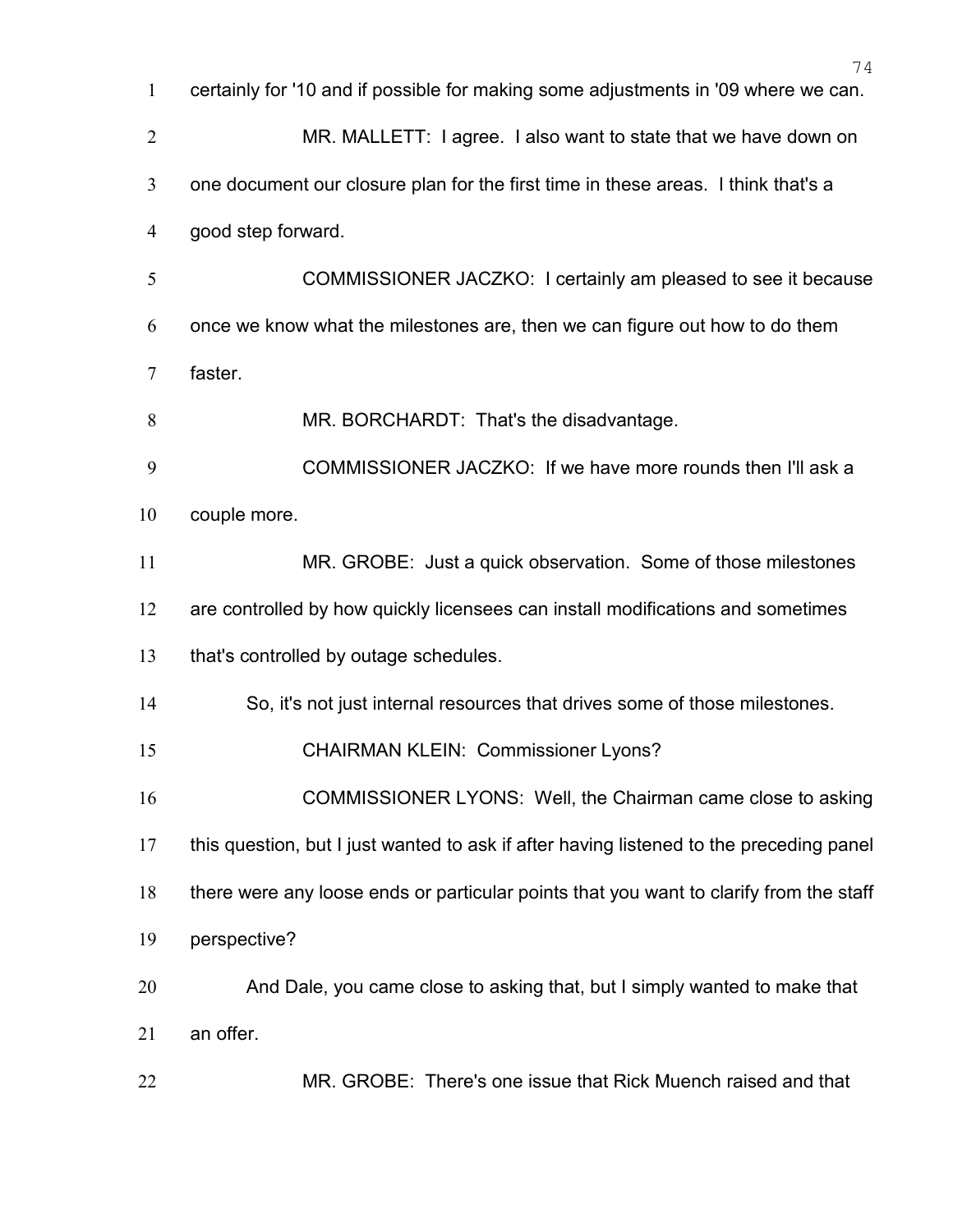has to do with utilizing risk considerations to demonstrate compliance. He's absolutely correct. We have a Commission policy statement and a significant effort by the staff to risk inform our regulations where we can, but those are specific separate regulations. And you cannot demonstrate compliance with a specific deterministic requirement by saying, "This is a less risky situation, so I'm not going to do anything." You can do it through licensing action or exemption depending on the way your license is written, but you can't just do it without going through a licensing process. So, that's not an option. 11 It's not a legal option to utilize risk without some sort of licensing action unless you go to NFPA 805 and 50.48C. COMMISSIONER LYONS: Any others? A question probably for Mark. I think I mentioned in some opening remarks how surprised I was that one of the first things I was hit with as I came on the Commission was the new Hemyc test data. Are there any more shoes like that that are still out there to drop on other fire barrier materials? Do we have good confidence that with the other materials that are being used -- and I understand that there's quite a list in addition to the Hemyc and Mt that are used in at least some configurations. MR. CUNNINGHAM: We're not aware of anything that's at the level 22 of Thermo-Lag and even the smaller level of the Hemyc issue. No, sir, we're not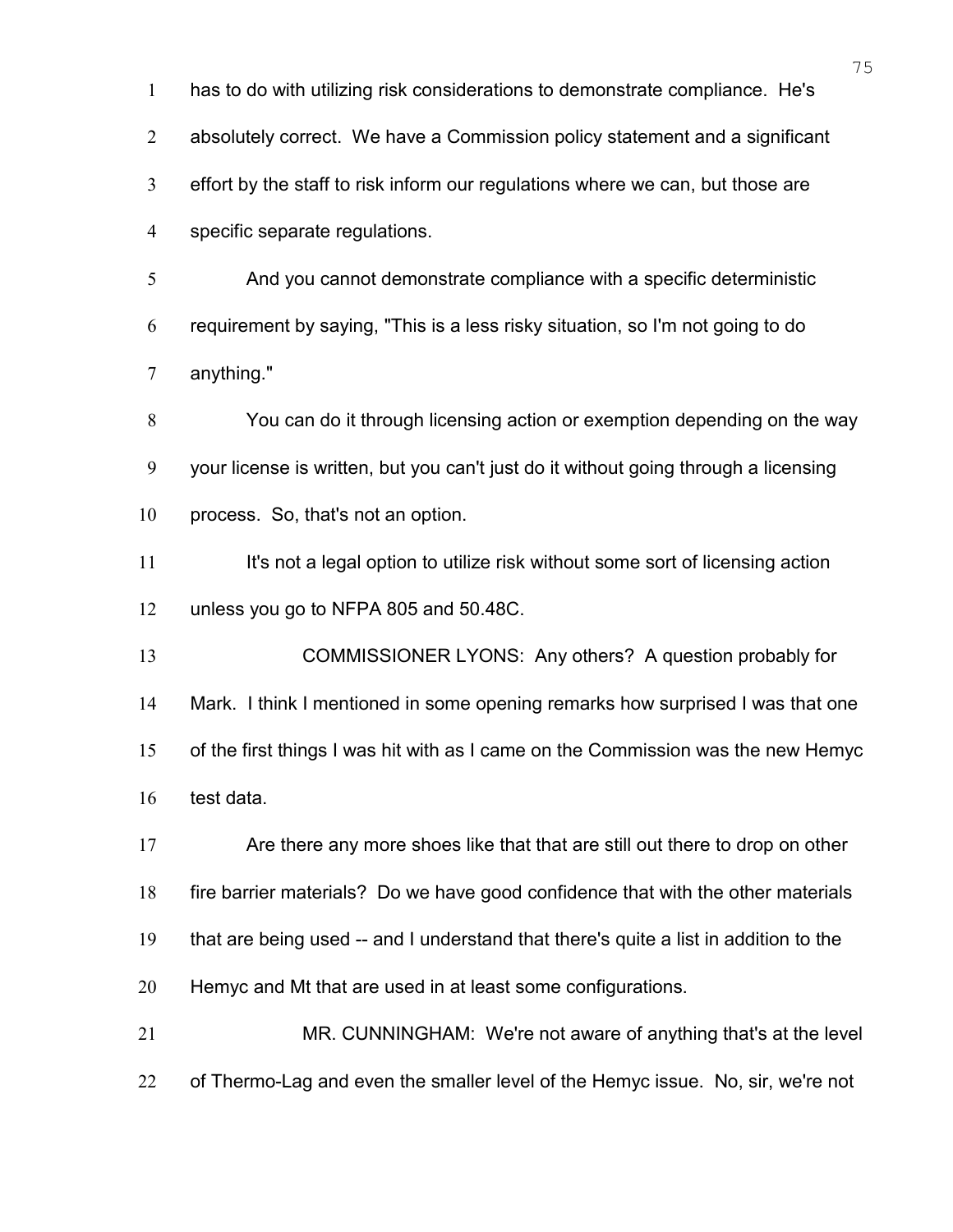aware of anything else out there.

| $\overline{2}$ | COMMISSIONER LYONS: And I guess similar to the question I                              |
|----------------|----------------------------------------------------------------------------------------|
| $\mathfrak{Z}$ | asked the previous panel, are the test standards well agreed upon now, so that         |
| 4              | we're not going to get into -- at least I think there was some significant part of the |
| 5              | Hemyc problem?                                                                         |
| 6              | MR. CUNNINGHAM: I think the test standards themselves are a                            |
| $\overline{7}$ | lesser concern than the number of other things. I don't think that's a particular      |
| 8              | problem.                                                                               |
| 9              | COMMISSIONER LYONS: A question maybe for Jack or maybe for                             |
| 10             | one of the others. You mentioned fiber optic. I happen to have spent a substantial     |
| 11             | part of my life working with fiber optics.                                             |
| 12             | I'm a great lover of fiber optics; however, I don't view them as necessarily a         |
| 13             | panacea to fire issues either from the standpoint of the integrity of the cables or    |
| 14             | the integrity of the transducer that has to go on the end of the cable to ever do      |
| 15             | anything.                                                                              |
| 16             | So, when we talked about fiber optics, on the one hand you'll find me                  |
| 17             | cheering you on. But are we taking at least a skeptical look with fibers to            |
| 18             | recognize that they are not simply a complete automatic solution?                      |
| 19             | MR. GROBE: I didn't mean to indicate that fiber optic cables were a                    |
| 20             | solution to fire protection concerns. They fail in a much more predictable way in a    |
| 21             | fire situation.                                                                        |
| 22             | So, you don't have this difficult situation with a potential -- depending on           |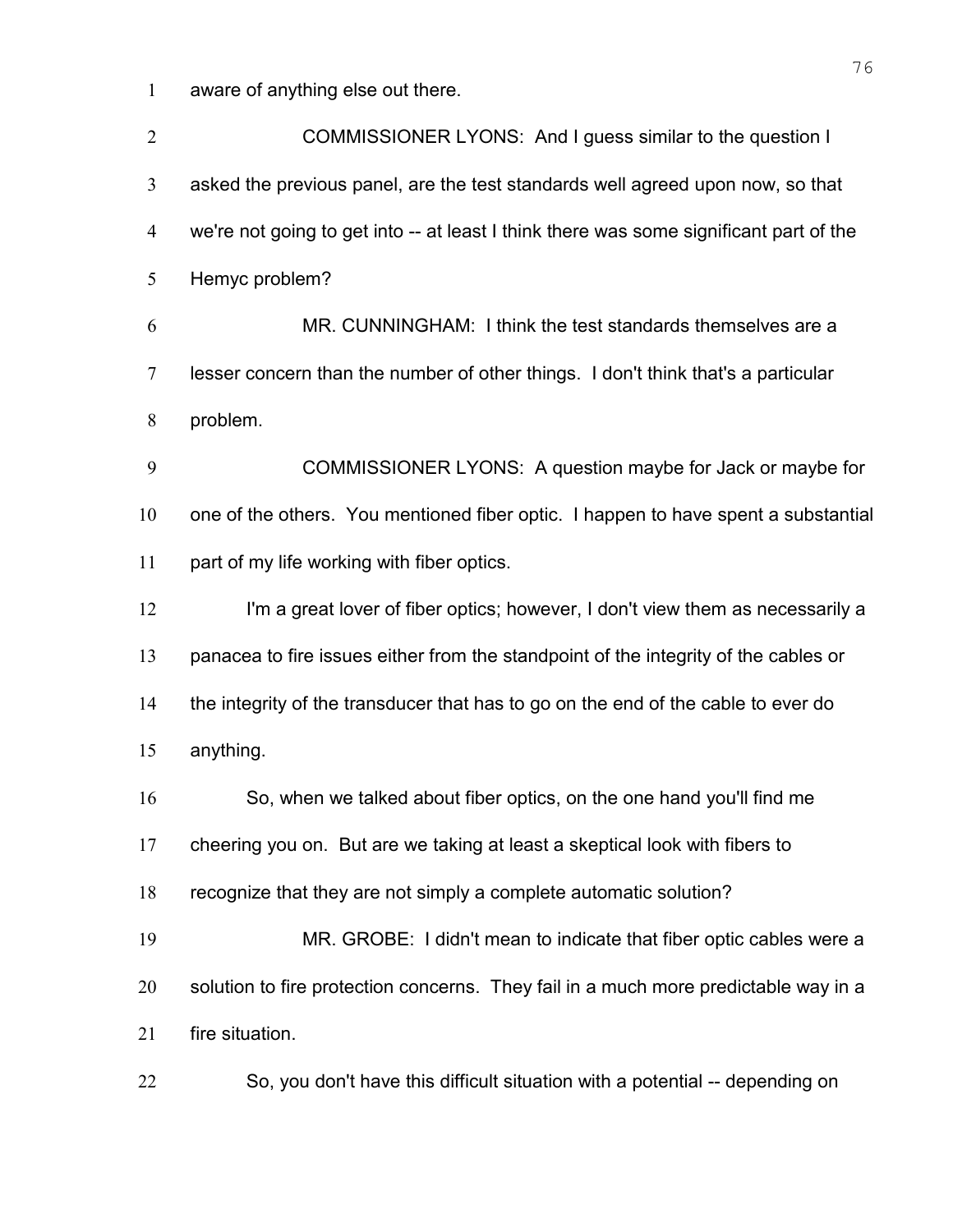| $\mathbf{1}$   | $\left  \right $<br>how the insulation is damaged, the potential for hot shorts or shorts to ground. So, |
|----------------|----------------------------------------------------------------------------------------------------------|
| $\overline{2}$ | that's what makes fiber optics more useful from a fire protection -- looking very                        |
| 3              | narrowly from a fire protection perspective is that you can understand their                             |
| 4              | behavior in fire situations much better.                                                                 |
| $\mathfrak{S}$ | COMMISSIONER LYONS: The transducer that has to go on the end                                             |
| 6              | is going to have a range of failure modes.                                                               |
| $\tau$         | MR. GROBE: That's correct.                                                                               |
| 8              | COMMISSIONER LYONS: And that is being considered in our                                                  |
| 9              | evaluations?                                                                                             |
| 10             | MR. GROBE: Charlie left. I'm not that --                                                                 |
| 11             | MR. ADER: I didn't leave. I just moved.                                                                  |
| 12             | MR. GROBE: Oh, okay. You just moved. Charlie Ader is the                                                 |
| 13             | Division Director responsible for the fire protection reviews for the new reactors                       |
| 14             | and maybe he can be in the phone-a-friend mode right here.                                               |
| 15             | MR. ADER: I was trying to be in a position to be right behind you.                                       |
| 16             | The Commission approved back in the 90's enhanced fire protection which has                              |
| 17             | really the separation.                                                                                   |
| 18             | So, I mean, we are looking at those types of questions. Some of those will                               |
| 19             | get more into the Digital I&C. And you're aware that the transducers are where                           |
| 20             | the controls are.                                                                                        |
| 21             | Jack was referring to -- as he said -- the hot shorts, the cable runs. So, it's                          |

a question that's being looked at.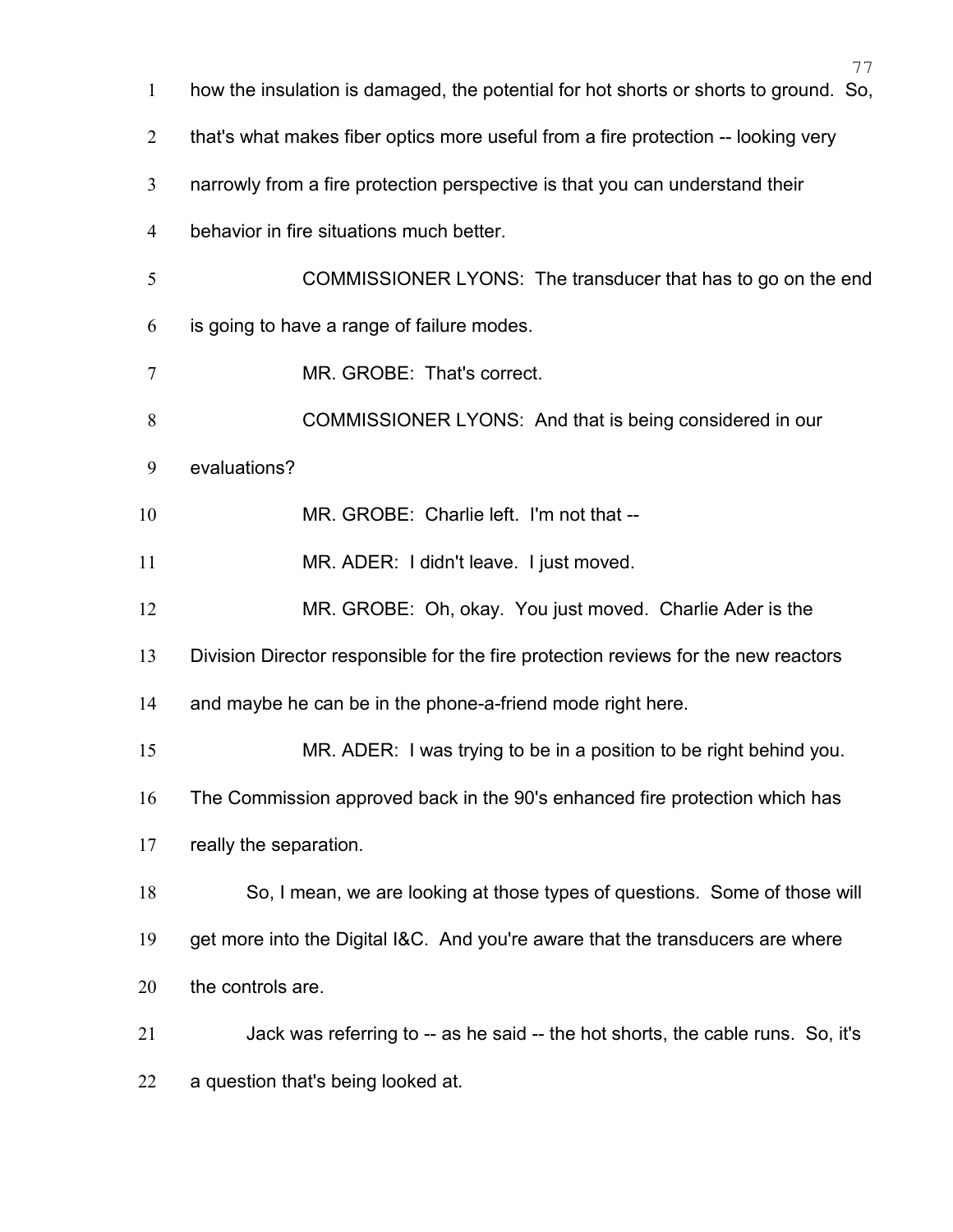|                | 78                                                                                     |
|----------------|----------------------------------------------------------------------------------------|
| $\mathbf{1}$   | COMMISSIONER LYONS: Okay. I appreciate it. If I could just ask                         |
| $\overline{2}$ | one final question probably for Bill. You've heard various degrees of frustration      |
| 3              | from folks on this side of the table and we've heard it on that side of the table.     |
| $\overline{4}$ | When all this is said and done or as it gets close to being said and done,             |
| 5              | have you thought about lessons learned from fire protection, say the fire protection   |
| 6              | soap opera? It's gone on long enough that it almost is a soap opera. Have you          |
| $\overline{7}$ | considered what some of the lesson should be from this?                                |
| 8              | MR. BORCHARDT: Well, one of them I mentioned earlier about this                        |
| 9              | idea of having the end in mind as you start down a project and defining success.       |
| 10             | My personal view is that we're better served.                                          |
| 11             | All the stakeholders are better served by defining what a specific project             |
| 12             | activity is and what it will look like when you're at the end of that. And then if new |
| 13             | issues come up you create a new project rather than having a 25 year-long project      |
| 14             | that meanders through a long-term resolution.                                          |
| 15             | That's one of the ones that we don't need to do a separate lessons learned             |
| 16             | on. That's just an approach for how to deal with problems.                             |
| 17             | I think as we near the completion of this it would be a good idea, an                  |
| 18             | interesting case study in regulatory practices to take a look at the entire history    |
| 19             | and how we got into such a long and protracted resolution to what is an intricate      |
| 20             | and sometimes complex, but in a regulatory space shouldn't have been really all        |
| 21             | that complex and confusing.                                                            |
| 22             | So, I think it's probably a good idea for us to have a separate review as we           |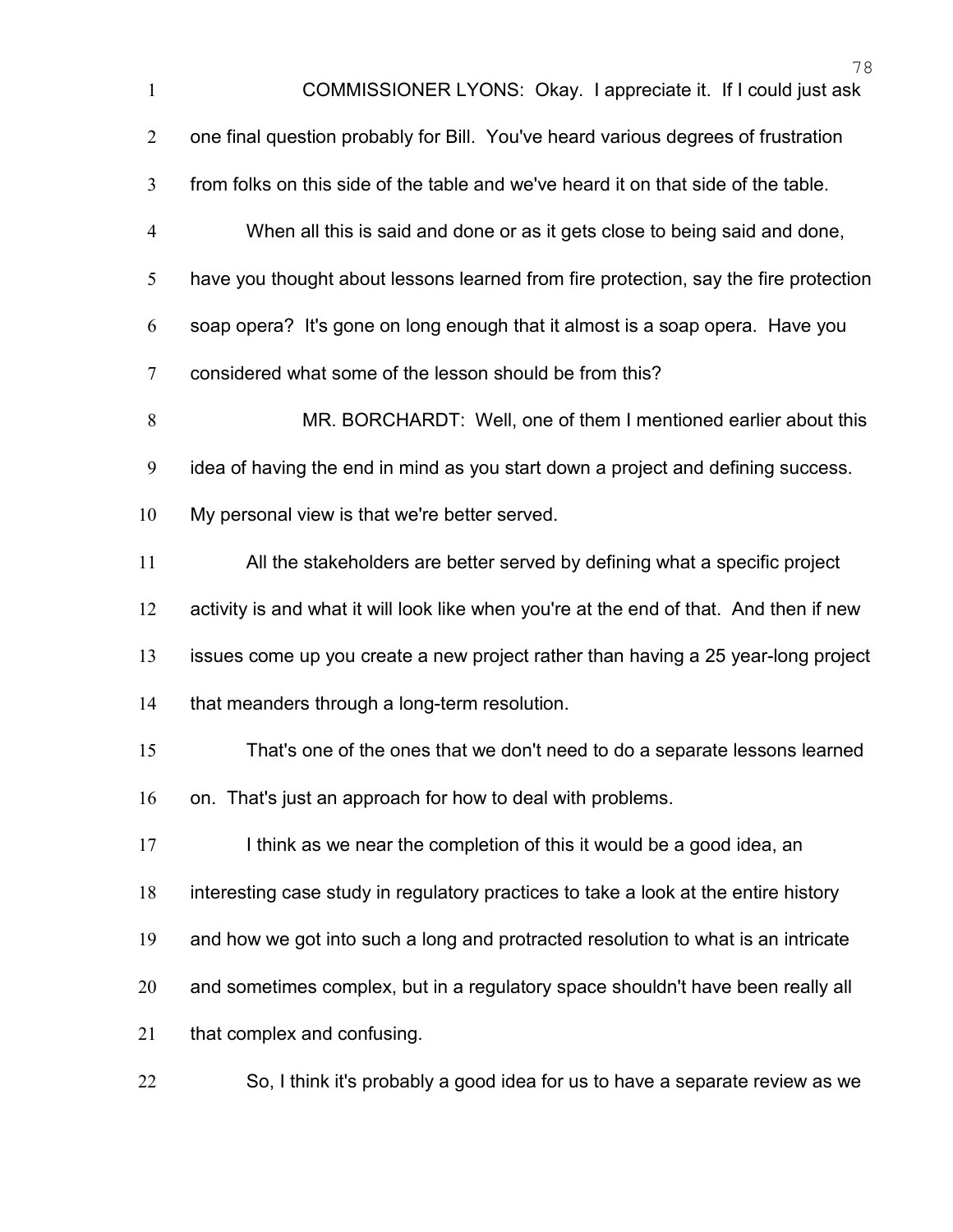get near the end.

COMMISSIONER LYONS: I would add encouragement to that. I think a review of the highs and lows to the extent there are would be beneficial to the agency, and maybe to some of our international colleagues, too. Thank you, sir. CHAIRMAN KLEIN: Commissioner Svinicki? COMMISSIONER SVINICKI: Thank you. With all the paper in this building it's inevitable that the one thing that you want to have in front of you don't have. So, I'm going to ask this question because it comes along the lines of what Commissioner Lyons was talking about. 11 Is there anyone here at the table who is familiar with -- because if I'm the one most expert in this we should all collectively shudder in this moment. My understanding is that the Appendix R regulations were litigated, there where challenged in court. Is there anyone familiar with that? I may be legitimately the person at this table who has most recently read the Court's decision, the outcome of that litigation and this is where I wish I had it in front of me, but I don't. By my understanding is that the industry had alleged that the agency had promulgated Appendix R with basically the bare minimum of opportunity for the industry and others to participate and comment in it. If I'm recalling the Court's opinion correctly, they said the sole reason -- and 22 I might be overstating that -- but the principal reason that they upheld the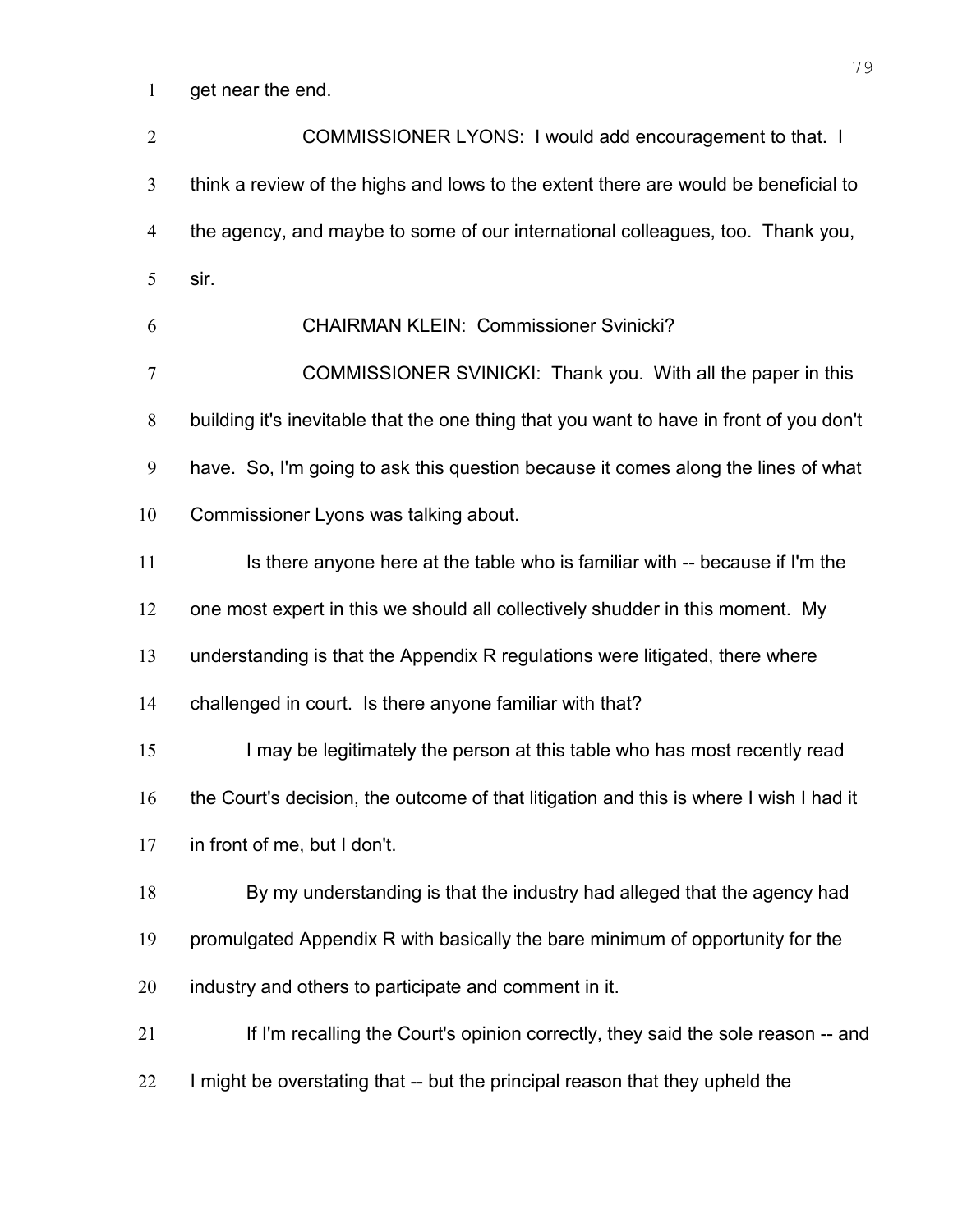regulations was that there a robust exemption process and that was the reason why they felt that they could uphold it, but they had some misgivings about doing that, but said there's an opportunity here for industry to come in with a robust exemption process.

They can either make the case that other measures are sufficiently protective or they can meet these regulations and they'll have the opportunity if they can't convince the agency that other measures are sufficiently protective, then they shouldn't prevail and they should have to meet the regulation.

I'm getting some head nodding, but if there's someone who would like to weigh in who knows better terminology for what I just said.

MS. CYR: Well, I think that's an accurate description in the sense that the Court said because the plants had already been built, the fact that you 13 permitted them to have an alternative way to show that they could meet one of these criteria, which was either the alternative safe shutdown system or something that provides you an equivalent level of protection and that that was built into it as opposed to just meeting the three criteria.

17 It gave you an alternative or being able to demonstrate that you had an alternative -- an equivalent to that alternative safe shutdown condition. And that that was an element of the rule that the Commission adopted and it provided for them to file exemptions within a very short period time, which a large number of plants did.

22 COMMISSIONER SVINICKI: The only reason I raised it is that